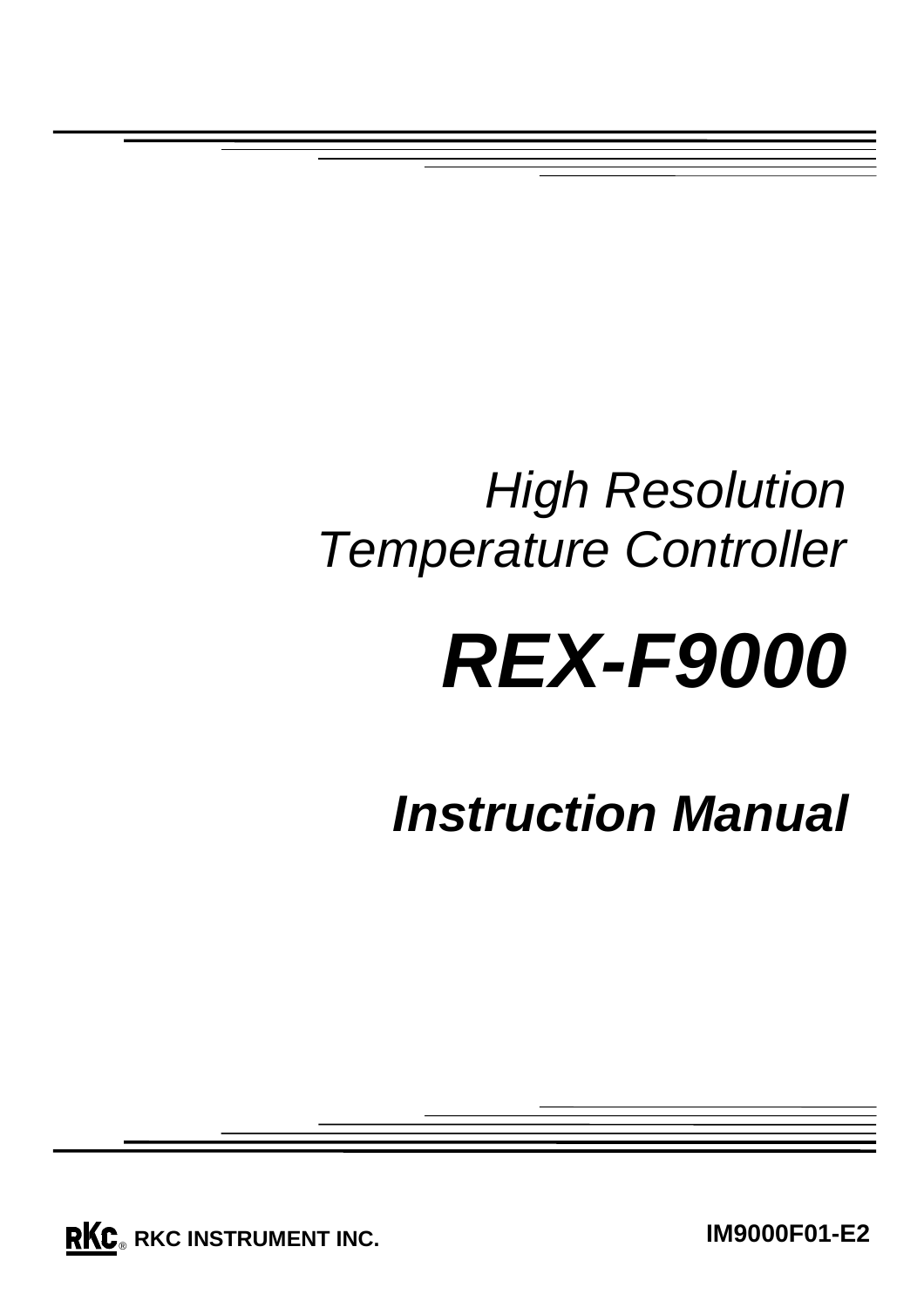Thank you for purchasing the **RKC** product.

Before operating this instrument, please carefully read this manual and fully understand its contents. And always keep it around you to make it available easily anytime.

#### **SYMBOL**

: If there are possible dangers such as electric shock, fire (burns), etc. which may **WARNING** result in operator's loss of life or injury, precautions to avoid such dangers are described. : In case instrument damages may be caused if operating procedures are not **CAUTION** strictly followed, precautions to avoid such damages are described. **!** : This mark is used when great care is needed especially for safety. : This mark is used when careful operation or handling is especially needed. : This mark is used when a supplemental description of operation or handling is needed. **I** : This mark is used when detailed or related information needs to be referred to.



- If failure or error of this instrument could result in a critical accident of the system, install an external protection circuit to prevent such an accident.
- Do not turn on the power supply until all of the wiring is completed. Otherwise electric shock, fire or malfunction may result.
- Use this instrument within the scope of its specifications. Otherwise fire or malfunction may result.
- $\bullet$  Do not use this instrument in the places subject to flammable or explosive gas.
- Do not touch high-voltage blocks such as power supply terminals, etc. Otherwise electric shock may result.
- Never disassemble, repair or modify the instrument. This may cause electric shock, fire or malfunction.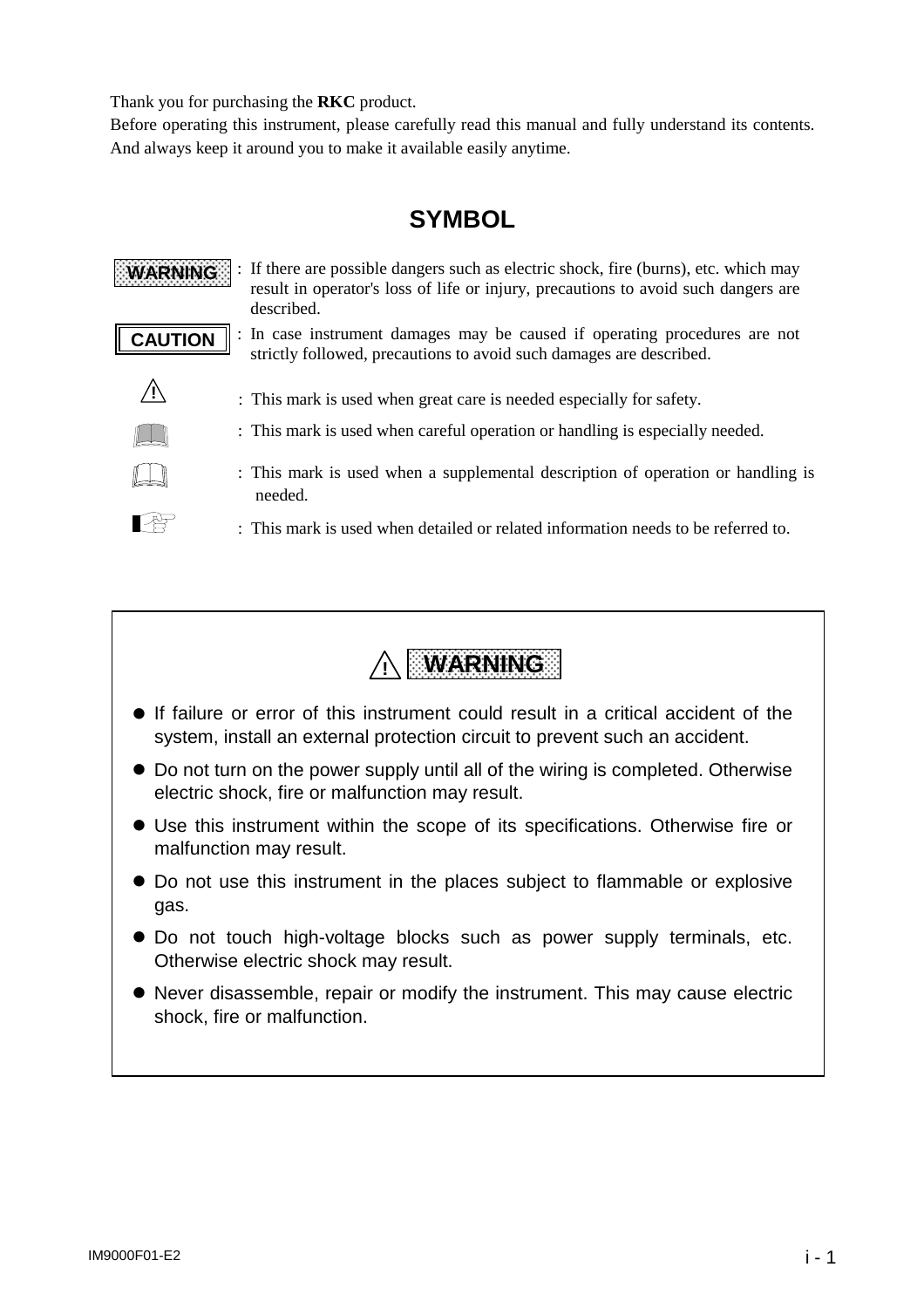

- This is a Class A instrument. In a domestic environment this instrument may cause radio interference, in which case the user is required to take adequate measures.
- This instrument is protected from electric shock by reinforced insulation. So please arrange reinforced insulation to the wire for input signal against the wires for
	- instrument power supply, source of power and loads as far as possible.
- $\bullet$  This instrument is manufactured on the assumption that it is used in the condition of being mounted on the instrumentation panel. Therefore, take the necessary measures on the equipment side mounted with this instrument so that the operator or other personnel are not accessible to high-voltage blocks in this instrument such as power supply terminals, etc.
- Always observe precautions described in this manual. Otherwise serious injury or accident may result.
- Conduct all of the wiring in accordance with the local codes and regulations.
- Install a protection device such as a fuse, etc. in the power supply, input or output line, if necessary.
- $\bullet$  Do not allow metal fragments or lead wire scraps to fall inside this instrument. This may cause electric shock, fire or malfunction.
- Firmly tighten each terminal screw at the specified torque. Otherwise electric shock or fire may result.
- $\bullet$  Do not place any obstacle around this instrument in order not to impede radiation of heat. And do not close ventilation holes.
- $\bullet$  Do not connect wires to unused terminals.
- Before cleaning the instrument, always turn off the power supply.
- Remove stains from this instrument using a soft, dry cloth. Do not use a volatile solvent such as thinner in order to avoid deformation or discoloration.
- Do not rub nor strike the display unit of this instrument with a hard object.

#### **NOTICE**

- $\bullet$  This manual is prepared especially for readers who already have a fundamental knowledge of electricity, control, computer and communication.
- This manual is subject to change without prior notice.
- Examples of figures, diagrams and numeric values used in this manual are for a better understanding of the text, but not for assuring the resultant operation.
- This manual may not be reproduced or copied in whole or in part without **RKC**'s prior consent.
- **RKC** assumes no responsibility for any of the following damage which the user or third party may suffer.
	- Damage incurred as a result of using this product.
	- x Damage caused by product failure which cannot be predicted by **RKC**.
	- Other indirect damage.
- In order to use this instrument continuously and safely, periodic maintenance is required. Some of components and parts used in this instrument have a limited service life, or deteriorate over time.
- This manual is carefully prepared. However, if any mistake or omission is found, please contact **RKC**.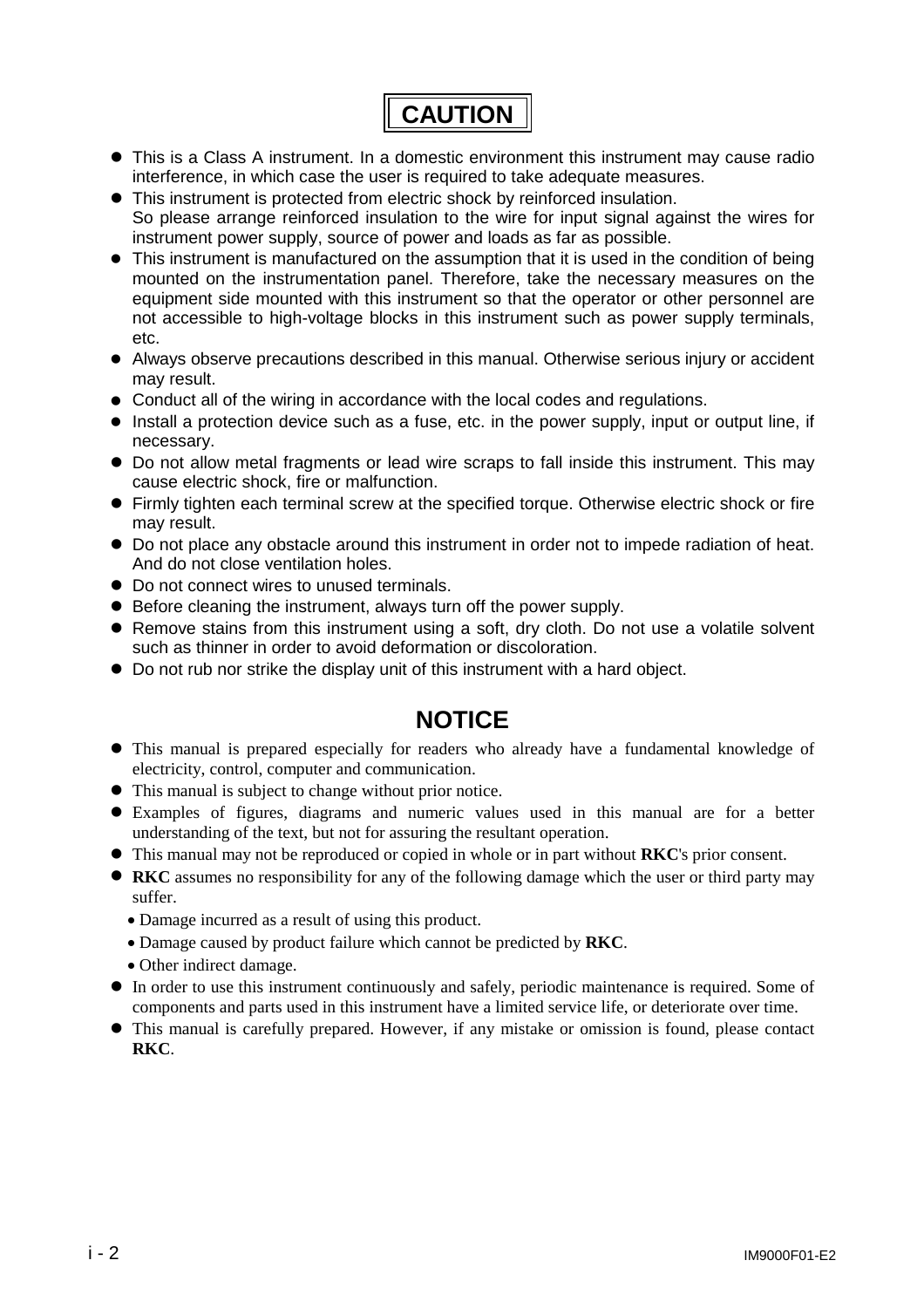## **CONTENTS**

#### Page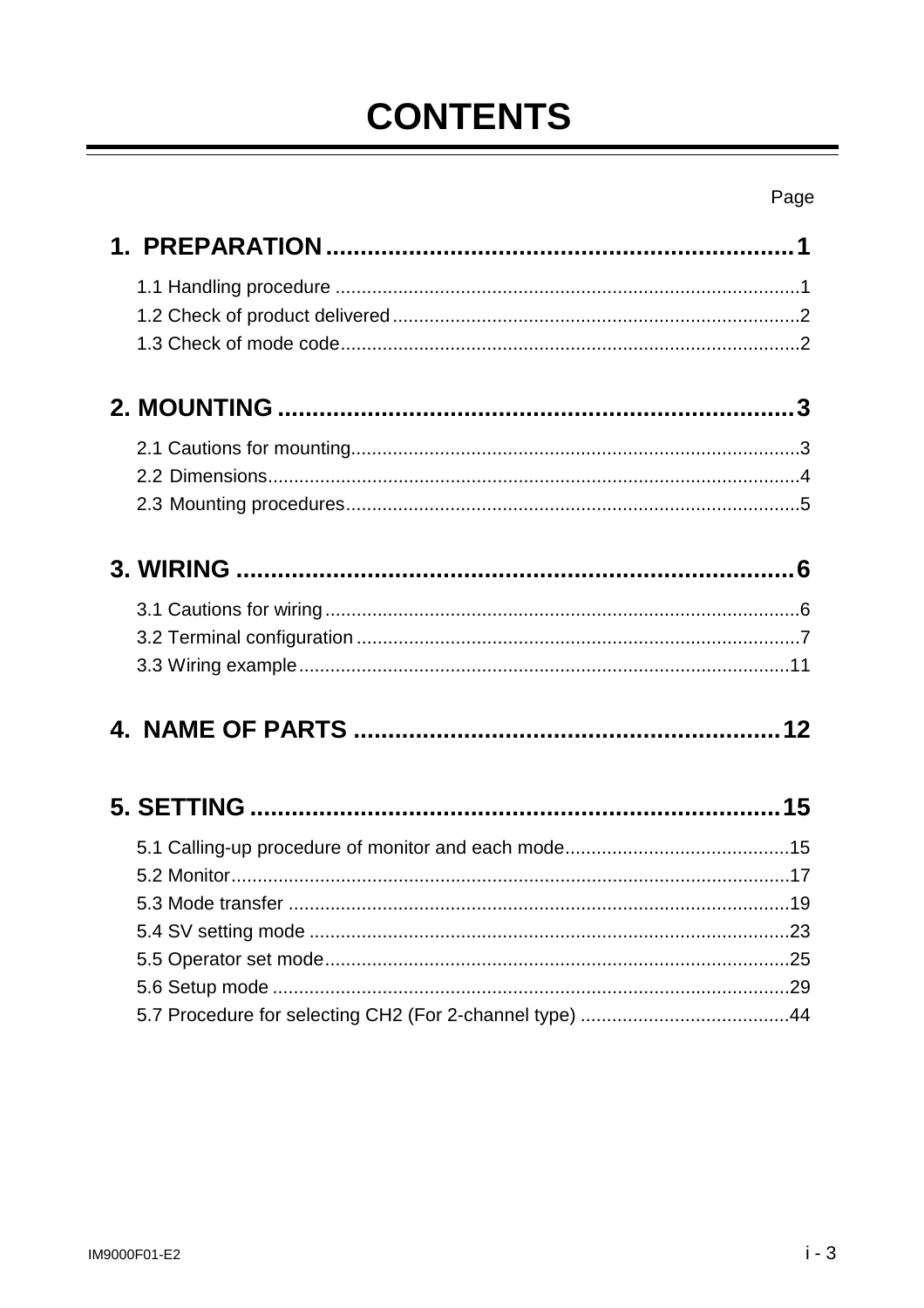| 8. REPLACING THE RUBBER PACKING 49 |  |
|------------------------------------|--|
|                                    |  |
|                                    |  |
|                                    |  |
|                                    |  |
|                                    |  |
|                                    |  |
|                                    |  |
|                                    |  |
|                                    |  |
|                                    |  |
|                                    |  |
|                                    |  |
|                                    |  |
|                                    |  |
|                                    |  |
|                                    |  |
|                                    |  |
|                                    |  |
|                                    |  |
|                                    |  |
|                                    |  |
|                                    |  |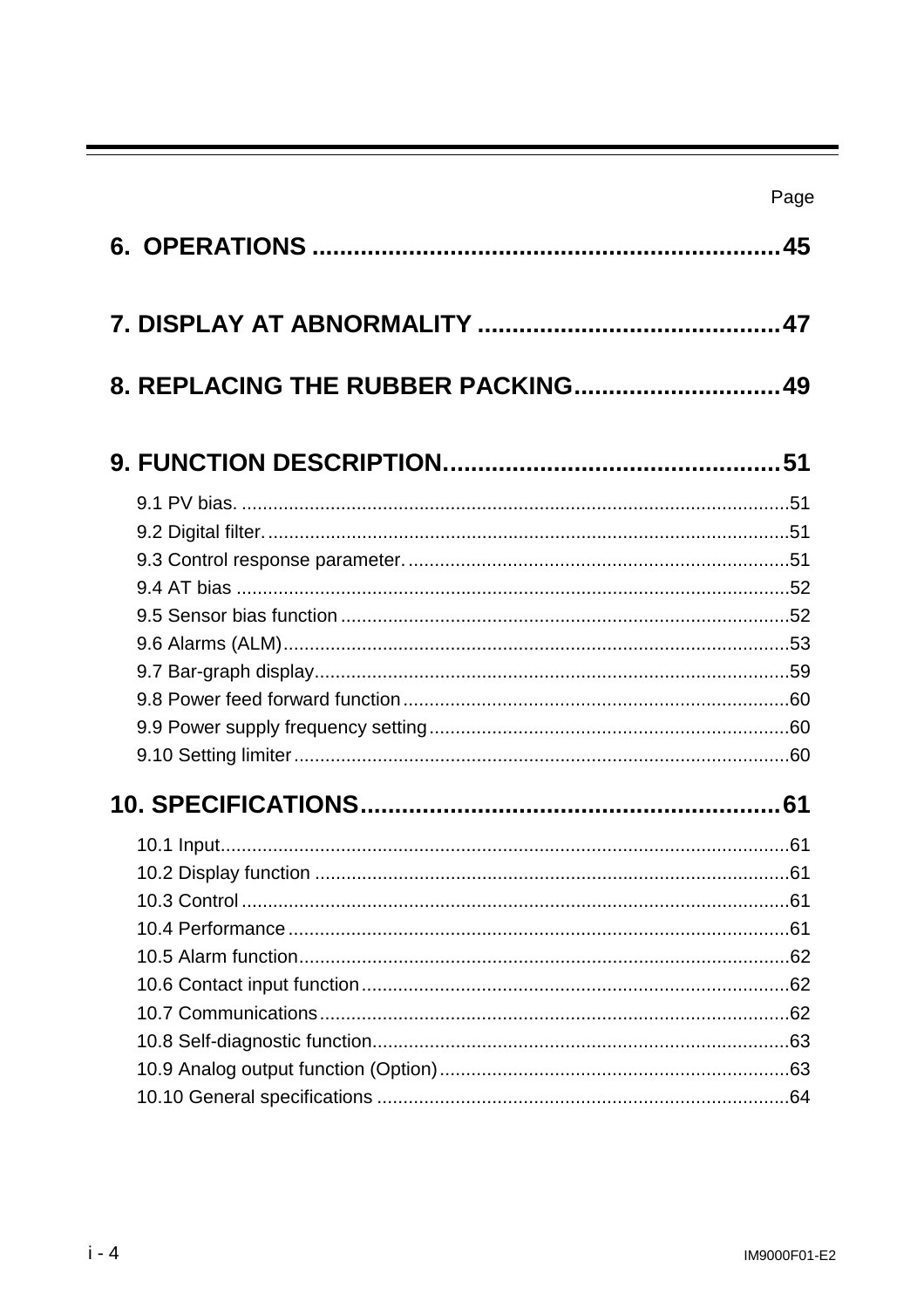## **1. PREPARATION**

### **1.1 Handling procedure**

Conduct necessary work according to the following procedures :

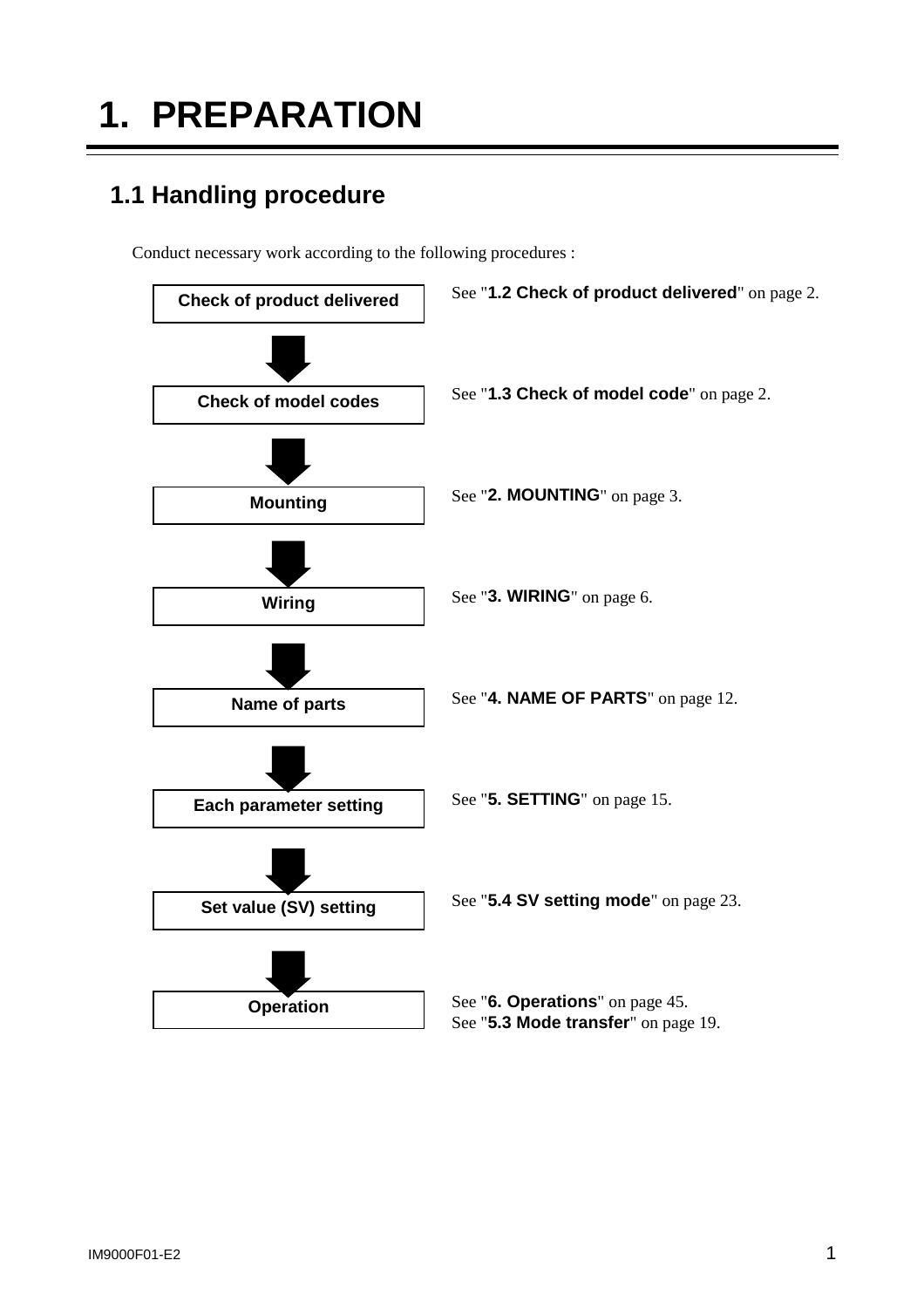#### **1.2 Check of product delivered**

Check than the following items are delivered without damage.

- Mainframe : 1 unit
- $\bullet$  Mounting bracket : 2 pieces
- Instruction manual (IM9000F01-E2): 1 copy
- Communication Instruction Manual (IM9000F02-E $\Box$ ) : 1 copy
- Power feed transformer (PFT-01 or PFT-02) [Option] : 1 piece (Separate packing)

#### **1.3 Check of model code**

Check the model code from the following list to determine if the product delivered is as desired.

#### **Model code**

#### $F9000 - \Box \Box \Box - \Box * \Box \Box / \Box$  $(1)$  $(2)$  $(3)$  $(4)$  $(5)$  $(6)$  $(7)$

- 
- 

#### d **Control output [CH1]** 7 : Current 0 to 20 mA DC

- 
- 8 : Current 4 to 20 mA DC

- $N$ : For the 1-channel type, there is 2 : PFT-02 (200 to 240 V AC)
- V : Voltage pulse
- 8 : Current 4 to 20 mA DC

#### f **Power supply voltage** \***1** : Option

- 3 : 24 V AC/DC
- 4 : 100 to 240 V AC

#### g **Analog output [CH1]** \***1**

- N : No analog output
- 4 : Voltage 0 to 5 V DC
- 6 : Voltage 1 to 5 V DC
- 7 : Current 0 to 20 mA DC
- 8 : Current 4 to 20 mA DC

#### c **Number of channel** h **Analog output [CH2]** \***1**

- 1 : 1-channel type  $N : No$  analog output
- 2 : 2-channel type 4 : Voltage 0 to 5 V DC
	- 6 : Voltage 1 to 5 V DC
	-
- V: Voltage pulse 8 : Current 4 to 20 mA DC

#### i **Power feed transformer** \***1**

- **2 Control output [CH2]** 1 : PFT-01 (100 to 120 V AC)
	-
	- no CH2 control output.  $N : No power feed transformer provided$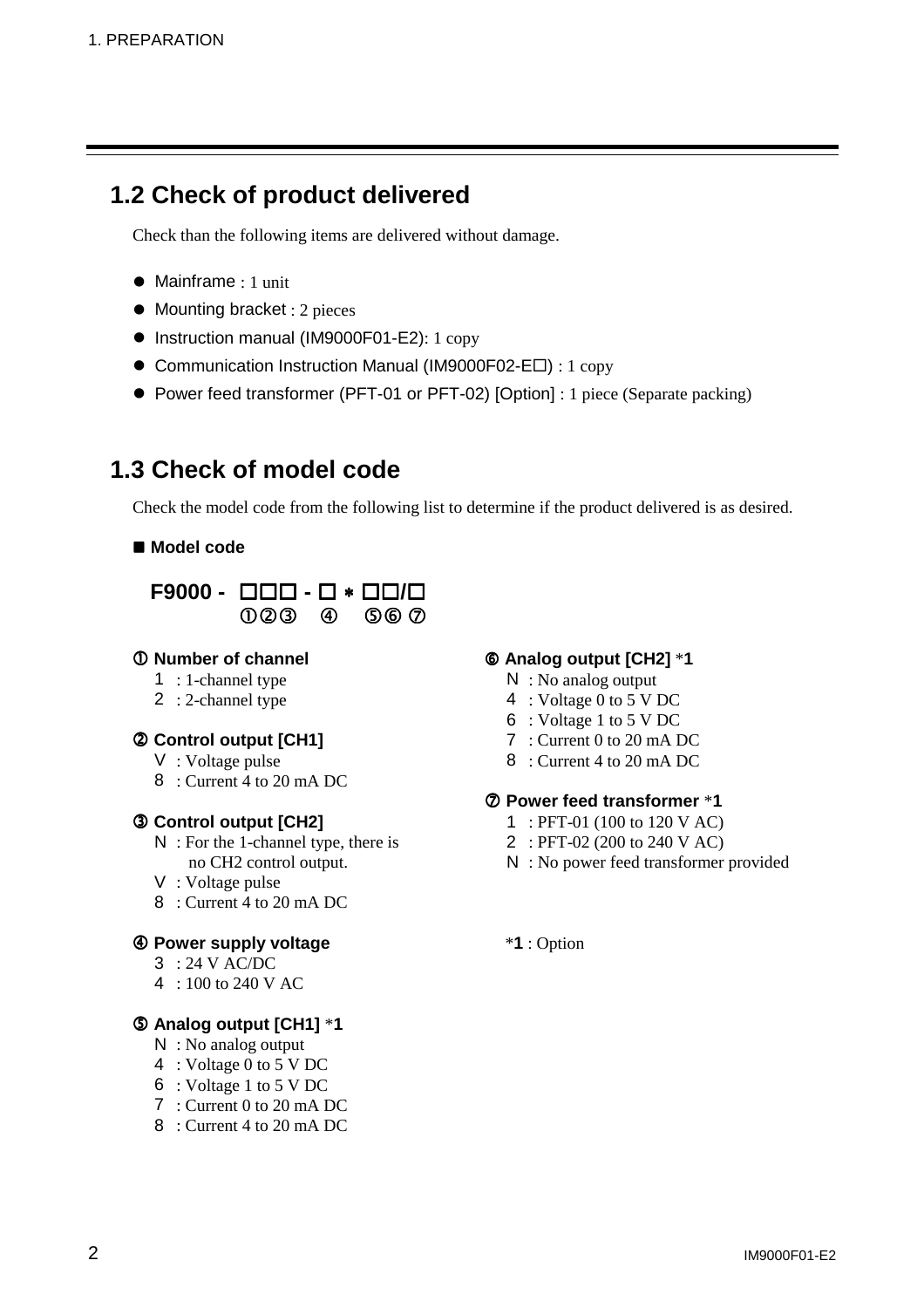## **2. MOUNTING**

### **! WARNING**

In order to prevent electric shock or instrument failure, do not turn on the power before mounting or removing the instrument.

#### **2.1 Cautions for mounting**

- (1) This instrument is intended to be used under the following environmental conditions. (IEC1010)
	- $\bullet$  OVERVOLTAGE CATEGORY  $\mathbb T$
	- $\bullet$  POLLUTION DEGREE 2
- (2) Avoid the following when selecting the mounting location.
	- Ambient temperature of less than 0  $^{\circ}$ C or more than 50  $^{\circ}$ C.
	- Ambient humidity of less than 45% or more than 85 % RH.
	- Rapid changes in ambient temperature which may cause condensation.
	- Corrosive or inflammable gases.
	- Direct vibration or shock to the mainframe.
	- $\bullet$  Water, oil, chemicals, vapor or steam splashes.
	- Excessive dust, salt or iron particles.
	- Excessive induction noise, static electricity, magnetic fields or noise.
	- Direct air flow from an air conditioner.
	- Should be used indoors where the system is not exposed to direct sunlight.
	- $\bullet$  Heat to be accumulated radiation heat.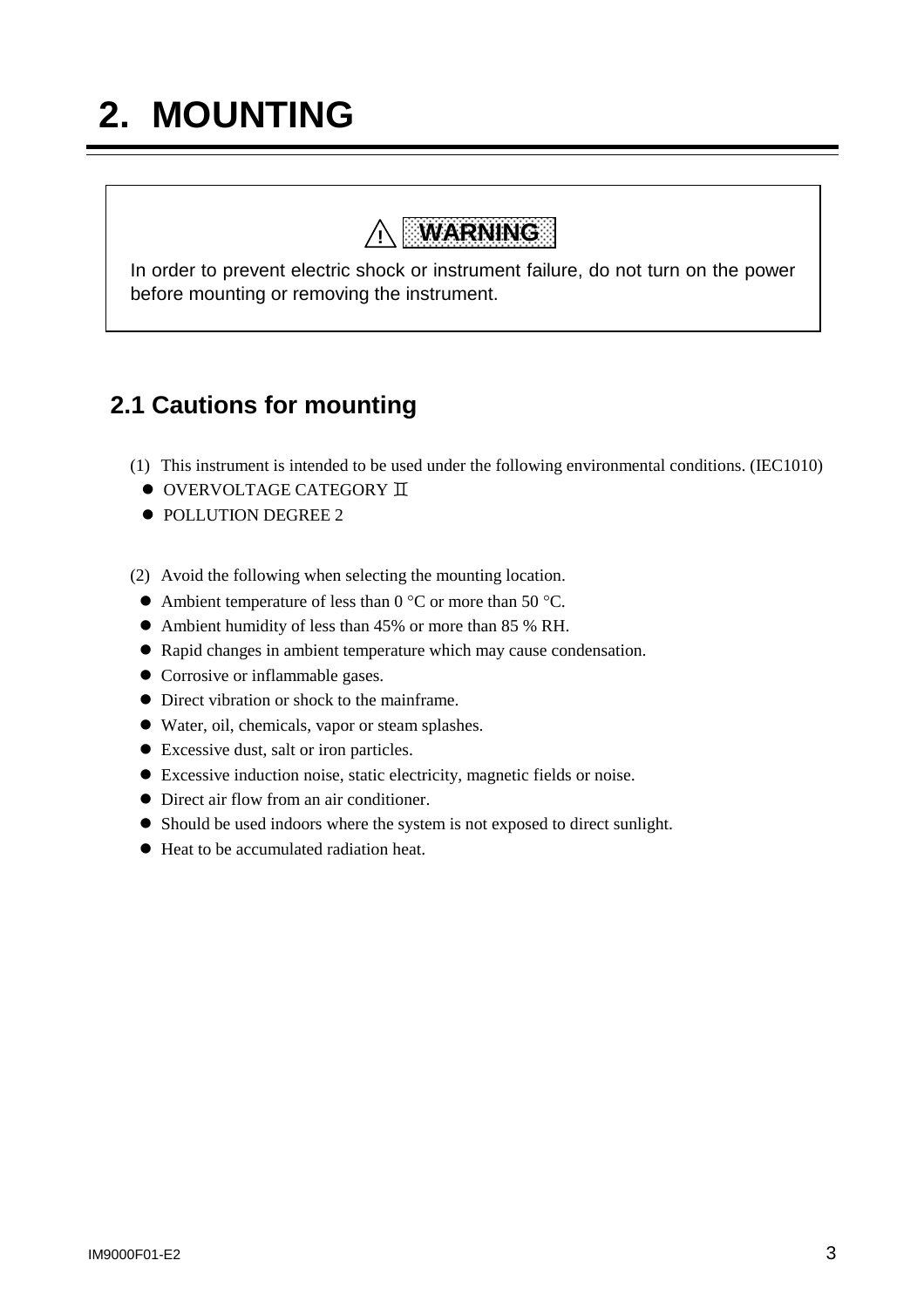#### **2.2 Dimensions**



(\*1) : Minimum (\*2) : Maximum

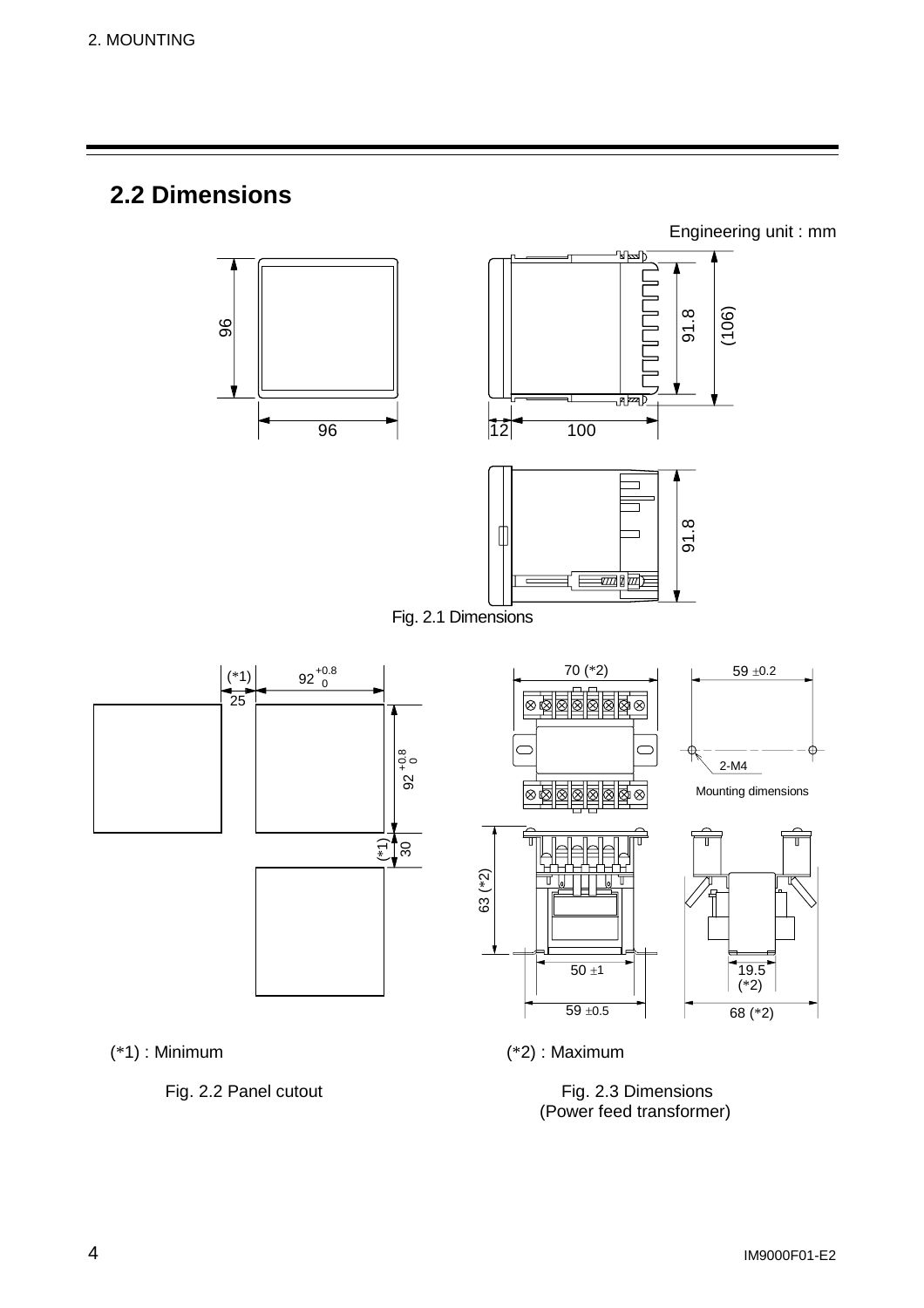#### **2.3 Mounting procedures**

- (1) Mount the panel cutout corresponding to the number of units on the panel by referring to panel cutout dimensions.
- (2) Insert the instrument into the panel from the panel cutout.
- (3) Insert the projections at the bottom of the bracket into the slots at the top of the controller  $(Fig. 2.4 \circled{0}).$
- (4) Then tighten the mounting bracket setscrew from the rear with a Phillips screwdriver. Do not over tighten the bracket setscrew. (Fig. 2.4  $\circled{2}$ ) [Recommended tighten torque :  $0.3$  N·m or less (3 kgf·cm or less)]
- (5) Set the other mounting bracket in the same way as in (3) and (4).



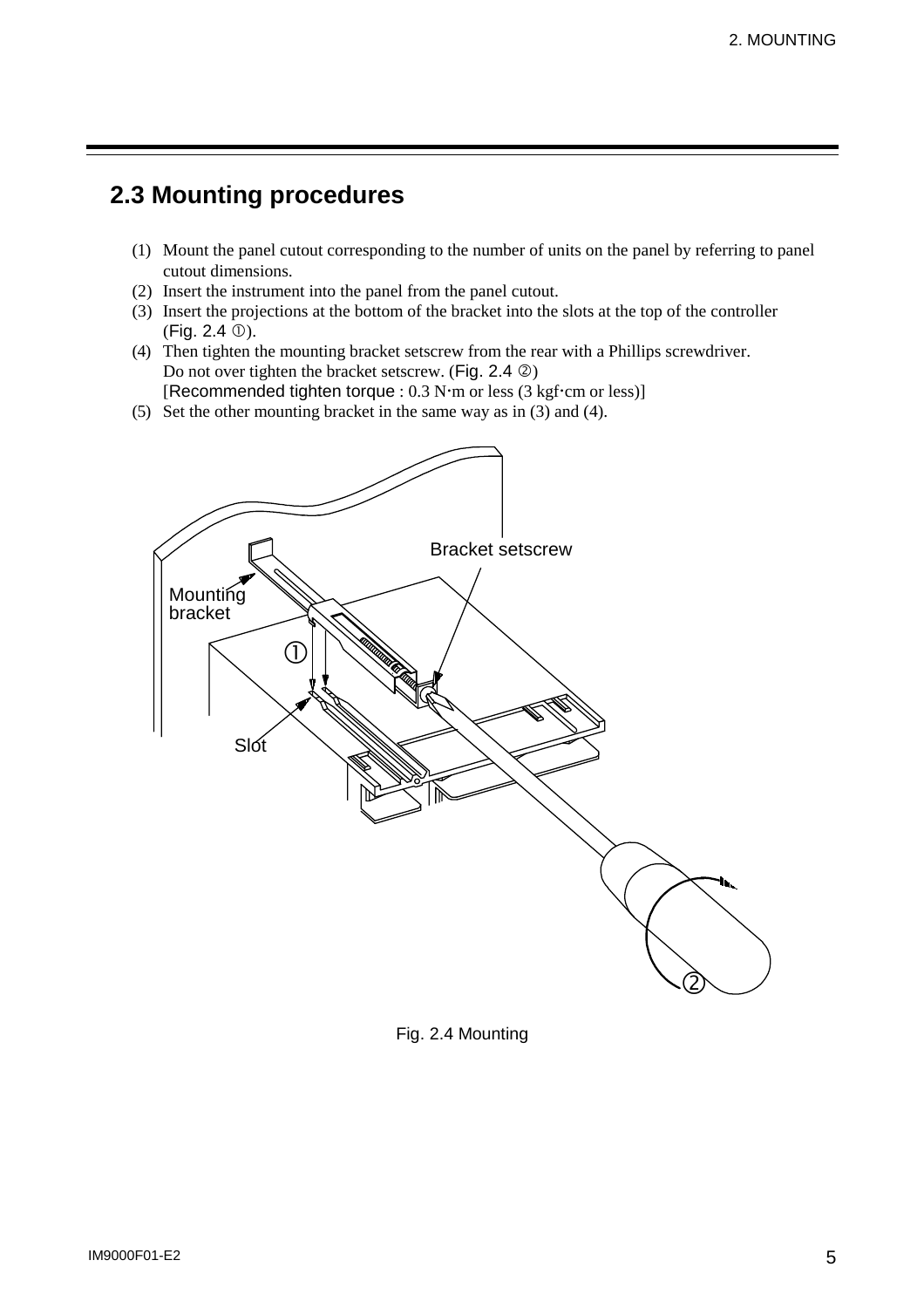## **3. WIRING**

### **! WARNING**

- $\bullet$  In order to prevent electric shock or instrument failure, do not turn on the power supply until all of the wiring is completed.
- $\bullet$  In failure or error of this instrument could result in a critical accident of the system, install an external protection circuit to prevent such an accident.
- $\bullet$  In order to prevent instrument damage or failure, protect power line and input/output lines from high currents by using fuses with appropriate ratings.

#### **3.1 Cautions for wiring**

(1) For RTD input connection, use lead wires with small lead wire resistance and also with the small

resistance difference between each of 3 or 4 lead wires.

- (2) Conduct input signal wiring away from instrument power, electric equipment power and load lines to avoid noise induction.
- (3) Conduct instrument power wiring so as not to be influenced by noise from the electric equipment power. If the instrument may be affected by external noise, a noise filter should be used.
	- Shorten the distance between twisted power supply wire pitches. The shorter the distance between the pitches, the more effective for noise reduction.
	- $\bullet$  Install the noise filter on the panel which is always grounded and minimize the wiring distance between the noise filter output side and the instrument power terminals.



- (4) For wiring, use wires conforming to the domestic standard of each country.
- (5) For power supply wires, use twisted wires with low voltage drop.
- (6) About 5 to 6 sec are required as the preparation time for contact output after power on. Use a delay relay when the output line, is used for an external interlock circuit.
- (7) This instrument has no power supply switch nor fuses. Therefore, install the fuse close to the instrument and the switch, if required.
	- $\bullet$  Fuse type : Time-lag fuse
	- Recommended fuse rating : Rated voltage : 250 V Rated current : 1 A
- (8) Do not excessively tighten the terminal screws. In addition, use the solderless terminal appropriate to the screw size.
	- Screw size :  $M3 \times 8$
	- Recommended tighten torque :  $0.4$  N·m [4 kgf·cm]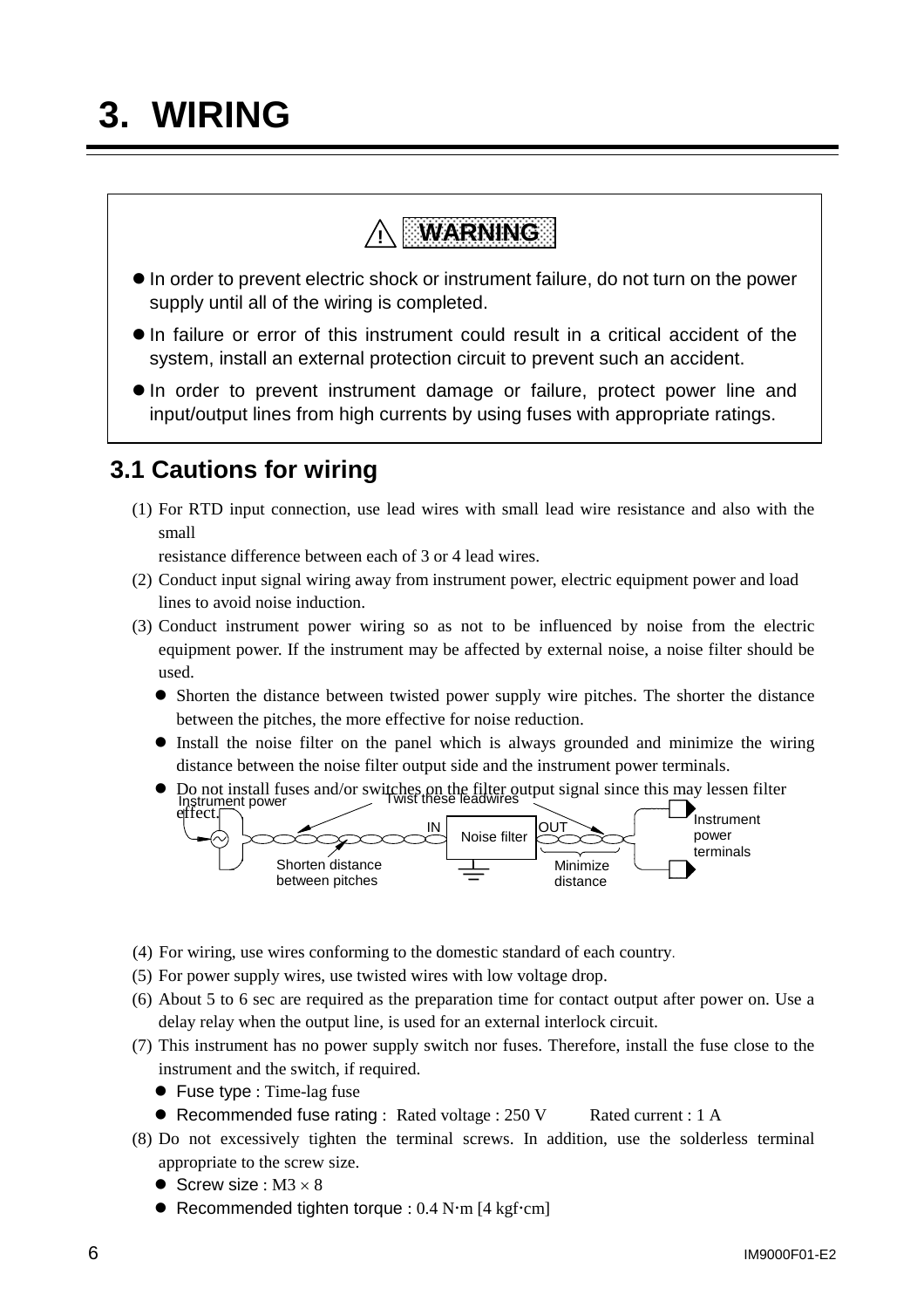#### **3.2 Terminal configuration**

Conduct wiring by referring to following diagrams.



 85 to 264 V AC (50/60 Hz ) [Including power supply voltage variation] (Rating :  $100$  to  $240 \hat{V}$  AC)

 21.6 to 26.4 V AC (50/60 Hz ) [Including power supply voltage variation]  $(Rating : 24 V AC)$ 

 21.6 to 26.4 V DC [Including power supply voltage variation]  $(Rating : 24 VDC)$ 

- Power consumption : 13 VA max. (at 100 V AC) 19 VA max. (at 240 V AC) 11 VA max. (at 24 V AC) 8.16W [340 mA] max. (at 24 V DC)
- Contact input : Number of input point : 1 point<br>Input type : Dry cor Dry contact input Resistance value judged that the contact opens. :  $500 \text{ k}\Omega$  or more Resistance value judged that the contact closed. :  $10 \Omega$  or less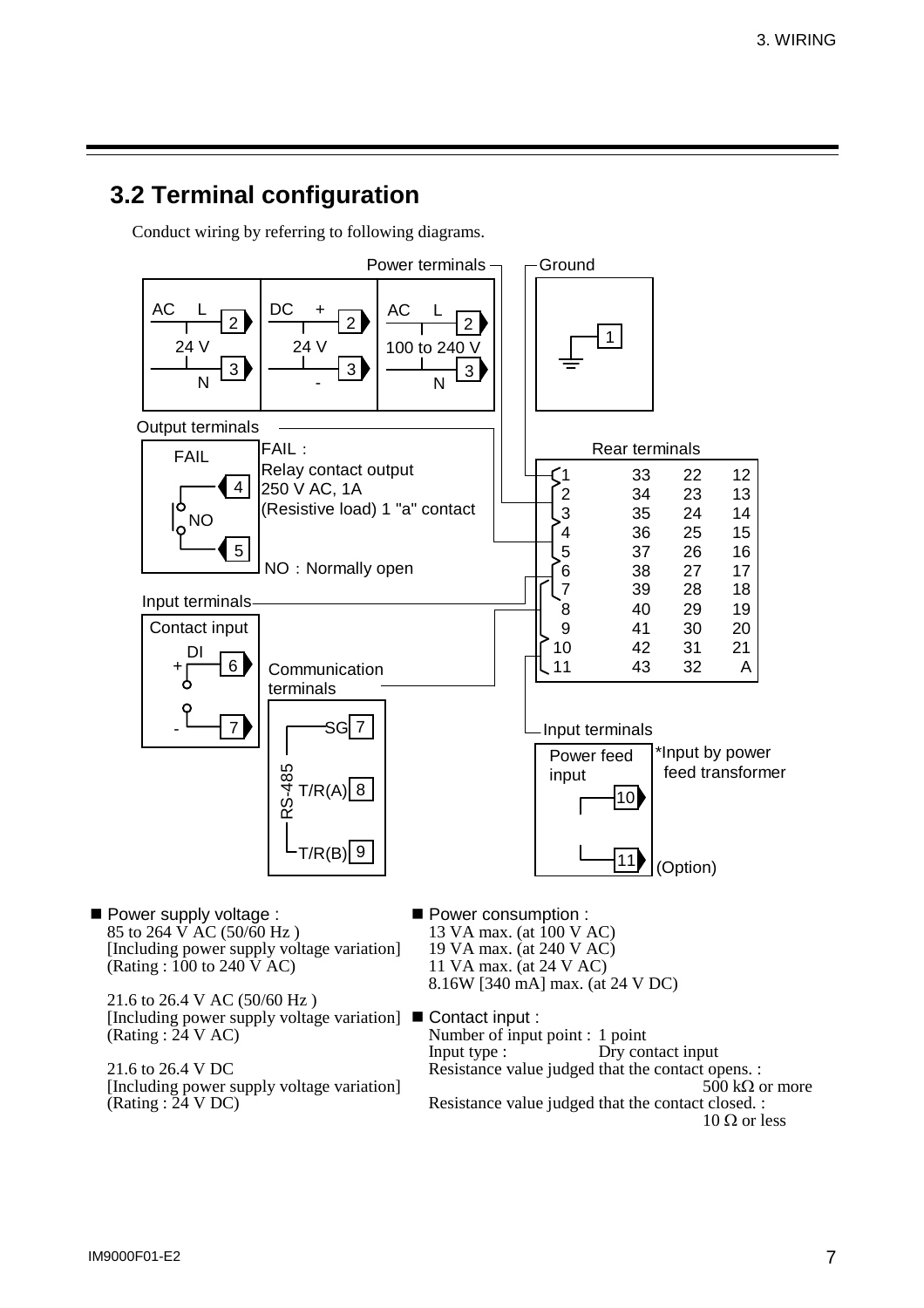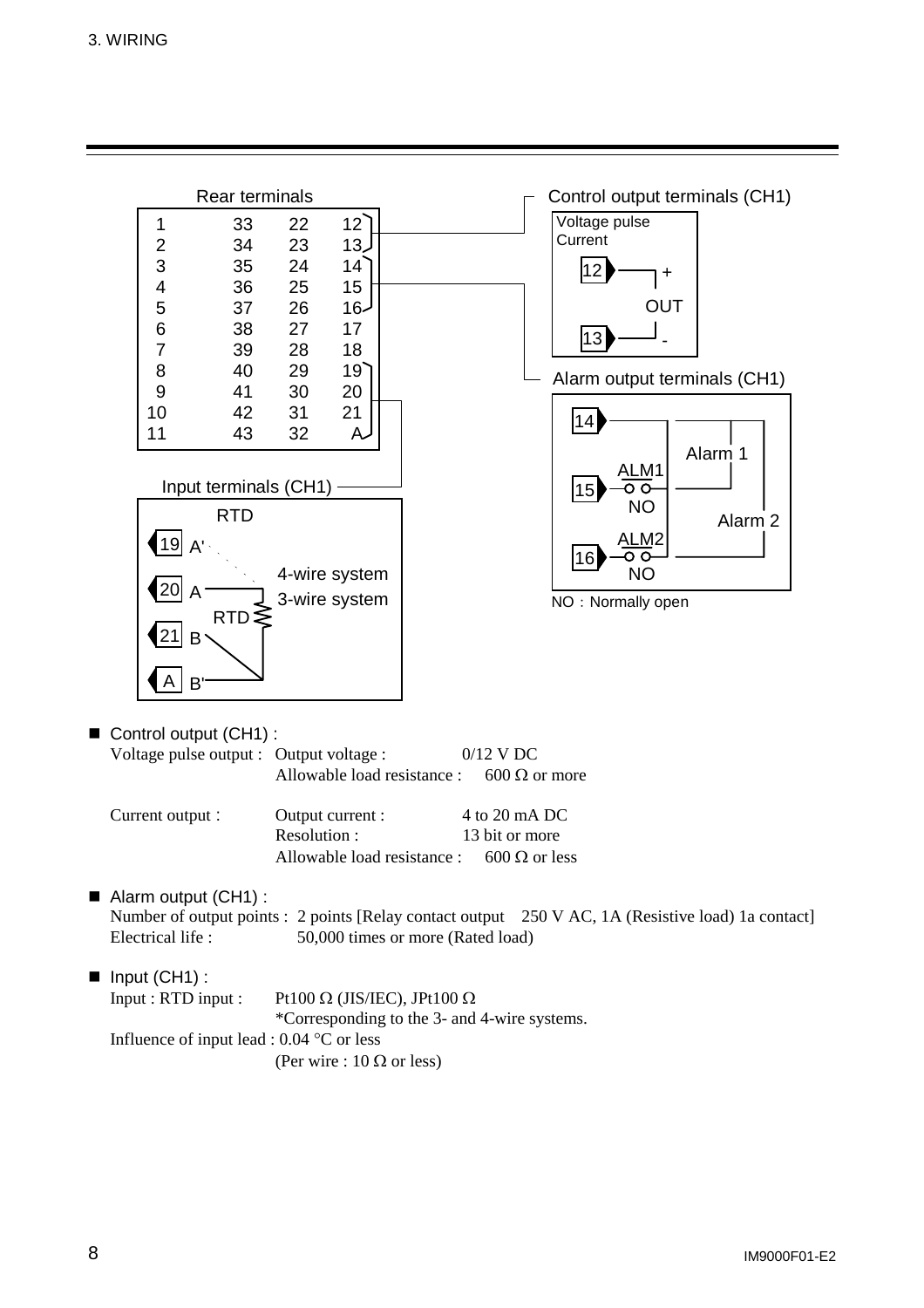

| Current output : | Output current :            | 4 to 20 mA DC        |
|------------------|-----------------------------|----------------------|
|                  | Resolution :                | 13 bit or more       |
|                  | Allowable load resistance : | $600 \Omega$ or less |

■ Alarm output (CH2) : Number of output points : 2 points [Relay contact output 250 V AC, 1A (Resistive load) 1a contact] Electrical life : 50,000 times or more (Rated load)

 $\blacksquare$  Input (CH2) : Input : RTD input : Pt100  $\Omega$  (JIS/IEC), JPt100  $\Omega$ \*Corresponding to the 3- and 4-wire systems. Influence of input lead :  $0.04 \degree C$  or less (Per wire :  $10 \Omega$  or less)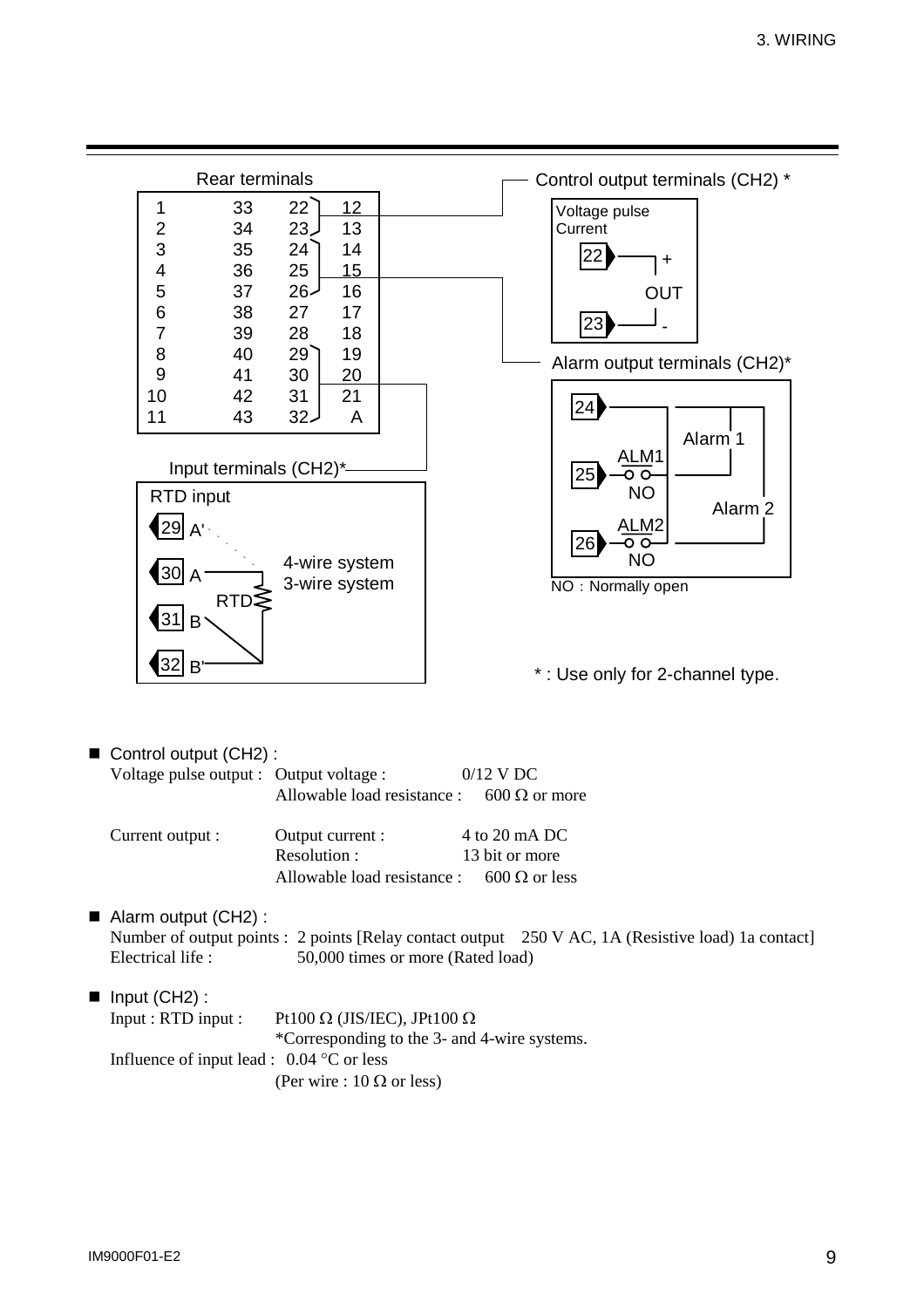

Current input :  $5 M\Omega$  or more

#### **Terminal configuration (Power feed transformer)**

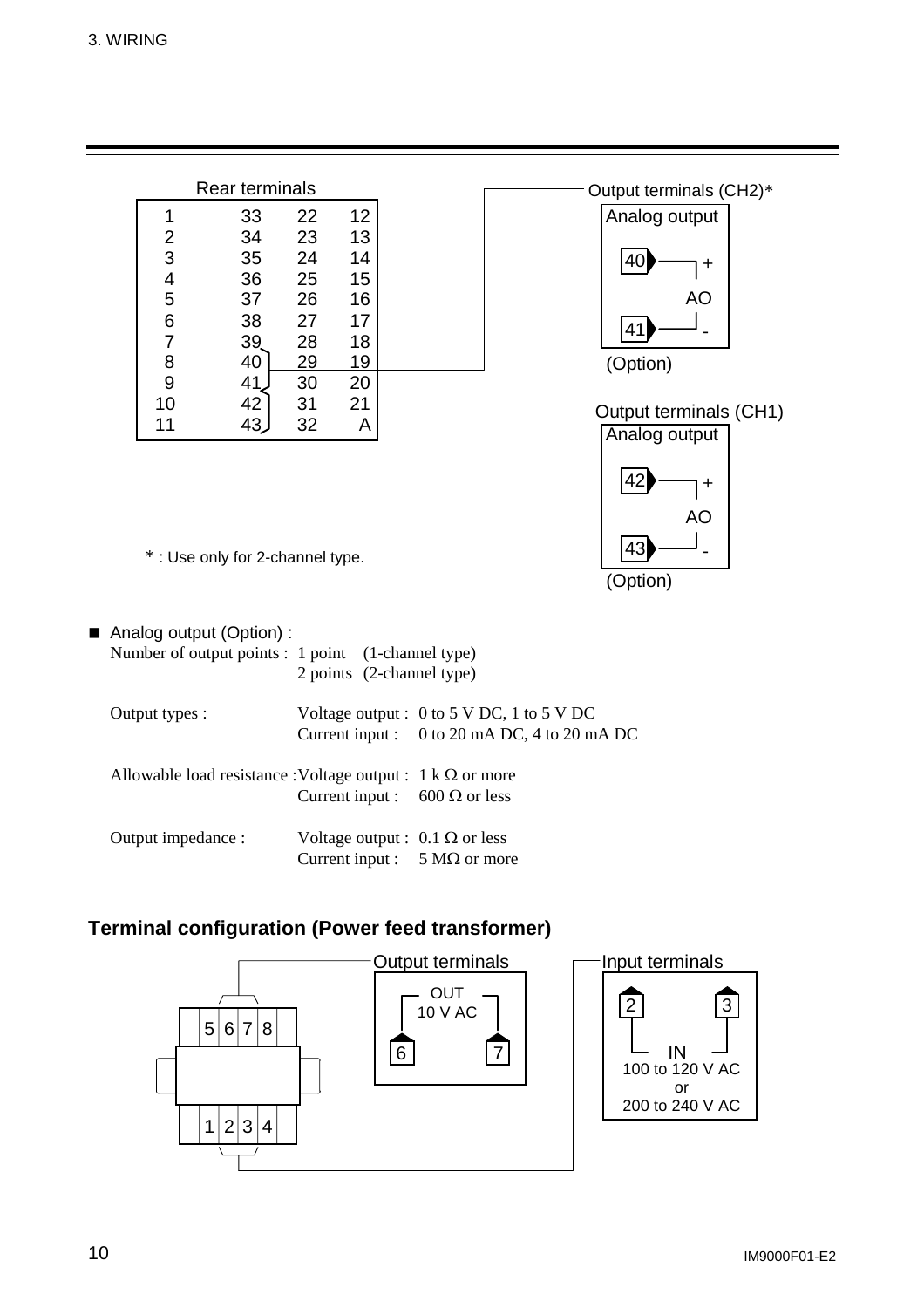**3.3 Wiring example**

#### ■ 1-channel type

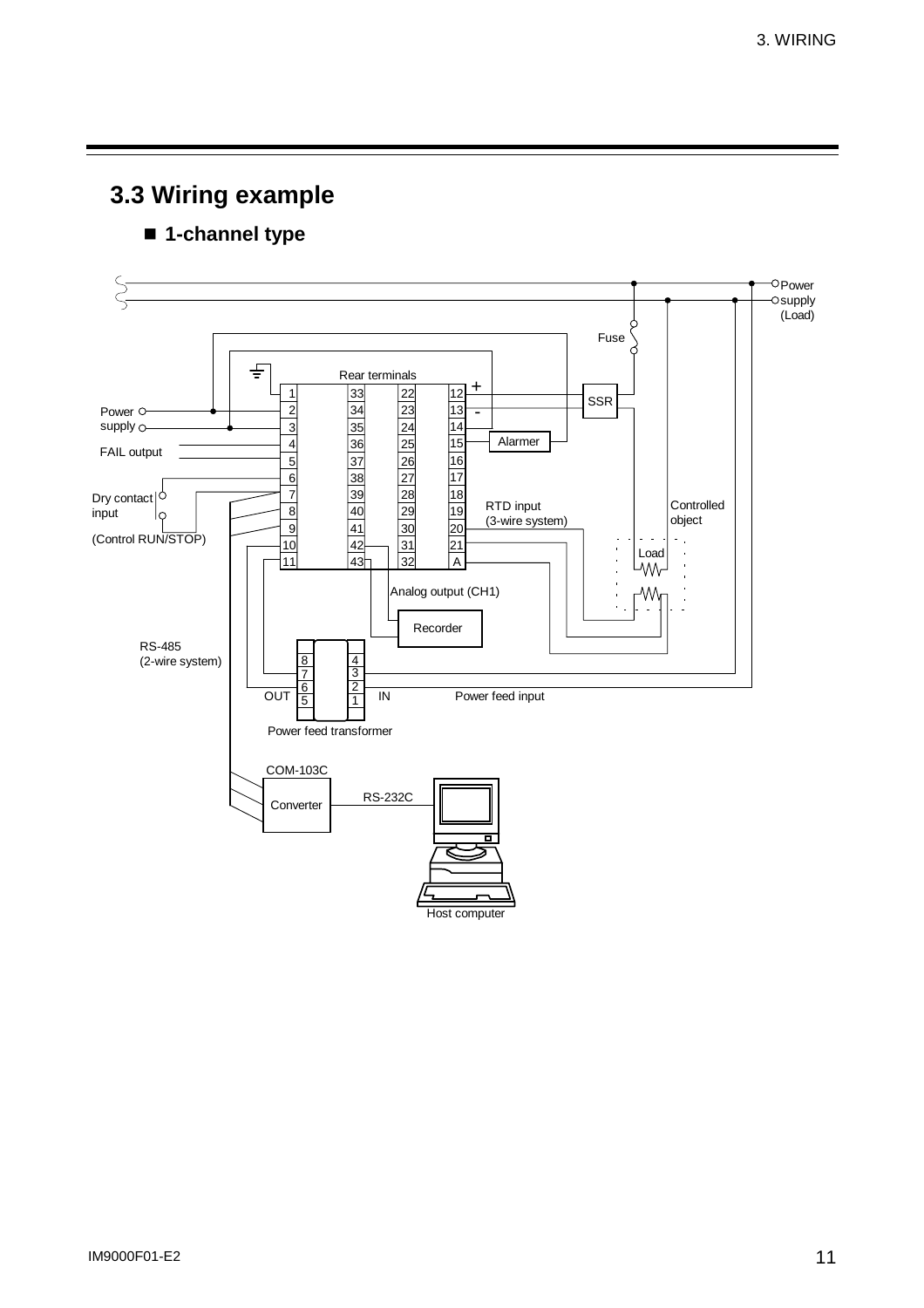## **4. NAME OF PARTS**



#### **(1) Measured value (PV) display unit [Green]**

- $\bullet$  Displays measured value (PV).
- $\bullet$  Displays various each parameter symbol set value depending on the instrument.

#### **(2) Set value (SV) display unit [Orange]**

- $\bullet$  For the 2-channel type, measured value (PV) is displayed.
- $\bullet$  Displays set value (SV) and various set values.

#### **(3) Indication lamps**

- AT (Autotuning lamp) [Green] : Flashes during autotuning execution.
- MAN (Manual lamp) [Green] : Lights in the manual mode.
- ALM1, ALM2 (Alarm lamps) [Red] : ALM1 : Lights when alarm 1 output is turned on.

ALM2 : Lights when alarm 2 output is turned on.

● FAIL (Failure lamp) [Red] : Lights in the fail status.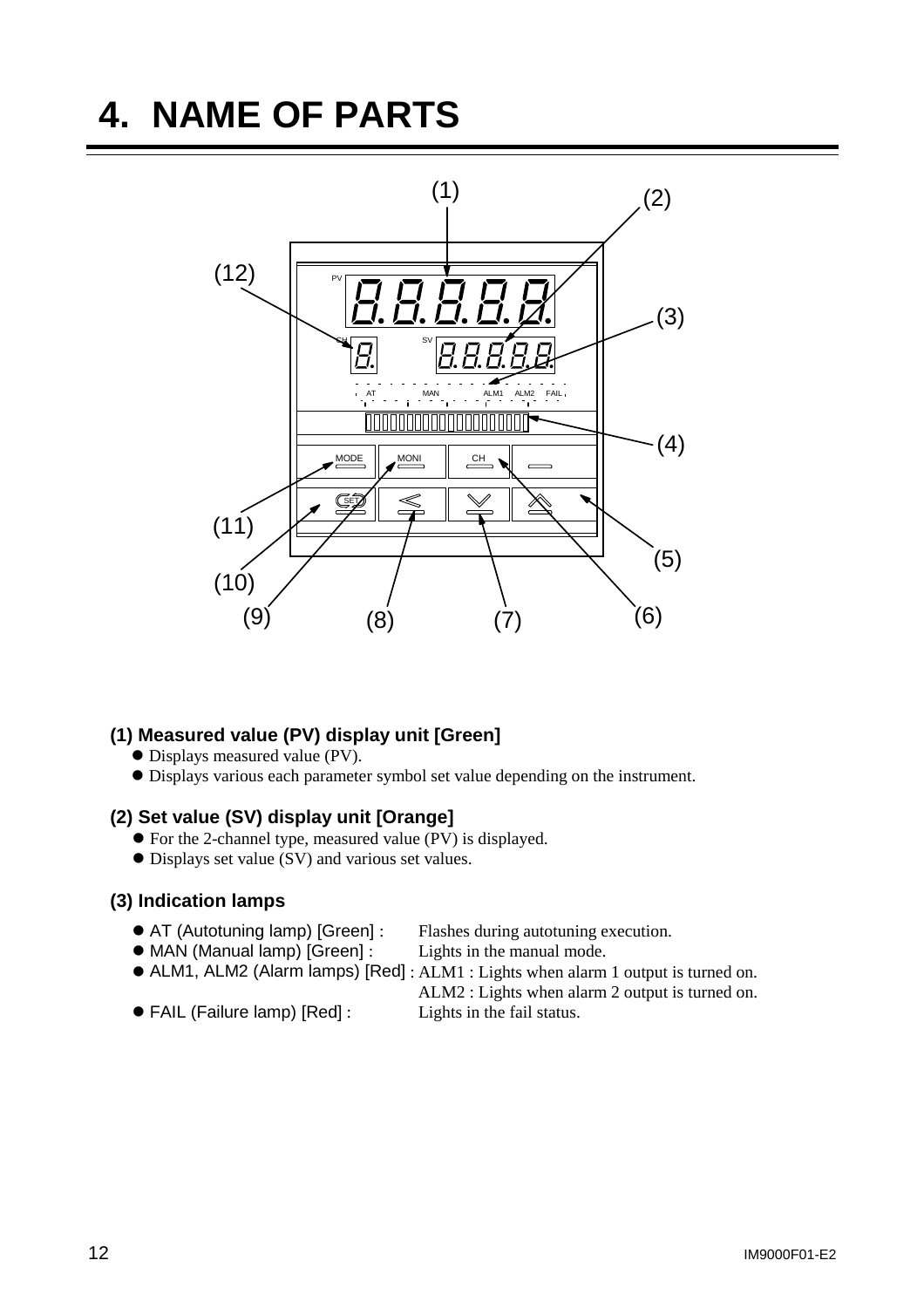#### **(4) Bar-graph display unit :**

• Manipulated output value (MV) display :

When manipulated output value (MV) becomes 0 % or less, the dot at the left end of the bargraph only flashes and when it exceeds 100 %, that at the right end flashes.

[Example of display]



• Deviation display :

The dots at both ends of bar-graph light to indicate deviation display.

[Example of display]



#### **(5) (Up key)**

- Used to increase numerals.
- Mode selection is made.

#### **(6) CH (Channel key)**

The selection of CH1 and CH2 is made.

### **(7) (Down key)**

- $\bullet$  Used to decrease numerals.
- Mode selection is mode.

#### **(8) (Shift key)**

Used when the cursor (brightly lit) is moved to the digit whose numeric value needs to be changed

for

set value change.

#### **(9) MONI (Monitoring key)**

Used to call up the CH1PV/CH2PV, PV/SV or MV display.

#### **(10) (Set key)** SET

- $\bullet$  Used for parameter registration/calling up.
- x Used to call up "SV setting mode", "Operator set mode" or "Setup mode".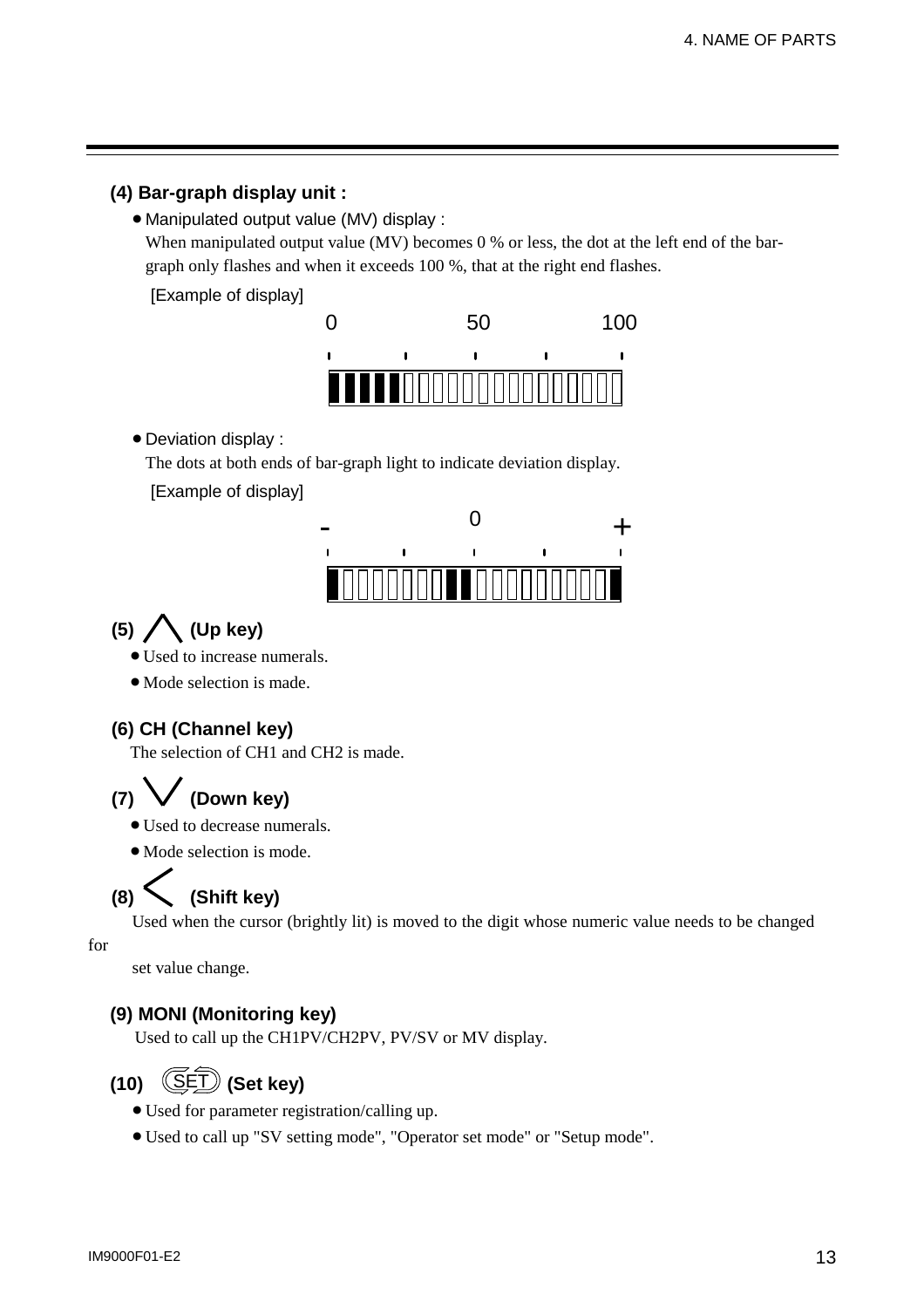#### **(11) MODE (Mode key)**

- $\bullet$  Used to call up "Mode transfer".
- x Used to select "PID/Autotuning transfer", "Control RUN/STOP", "AUTO/MANUAL" or "Set data lock".

#### **(12) Channel (CH) display unit**

- $\bullet$  Displays the channel No. being used.
- z For the 2-channel type and CH1PV/CH2PV display, nothing is displayed.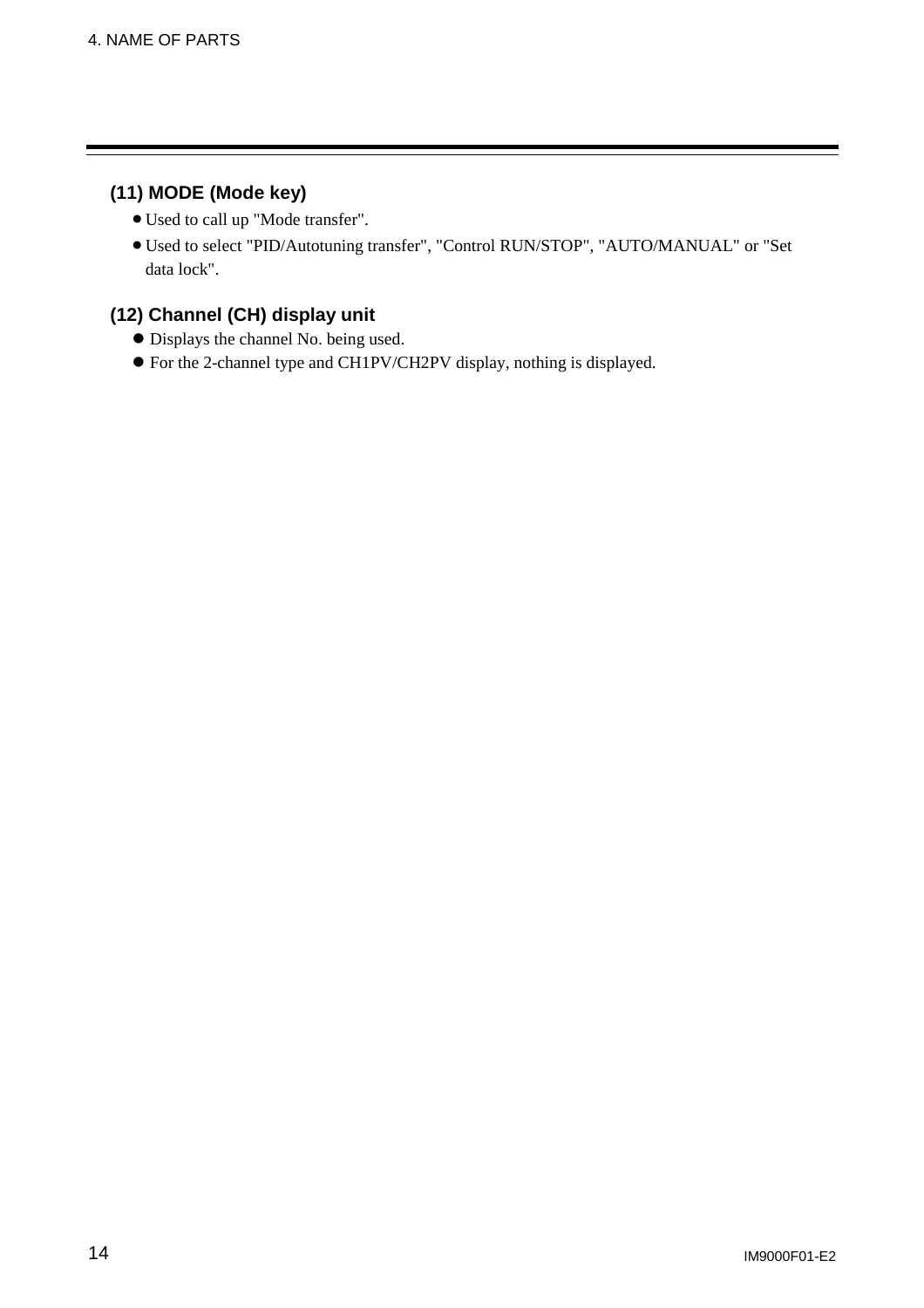### **5.1 Calling-up procedure of monitor and each mode**



When using this instrument for the first time after its purchase, first set the parameters in "5.6 Set up mode" (P.30).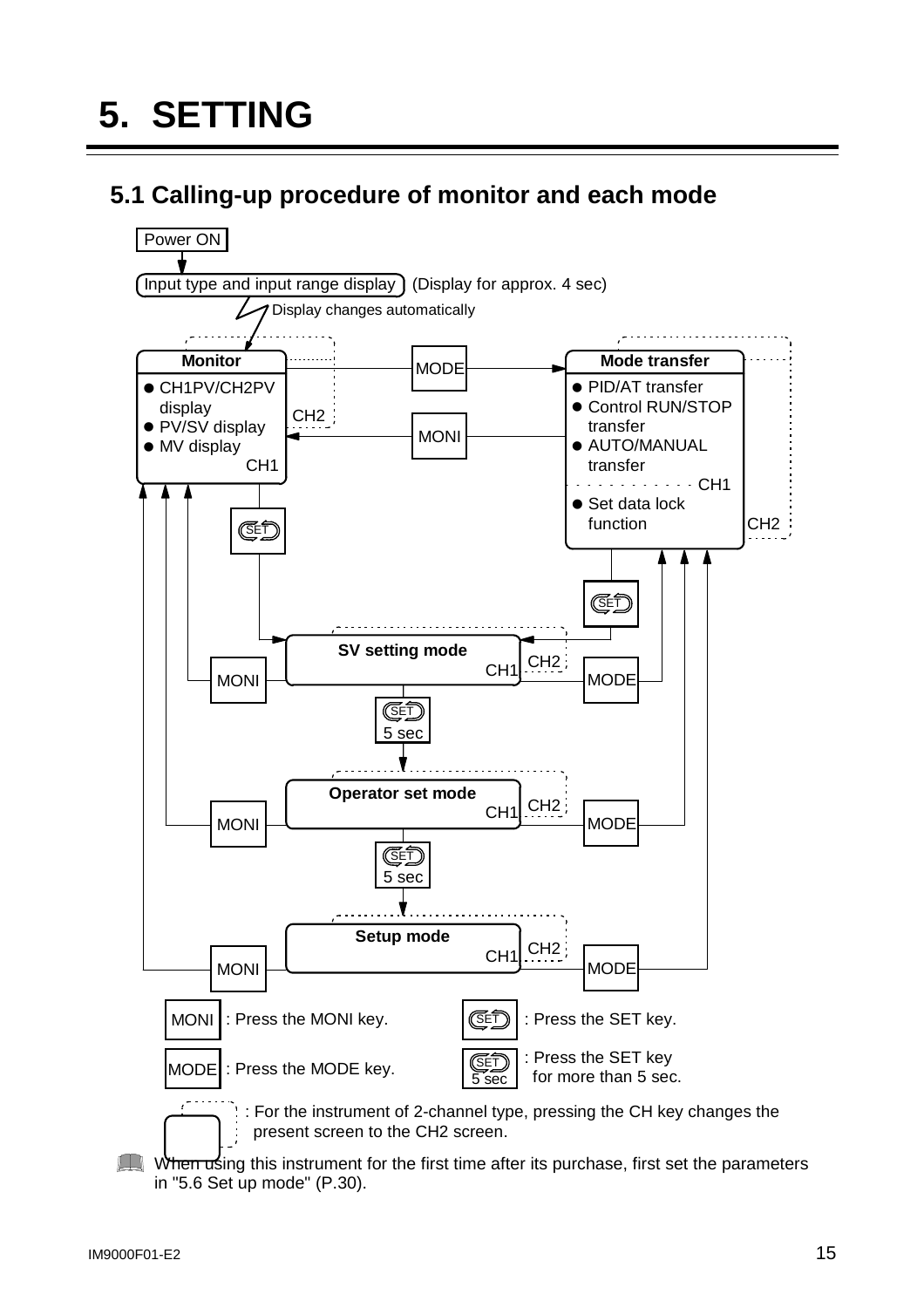#### **Input type/input range display**

This instrument immediately confirms input type and range following power-ON.



 $*$ : Display only for 2-channel type.

#### c **Input type display**

- a : Input display parameter symbol (Inp)
- $b:$  Engineering unit ( $°C$ )
- c : Input type :
	- $\overline{P_1}$   $\overline{J}$  : Pt100  $\Omega$  (3-wire system)  $\sqrt{P}$   $\vec{P}$  : JPt100  $\Omega$  (3-wire system)  $\overline{P}$  $\overline{P}$   $\overline{V}$  : Pt100  $\Omega$  (4-wire system)

 $\overline{H}$   $\overline{H}$  : JPt100  $\Omega$  (4-wire system)

#### d **Input range display**

- d : Setting limiter [high limit] (Input range high)
- e : Setting limiter [low limit] (Input range low)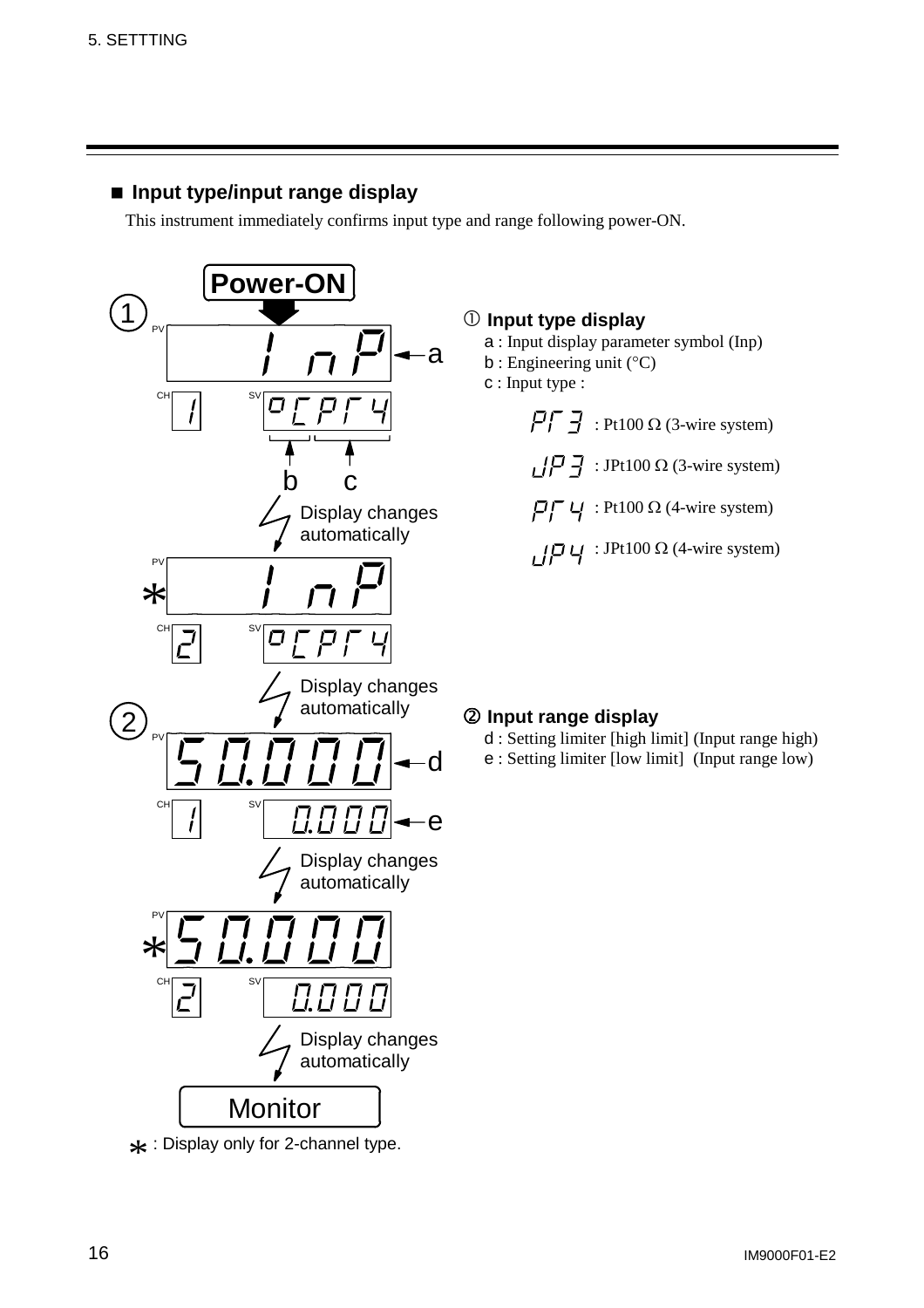#### **5.2 Monitor**

The monitor unit monitors the measured value (PV) and set value (SV), and also monitors and changes the manipulated output value (MV).

The display in the monitor unit is selected by pressing the MONI key.

#### **(1) Display sequence**



#### c **CH1PV/CH2PV display**

The PV display unit shows measured value

 in CH1, while the SV display unit shows measured value (PV) in CH2. The channel display unit does not show

during CH1PV/CH2PV display.

#### d **PV/SV display**

Display measured value (PV) on the PV display unit and set value (SV) on the SV display unit. In addition, the manipulated output value (MV) can be manually (MANUAL) set in manual mode. The manipulated output value (MV) is displayed on the SV display unit.

#### e **MV display**

The PV display unit shows the parameter symbol (MV), and the SV display unit shows the manipulated output value (MV).

- Usually the control is set to this monitor excepting that the set value (SV) and/or the parameter set value are changed.
- For the 1-channel type, pressing the MONI key in MV display mode changes to the PV/SV display.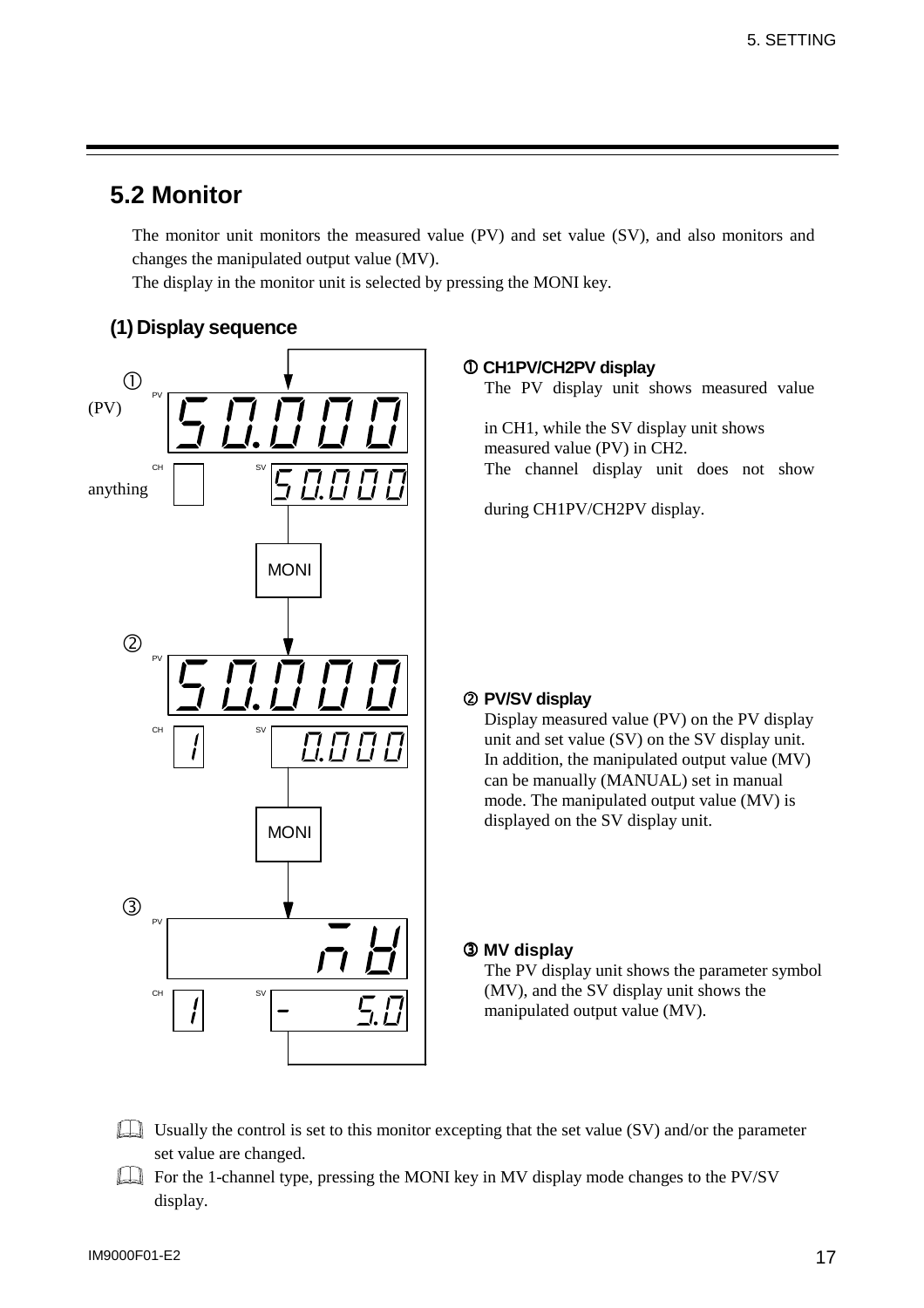**(2) Procedure for setting the manipulated output value (MV) in MAN mode**

Manipulated output value (MV) in the manual (MAN) mode can be manually set in the PV/SV display.

The manipulated output value (MV) is changed after "MANUAL" is selected by "AUTO/MANUAL transfer" for mode transfer. (See P.19)

[Example]



**PV/SV display**

#### c **Set the instrument to PV/SV display**

If the instrument is set to another mode, press the MONI key to set the instrument to the PV/SV display. At this time, the MAN lamp lights.

\*For the details of PV/SV display selection, see "5.1 Procedure for setting each mode and monitor".



d **Manipulated set value (MV) change**

Pressing the UP key increases the manipulated output value on the SV display unit, and pressing the DOWN key decreases the value.

Setting range : -5.0 to + 105.0 %

\*Keeping pressing the DOWN or UP key makes numeric value change faster.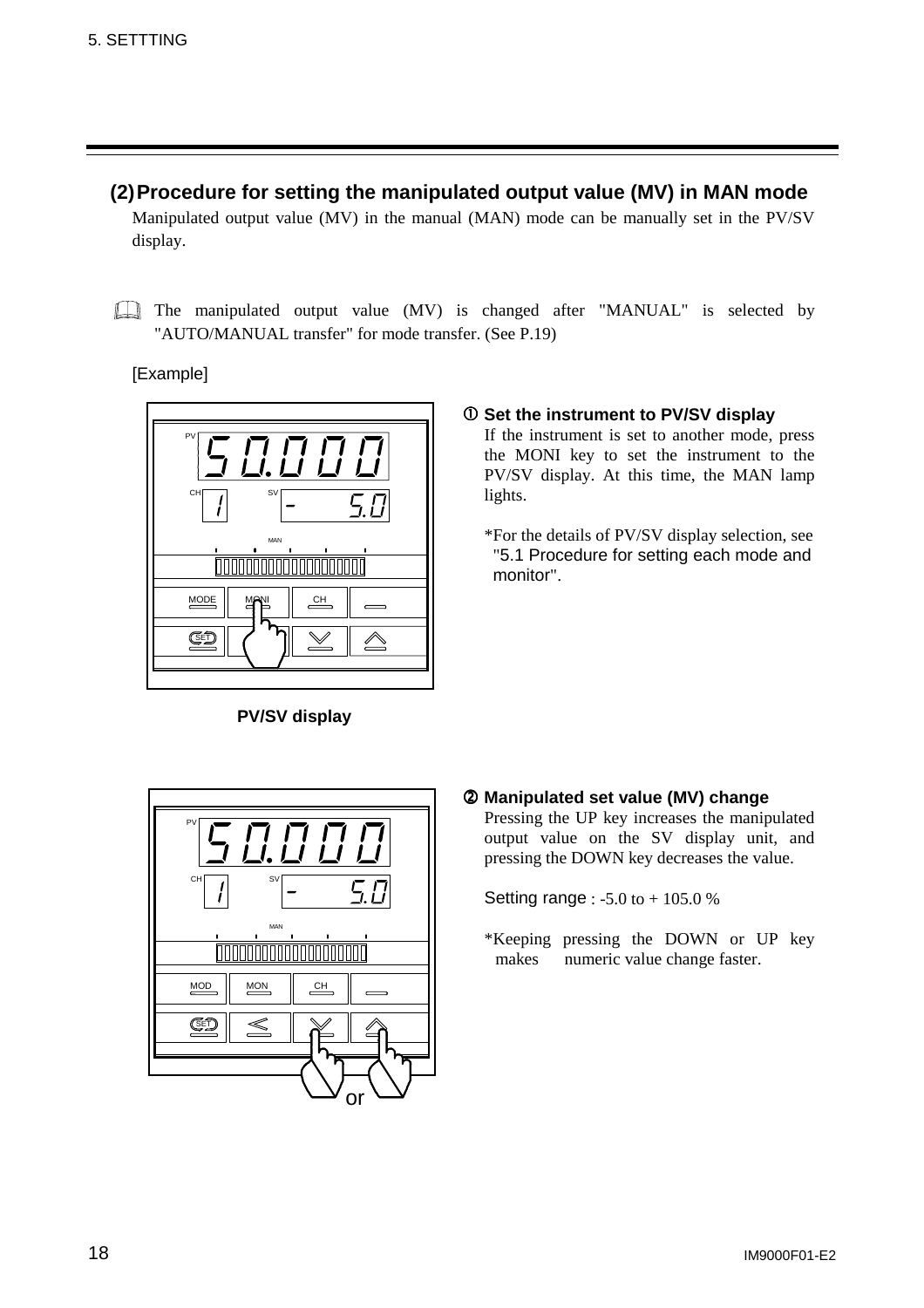#### **5.3 Mode transfer**

"Mode transfer" is used to change PID/AT, control RUN/STOP or AUTO/MANUAL or to set the set data lock. Display in the mode transfer is changed by the MODE key.

#### **(1) Display sequence**



#### c **PID/AT transfer**

PID control or autotuning (AT) is selected by pressing the UP/DOWN keys. (The figure at left shows the PID control.)

\*If the autotuning (AT) is executed, the AT lamp flashes.

#### d **Control RUN/STOP transfer**

Selected when control is either executed (RUN) or stopped (STOP). (The figure at left shows the STOP.)

#### e **AUTO/MANUAL transfer**

Selected when control is performed in either the automatic or manual mode. (The figure at left shows the AUTO.)

\*For the details of manual operation, see "(2) Procedure for setting manipulated output value (MV) in MAN mode" (P.18).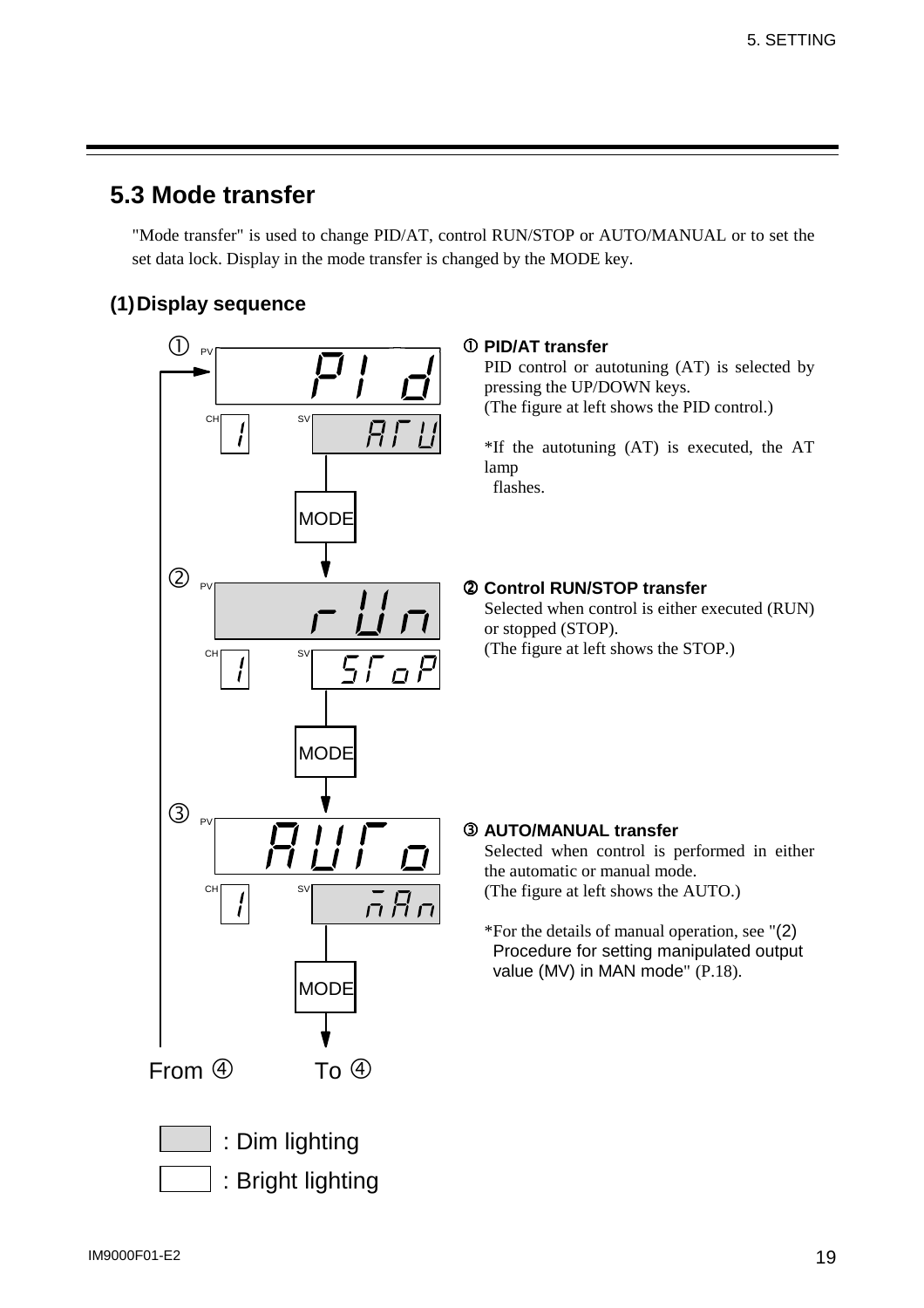

- If mode transfer is disabled by locking the set data (PG40) in setup mode, no mode transfer is made by the front key. However, even if mode transfer is disabled, control RUN/STOP can be made by the contact input.
- For the 1-channel type, if the key is not operated for more than 1 minute, the present display automatically returns to the PV/SV display.
- For the 2-channel type, if the key is not operated for more than 1 minute, the present display automatically returns to the CH1PV/CH2PV display.

#### **(2) Transfer to mode**

[Example] When operation is changed from execution (RUN) to STOP.



**PID/AT transfer**

c Press the MODE key to set the instrument to the

"Mode transfer". First, "PID/AT transfer" is displayed.

\* For the details of "Mode transfer" selection, see "5.1 Procedure for selecting each mode and monitor".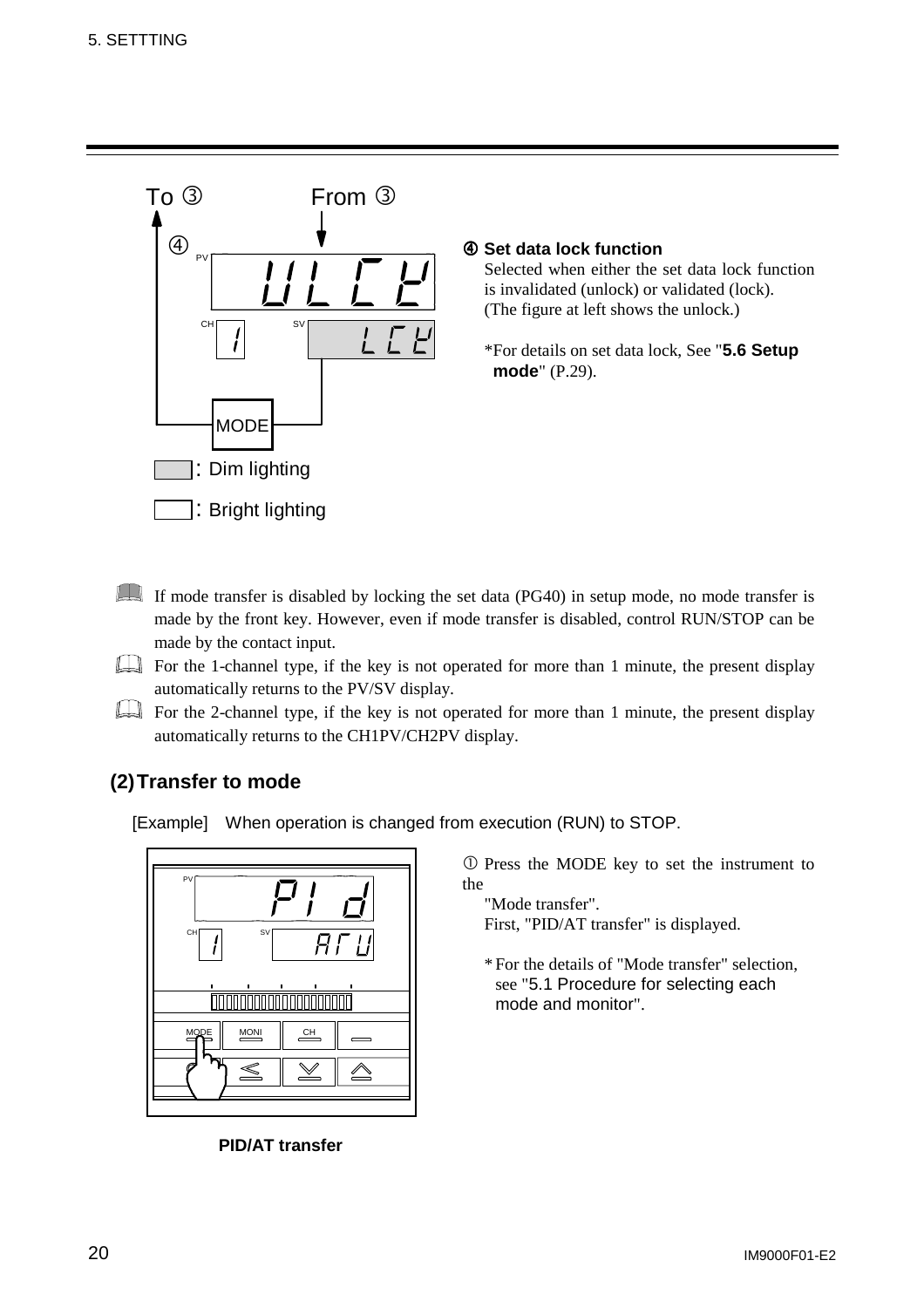

**Control RUN/STOP transfer**



| PV<br>CH<br><b>SV</b><br>$\bar{\varsigma}_L$<br>r.<br>٠<br>n |                |  |  |  |
|--------------------------------------------------------------|----------------|--|--|--|
|                                                              |                |  |  |  |
| MODE<br><b>MONI</b>                                          | сн             |  |  |  |
|                                                              |                |  |  |  |
| P(1011)                                                      | $\blacksquare$ |  |  |  |

**PV/SV display**

d Press the MODE key to display "Control RUN/ STOP transfer". The display selected is brightly lit.

e Press the DOWN key to change the instrument from RUN to STOP. For mode transfer, mode transfer becomes valid at this time.

 $\circledA$  After the above transfer is finished, press any key of MONI and MODE to set the instrument to the desired status. (The figure at left shows the PV/SV display.)

\* The transfer of other modes is also the same. Select the desired mode, then change to that mode.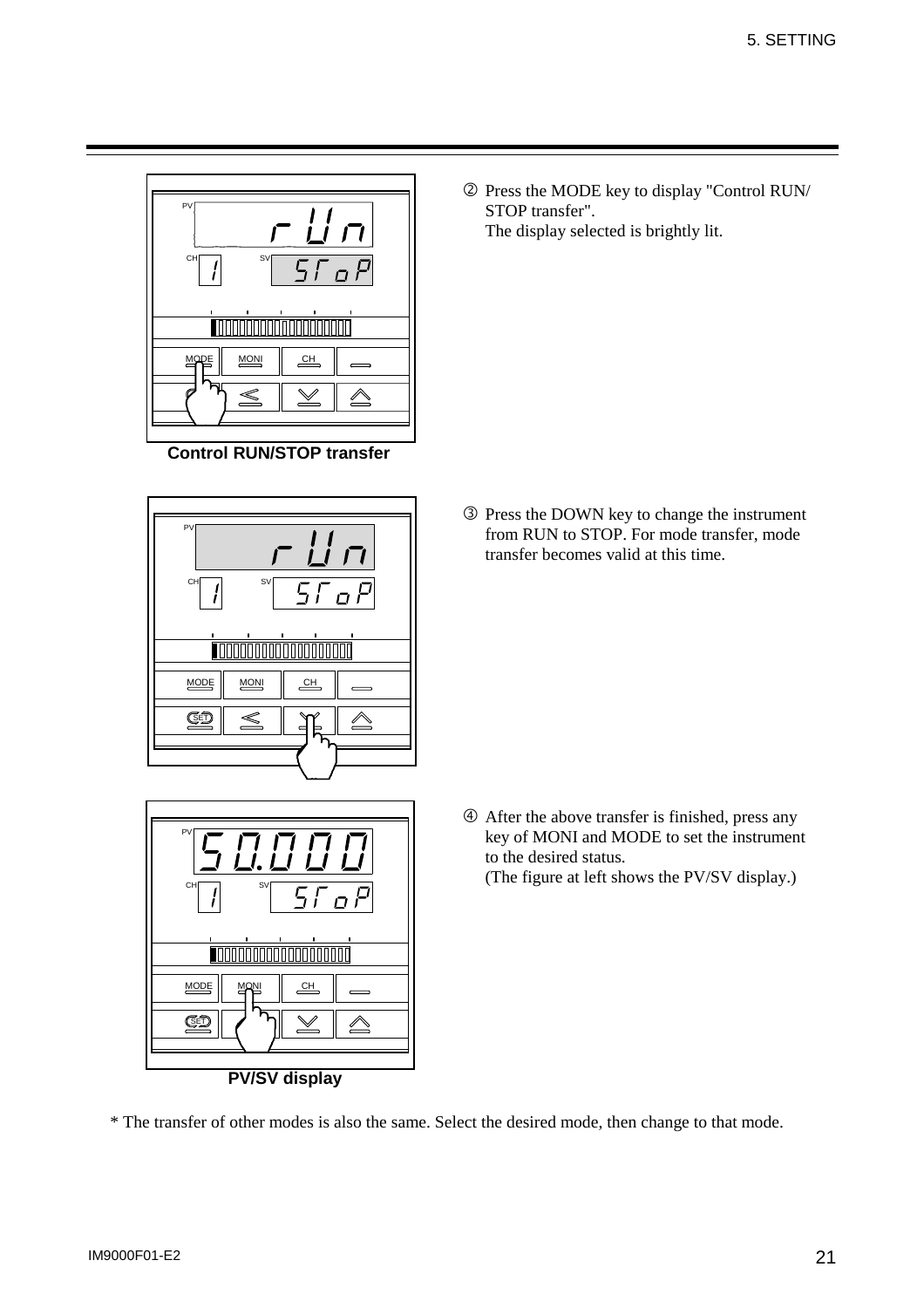#### **(3) Control RUN/STOP transfer by contact input**

The control RUN/STOP can be transferred according to the open/close status of the rear terminal Nos. 6 and 7.The control RUN/STOP transfer status by contact input is shown in the following.

|                 | <b>Front key selection</b> | Status of rear terminal | <b>Actual control mode</b> |
|-----------------|----------------------------|-------------------------|----------------------------|
|                 | <b>RUN</b>                 | Closed                  | RUN                        |
| <b>Control</b>  |                            | Open                    |                            |
| <b>RUN/STOP</b> | <b>STOP</b>                | Closed                  | <b>STOP</b>                |
|                 |                            | Jpen                    |                            |

#### **The contact state during Control RUN/STOP transfer**

If control is stopped (STOP) by the front key, it is not started (RUN) even in the contact is closed.

In this instrument, the control RUN/STOP is transferred approx. 1 sec after the rear terminal (Nos. 6, 7) open/close status is changed.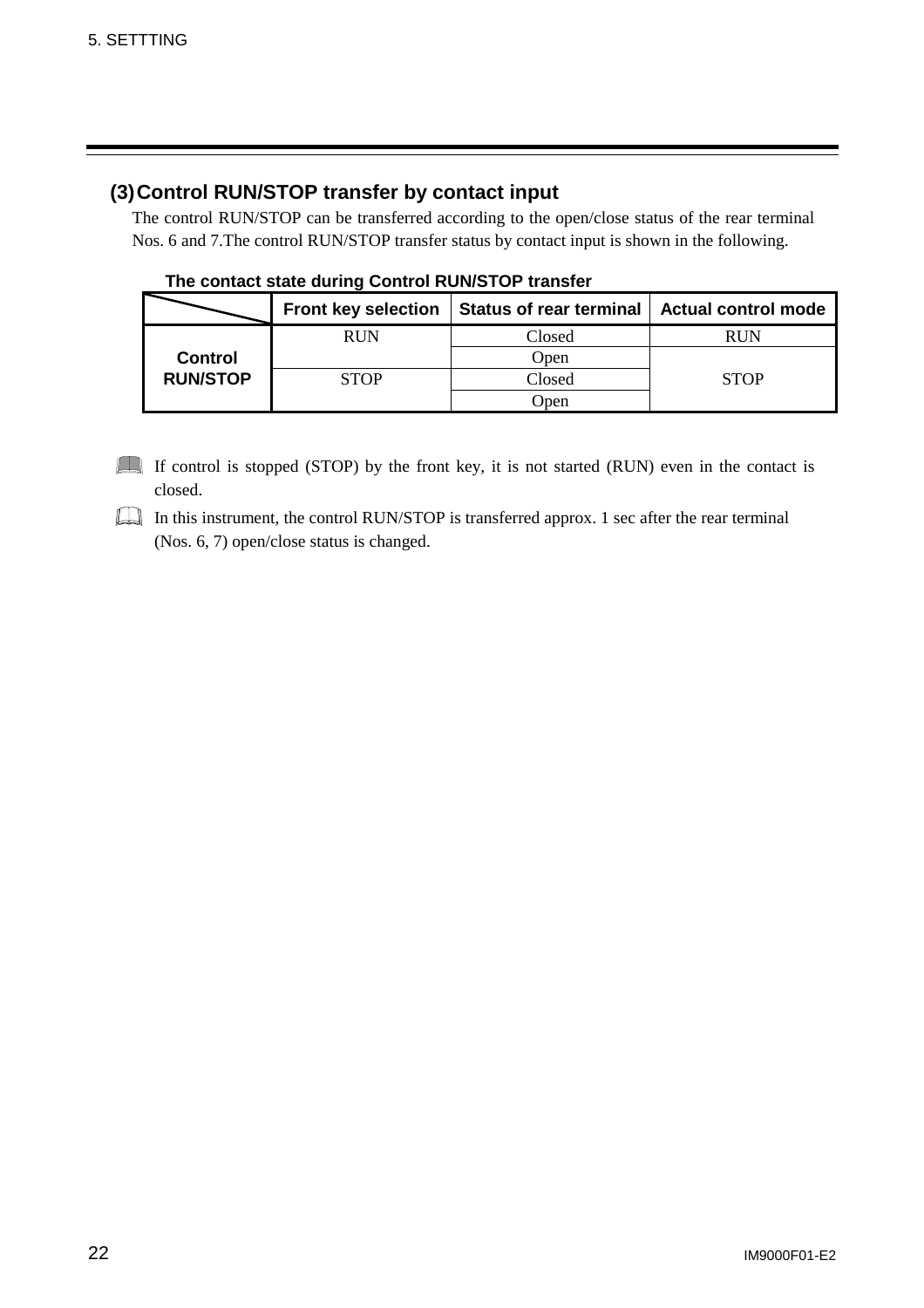#### **5.4 SV setting mode**

The SV setting mode is used to set the temperature set value (SV) which is the target value for control.

#### **Setting change procedure**

#### **Setting caution**

If the set data is locked, no SV setting mode is displayed.

[Example] When the set value (SV) is change to 20.000  $\degree$ C



**SV setting mode**



d Press the SHIFT key to move the brightly lit digit up to the most significant digit. Every time

 $\overline{O}$  Press the SET key to set the instrument to the

Display measured value (PV) on the PV display unit and set value (SV) on the SV display unit.

"SV setting mode".

are SHIFT key is pressed, each brightly lit digit movers as follows.

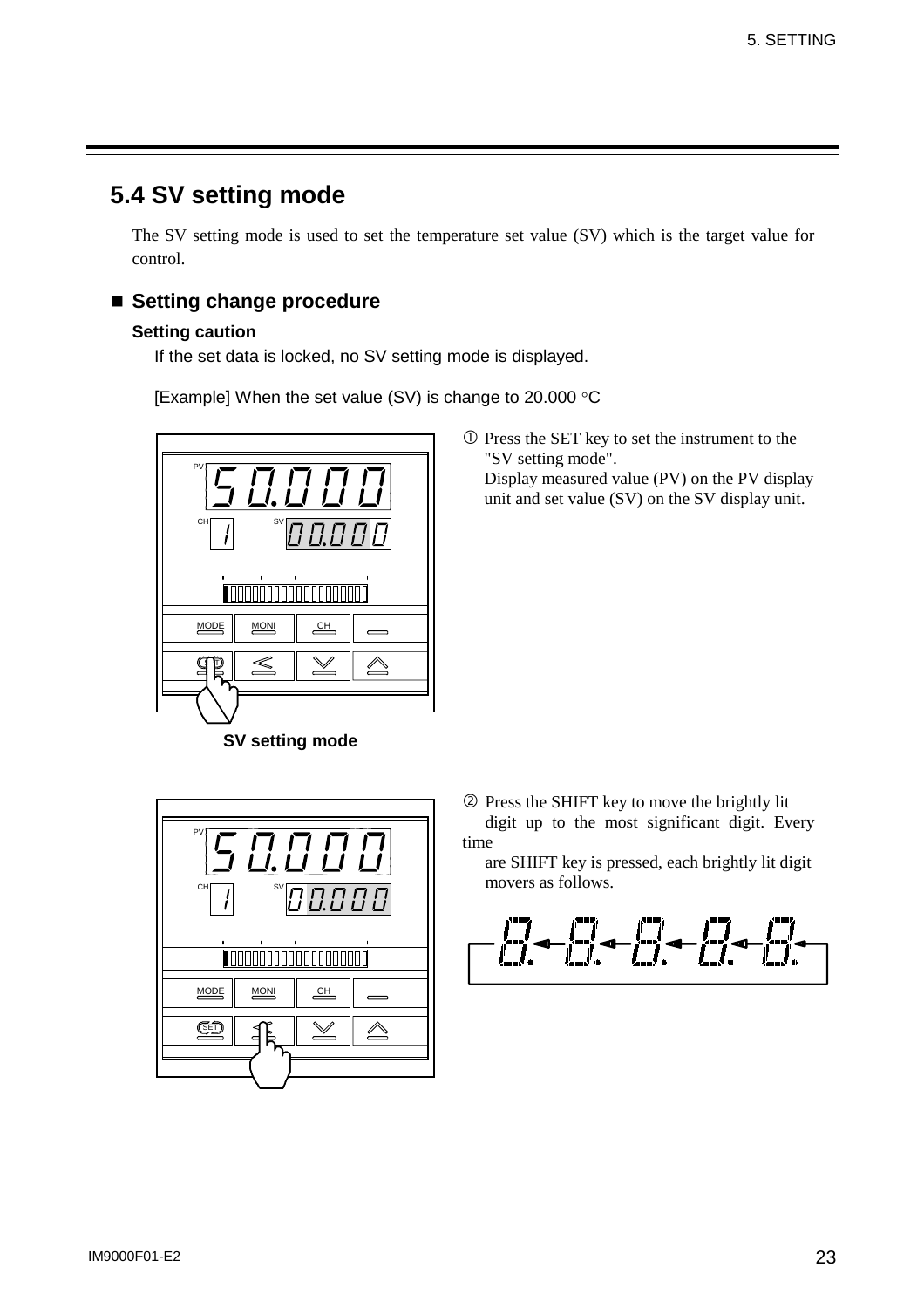

e Press the UP key to set "2". Pressing the UP key increments numeric value, and pressing the DOWN key decrements the value.



**Monitor (PV/SV display)**

f Pressing the SET key registers the value thus set. (The present screen is changed to the PV/SV display.)

- For the 1-channel type, if the key is not operated for more than 1 minute, the present display automatically returns to the PV/SV display.
- For the 2-channel type, if the key is not operated for more than 1 minute, the present display automatically returns to the CH1PV/CH2PV display.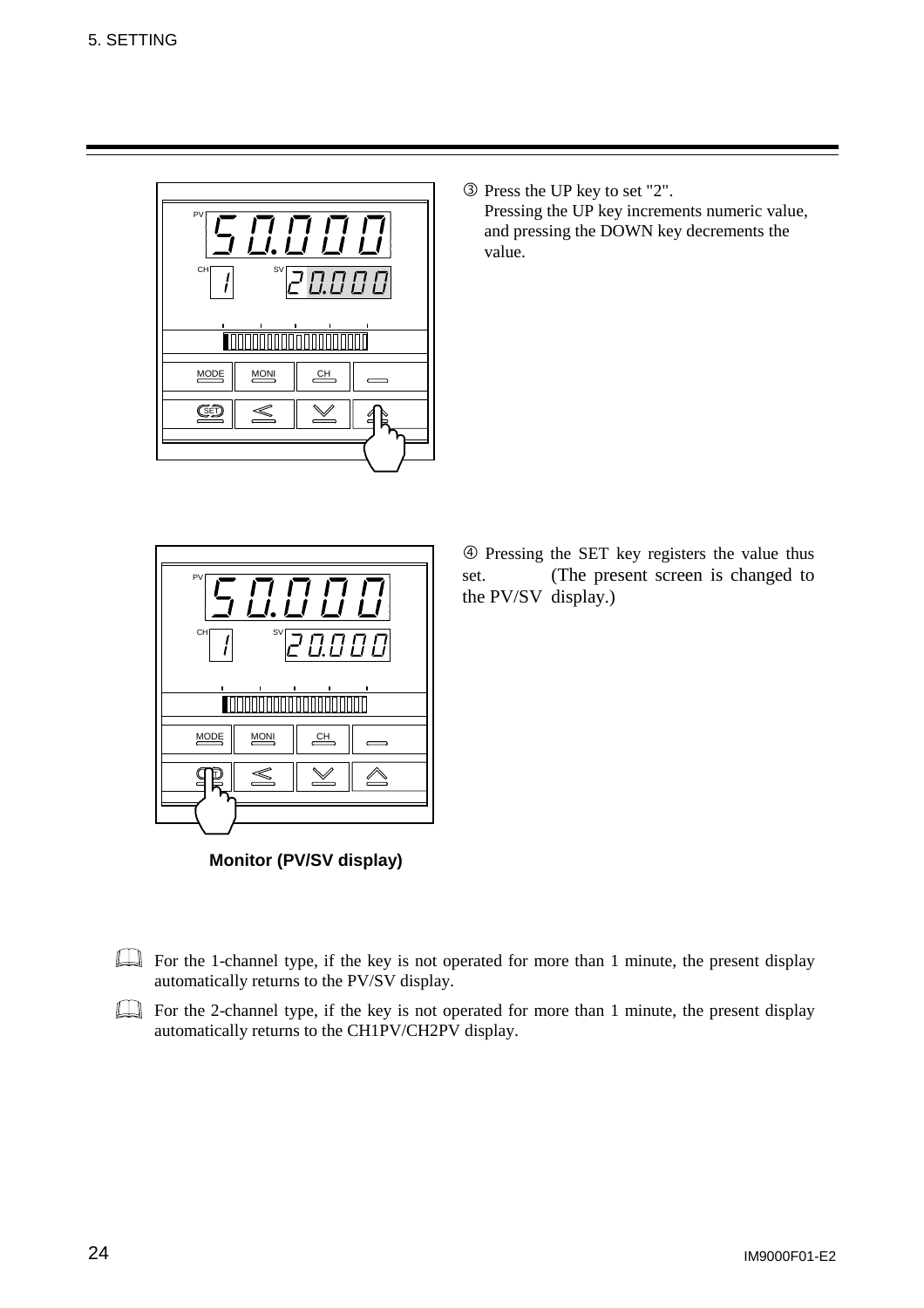#### **5.5 Operator set mode**

The operator set mode is used to set various parameters for alarm set values and control. The display within operator set mode is changed by pressing the SET key.

#### **(1) Display sequence**



#### **(2) Description of each parameter**

**Parameter list** *harameter* list *harameter* list

| Alarm 1<br>Process alarm:<br>Set the alarm 1 set value.<br>setting<br>0.000 to 50.000 $^{\circ}$ C<br>$*1$<br>Deviation alarm:<br>AL1<br>$-19.999$ to $+19.999$ °C<br>Alarm <sub>2</sub><br>Set the alarm 2 set value.<br>setting<br>$*2$<br>AL <sub>2</sub><br>Proportional<br>The proportional band for PI<br>0.001 to 50.000 $^{\circ}$ C<br>band<br>or PID control is set.<br>$*0.000$ can't be set.<br>P<br>$0.1$ to 3600.0 sec<br>Integral<br>Eliminates offset occurring in<br>time<br>proportional control.<br>$*0.0$ can't be set.<br>Derivative<br>0.0 : Derivative action OFF<br>Prevents ripples by<br>time<br>$0.1$ to 3600.0 sec<br>predicting output change,<br>thereby | Symbol | <b>Name</b> | <b>Setting range</b> | <b>Description</b> | #1     |
|----------------------------------------------------------------------------------------------------------------------------------------------------------------------------------------------------------------------------------------------------------------------------------------------------------------------------------------------------------------------------------------------------------------------------------------------------------------------------------------------------------------------------------------------------------------------------------------------------------------------------------------------------------------------------------------|--------|-------------|----------------------|--------------------|--------|
|                                                                                                                                                                                                                                                                                                                                                                                                                                                                                                                                                                                                                                                                                        |        |             |                      |                    | 5.000  |
|                                                                                                                                                                                                                                                                                                                                                                                                                                                                                                                                                                                                                                                                                        |        |             |                      |                    |        |
|                                                                                                                                                                                                                                                                                                                                                                                                                                                                                                                                                                                                                                                                                        |        |             |                      |                    |        |
|                                                                                                                                                                                                                                                                                                                                                                                                                                                                                                                                                                                                                                                                                        |        |             |                      |                    | 30.000 |
|                                                                                                                                                                                                                                                                                                                                                                                                                                                                                                                                                                                                                                                                                        |        |             |                      |                    |        |
|                                                                                                                                                                                                                                                                                                                                                                                                                                                                                                                                                                                                                                                                                        |        |             |                      |                    | 240.0  |
| d<br>improving control stability.                                                                                                                                                                                                                                                                                                                                                                                                                                                                                                                                                                                                                                                      |        |             |                      |                    | 60.0   |

Continued on the next page.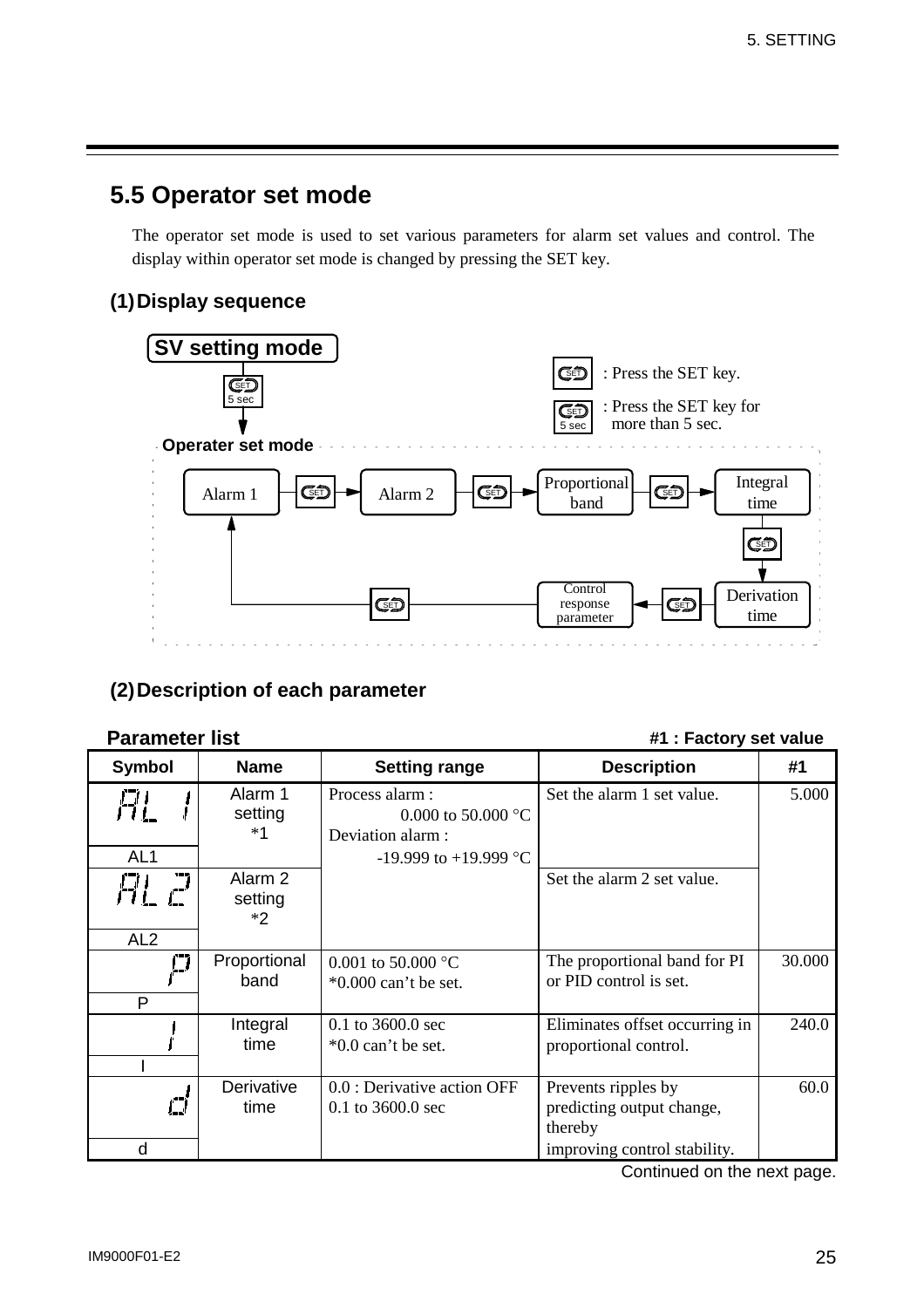| <b>Falallielei IISL</b> |                     | $\mathbf{H}$ : Factory set value |                                                                |    |
|-------------------------|---------------------|----------------------------------|----------------------------------------------------------------|----|
| <b>Symbol</b>           | <b>Name</b>         | <b>Setting range</b>             | <b>Description</b>                                             | #1 |
|                         | Control<br>response | $0:$ Slow<br>1 : Medium          | Response required due to set-<br>point change in PID action is |    |
| rPT                     | parameter           | 2:Fast                           | performed.                                                     |    |

 **Parameter list #1 : Factory set value**

\*1 : If there is no alarm 1, "-----" is displayed.

\*2 : If there is no alarm 2, "-----" is displayed.

#### **(3) Procedure for setting each parameter**

#### **Setting cautions**

- For this instrument, the numeric value is not registered if it is only change by the UP/DOWN keys.
- If the set data is lock, all of the digits on the SV display unit are brightly lit and the set value cannot be changed.

[Example] When the alarm 2 (AL2) is changed to 50.000  $\degree$ C



**Alarm 1 (ALM1) setting**



\* For the details of operator set mode selection, see "5.1 Procedure for selecting each mode and monitor".



 **Alarm 2 (AL2) setting**

d Press the SET key to set the instrument to the alarm 2 setting.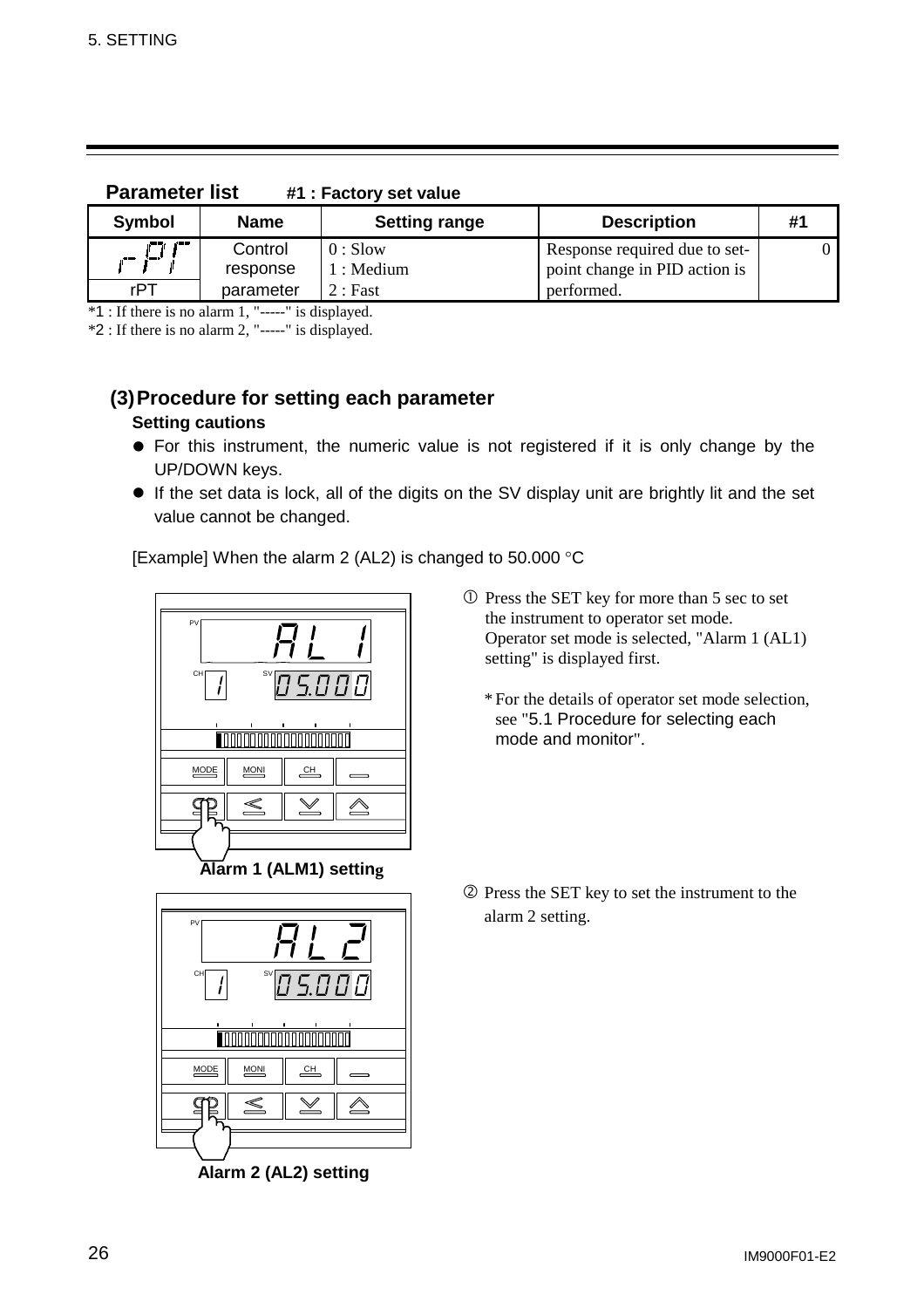

e Press the SHIFT key to brightly light the units digit.



f Press the DOWN key to enter "0" in the units digit.



g Press the SHIFT key to move the brightly lit digit up to the most significant digit.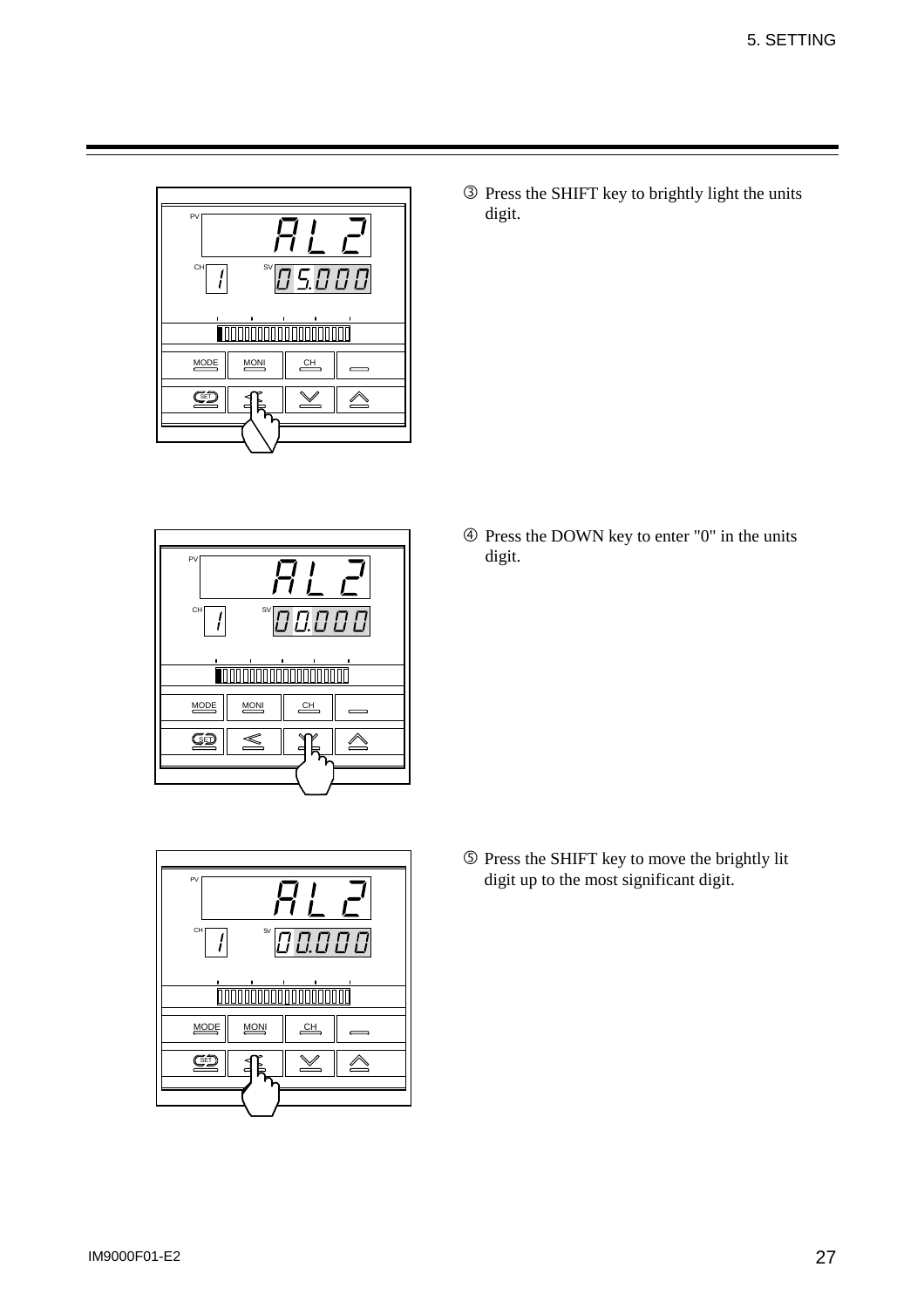



 $\circledR$  Press the UP key to enter "5" in the significant digit.

 $\oslash$  After the displayed value is changed, press the SET key.

The present display changes to the proportional band display.

- For the 1-channel type, if the key is not operated for more than 1 minute, the present display automatically returns to the PV/SV display.
- For the 2-channel type, if the key is not operated for more than 1 minute, the present display automatically returns to the CH1PV/CH2PV display.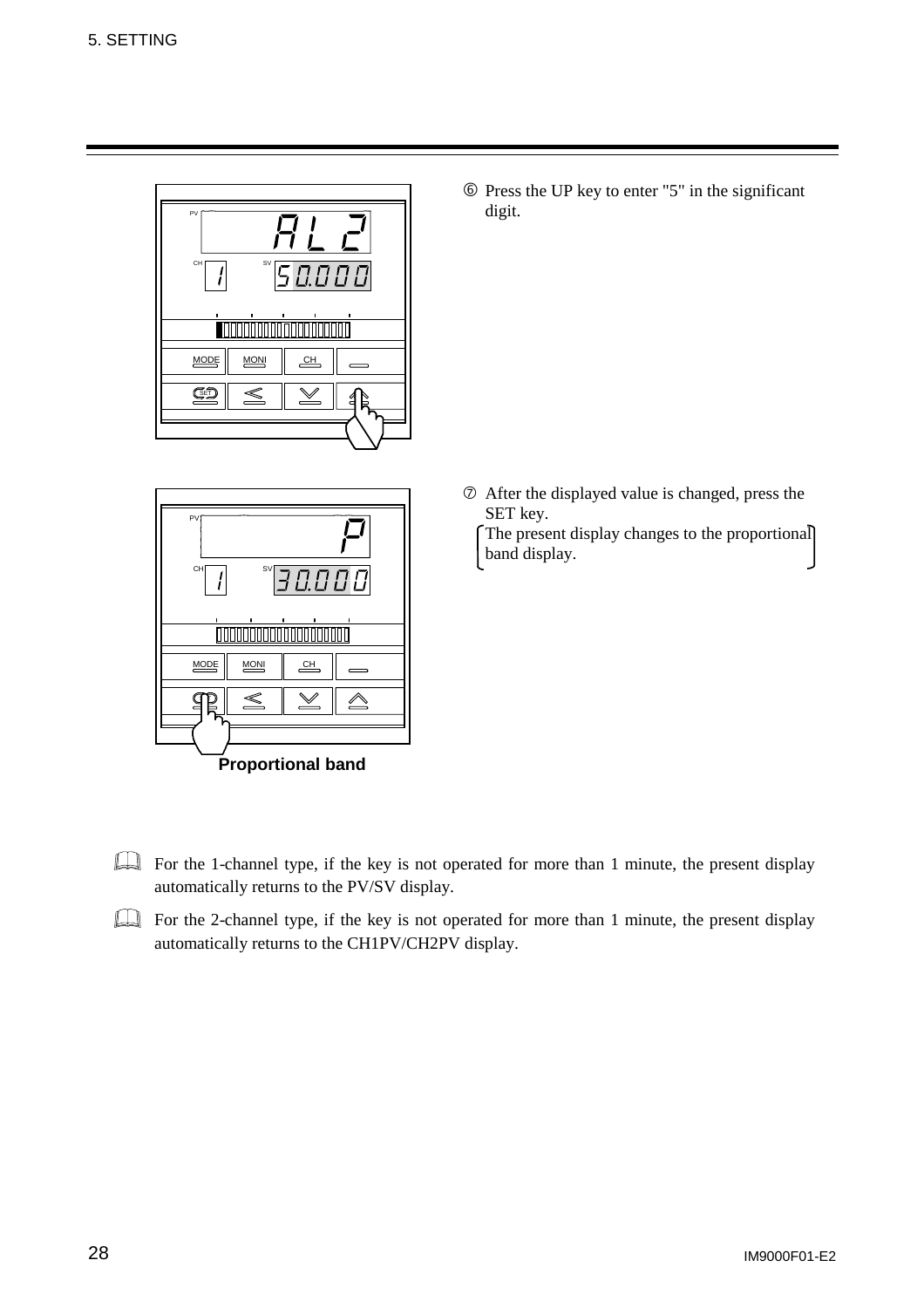#### **5.6 Setup mode**

The setup mode is used to set some specific specifications (input type, input range, alarm type, etc.) and characteristics (setting limiter, alarm differential gap, etc.) of this instrument.

#### **(1) Display sequence**



PG : Means Parameter Group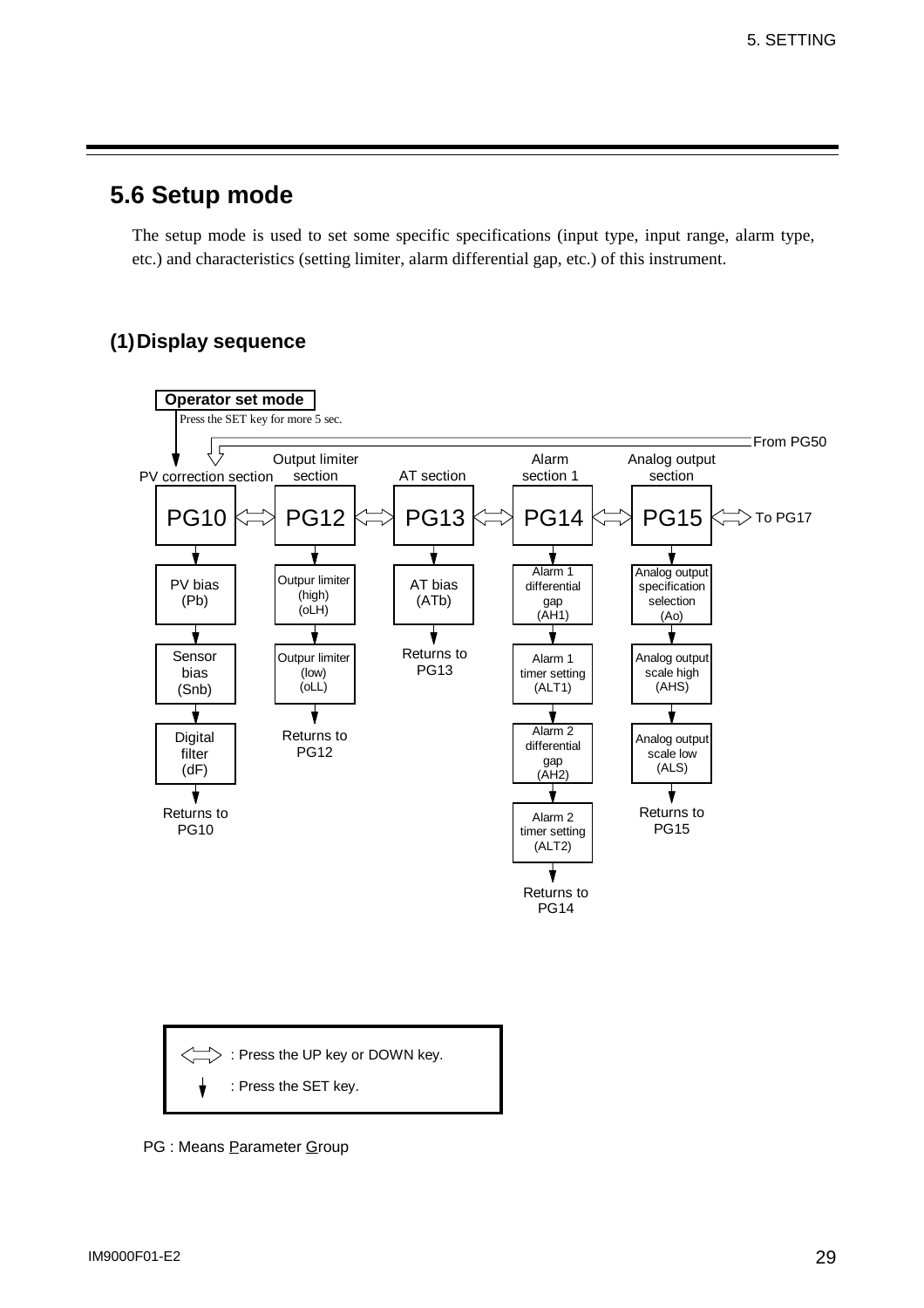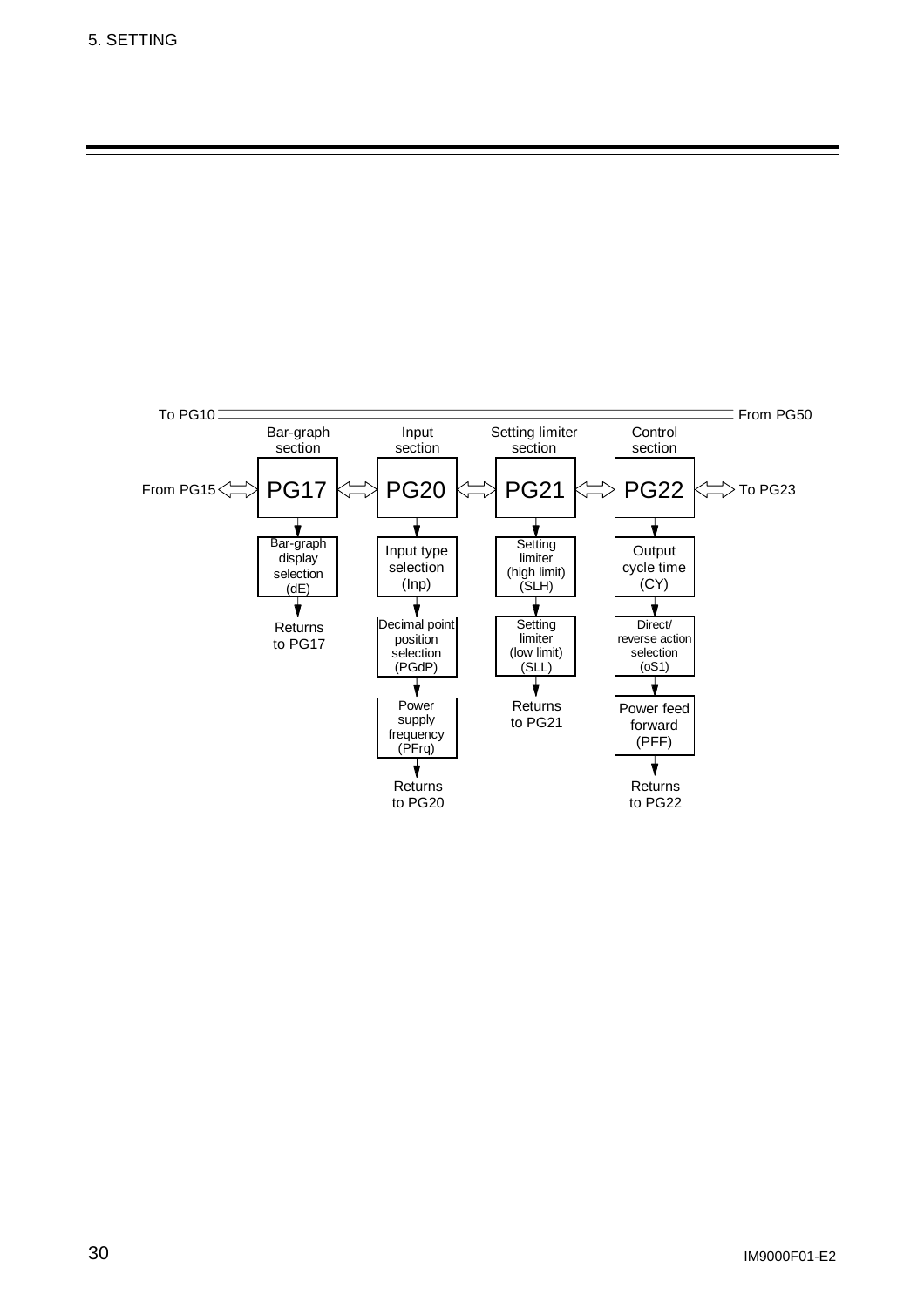5. SETTING

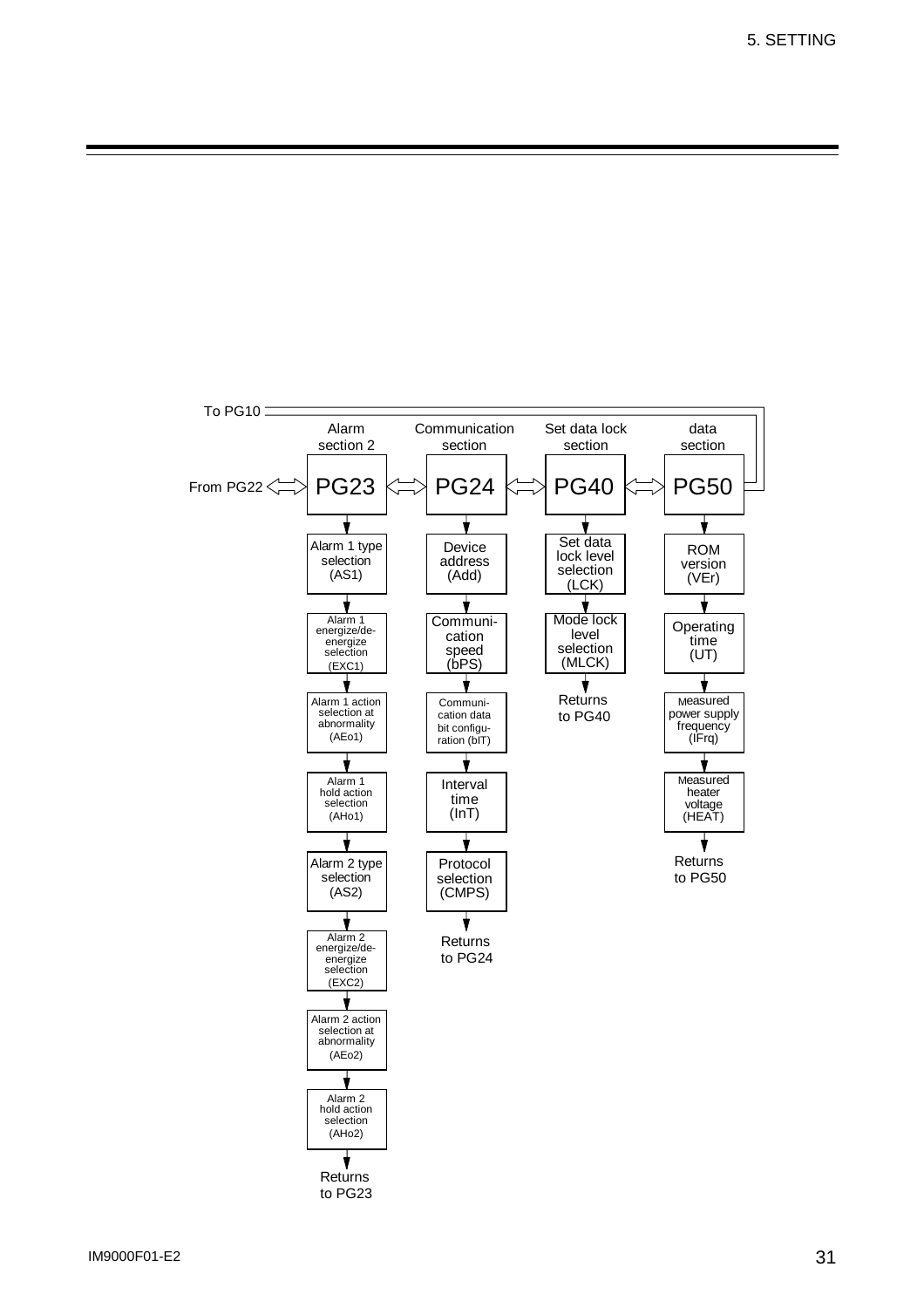#### **(2) Description of each parameter**

#### **PV correction section [PG10]** #1 : Factory set value

| <b>Symbol</b> | <b>Name</b>              | <b>Setting range</b>               | <b>Description</b>                                                                                      | #1      |
|---------------|--------------------------|------------------------------------|---------------------------------------------------------------------------------------------------------|---------|
| <b>PG10</b>   | Parameter<br>group<br>10 |                                    | The first characters of<br>parameter group PG10.                                                        |         |
| Pb            | PV bias                  | $-19.999$ to $+19.999$ °C          | Sensor correction is made by<br>adding bias value to<br>measured value (PV).                            | 0.000   |
| בח<br>Snb     | Sensor bias              | $-1.9999$ to $+1.9999 \Omega$      | Enter the value obtained by<br>subtracting sensor calibration<br>data from the sensor true<br>value. *1 | 0.0000  |
| dF            | Digital<br>filter        | $0.0:$ OFF<br>$0.1$ to $100.0$ sec | Noise in measured value<br>(PV)<br>input is reduced by the<br>employment of first-order lag<br>filter.  | $0.0\,$ |

\*1 : For details, see "9. 5 Sensor bias function."

#### **Output limiter section [PG12] All and All and All and All and All and All and All and All and All and All and All and All and All and All and All and All and All and All and All and All and All and All and All and All and**

| <b>Symbol</b>     | <b>Name</b>                 | <b>Setting range</b>                      | <b>Description</b>                               | #1    |
|-------------------|-----------------------------|-------------------------------------------|--------------------------------------------------|-------|
| Г7<br><b>PG12</b> | Parameter<br>group<br>12    |                                           | The first characters of<br>parameter group PG12. |       |
| oLH               | Output<br>limiter<br>(high) | Output limiter (low limit) to<br>105.0 %  | High limit of manipulated<br>output value (MV).  | 100.0 |
| oLL               | Output<br>limiter<br>(low)  | $-5.0%$ to<br>output limiter (high limit) | Low limit of manipulated<br>output value (MV).   | 0.0   |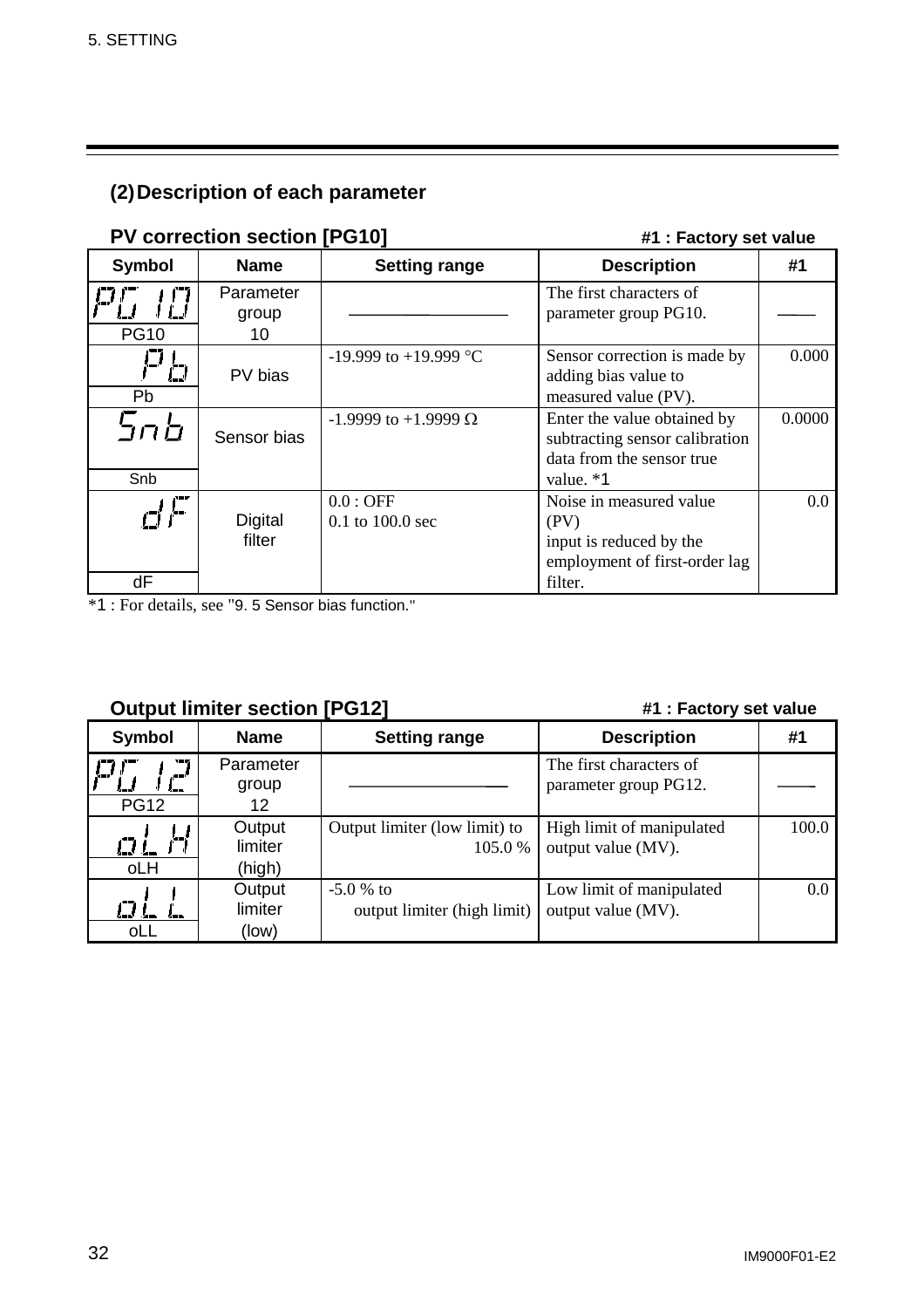#### **AT section [PG13] #1 : Factory set value**

| <b>Symbol</b> | <b>Name</b>              | <b>Setting range</b>      | <b>Description</b>                                                     | #1    |
|---------------|--------------------------|---------------------------|------------------------------------------------------------------------|-------|
| <b>PG13</b>   | Parameter<br>group<br>13 |                           | The first characters of<br>parameter group PG13.                       |       |
| ATb           | AT bias                  | $-19.999$ to $+19.999$ °C | Adds bias to set value (SV)<br>when autotuning $(AT)$ is<br>performed. | 0.000 |

#### **Alarm section 1 [PG14] #1 : Factory set value**

| Symbol                    | <b>Name</b>                         | <b>Setting range</b>        | <b>Description</b>                                                                         | #1       |
|---------------------------|-------------------------------------|-----------------------------|--------------------------------------------------------------------------------------------|----------|
| <b>PG14</b>               | Parameter<br>group<br>14            |                             | The first characters of<br>parameter group PG14.                                           |          |
| AH <sub>1</sub>           | Alarm1<br>differential<br>gap $*1$  | 0.000 to 5.000 $^{\circ}$ C | Sets alarm 1 differential gap.                                                             | 2.000    |
| ALT <sub>1</sub>          | Alarm 1<br>timer setting<br>$*1$    | $0$ to 600 sec              | Sets time until alarm is<br>turned<br>ON after measured value<br>(PV) enters alarm 1 area. | $\Omega$ |
| 67 I J<br>AH <sub>2</sub> | Alarm 2<br>differential<br>gap $*2$ | 0.000 to 5.000 $^{\circ}$ C | Sets alarm 2 differential gap.                                                             | 2.000    |
| ALT <sub>2</sub>          | Alarm 2<br>timer<br>setting *2      | $0$ to $600$ sec            | Sets time until alarm is<br>turned<br>ON after measured value<br>(PV) enters alarm 2 area. | 0        |

\*1 : If there is no alarm 1, "-----" is displayed.

\*2 : If there is no alarm 2, "-----" is displayed.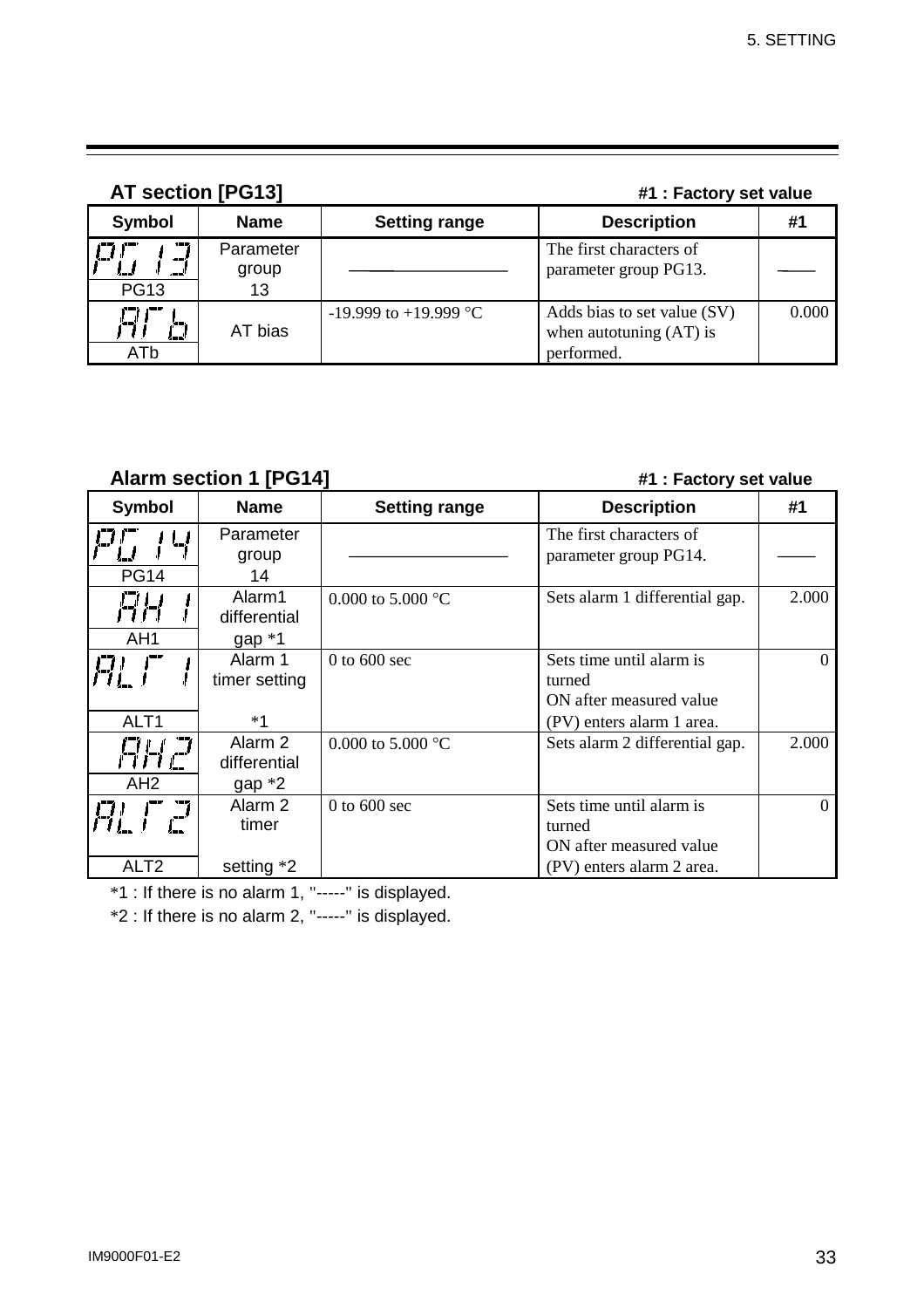|               | <b>Analog output section [PG15]</b>               | #1 : Factory set value                                                                                              |                                                  |        |
|---------------|---------------------------------------------------|---------------------------------------------------------------------------------------------------------------------|--------------------------------------------------|--------|
| <b>Symbol</b> | <b>Name</b>                                       | <b>Setting range</b>                                                                                                | <b>Description</b>                               | #1     |
| <b>PG15</b>   | Parameter<br>group<br>15                          |                                                                                                                     | The first characters of<br>parameter group PG15. |        |
| ri n<br>Ao    | Analog<br>output<br>specification<br>selection *1 | $0:$ Measured value (PV)<br>$*2$<br>1 : Deviation (DEV)<br>2: Set value(SV)<br>4 : Manipulated output value<br>(MV) | Sets analog output type.                         |        |
| <b>AHS</b>    | Analog<br>output scale<br>high $*1$               | $*3$                                                                                                                | Sets high limit of analog<br>output range.       | 50.000 |
| <b>ALS</b>    | Analog<br>output scale<br>$low *1$                |                                                                                                                     | Sets low limit of analog<br>output range.        | 0.000  |

\*2 : Do not set "3."

|                           | —,<br>Analog<br>output scale                  |                                                        |                              | Sets low limit of analog<br>output range.                                                       | 0.000 |
|---------------------------|-----------------------------------------------|--------------------------------------------------------|------------------------------|-------------------------------------------------------------------------------------------------|-------|
| <b>ALS</b>                | $low *1$                                      |                                                        |                              |                                                                                                 |       |
|                           |                                               | 1: If there is no analog output, "-----" is displayed. |                              |                                                                                                 |       |
| 2 : Do not set "3."       |                                               |                                                        |                              |                                                                                                 |       |
|                           |                                               |                                                        |                              | 3: The analog output scale (AHS/ALS) differs depending on the analog output specification (Ao). |       |
|                           | Analog output specification                   |                                                        |                              | Analog output scale range                                                                       |       |
|                           | 0 : When measured value (PV) is selected.     |                                                        | 0.000 to 50.000 $^{\circ}$ C |                                                                                                 |       |
|                           | 1 : When deviation (DEV) is selected.         |                                                        | $-19.999$ to $+19.999$ °C    |                                                                                                 |       |
|                           | $2:$ When set value (SV) is selected.         |                                                        | 0.000 to 50.000 $^{\circ}$ C |                                                                                                 |       |
|                           | 3 : When manipulated output (MV) is selected. |                                                        | $-5.0$ to $+105.0$ %         |                                                                                                 |       |
|                           |                                               |                                                        |                              |                                                                                                 |       |
|                           | <b>Bar-graph section [PG17]</b>               |                                                        |                              | #1 : Factory set value                                                                          |       |
| <b>Symbol</b>             | <b>Name</b>                                   | <b>Setting range</b>                                   |                              | <b>Description</b>                                                                              | #1    |
| $\mathbf{I}$ $\mathbf{I}$ | Parameter                                     |                                                        |                              | The first characters of                                                                         |       |

#### **Bar-graph section [PG17] Example 2018 #1** : Factory set value

| <b>Symbol</b>     | <b>Name</b>                       | <b>Setting range</b>                                                                                       | <b>Description</b>                               | #1 |
|-------------------|-----------------------------------|------------------------------------------------------------------------------------------------------------|--------------------------------------------------|----|
| Г7<br><b>PG17</b> | Parameter<br>group<br>17          |                                                                                                            | The first characters of<br>parameter group PG17. |    |
|                   | Bar-graph<br>display<br>selection | $0:$ Manipulated output (MV) $*1$<br>1 : Deviation (DEV)<br>$[0.01 \text{ °C/dot}]$<br>2 : Deviation (DEV) | Selects the details of<br>bar-<br>graph display. |    |
| dE                |                                   | $[0.1 \text{ °C/dot}]$                                                                                     |                                                  |    |

\*1 : For manipulated output value (MV) display : 5 % bar-graph dot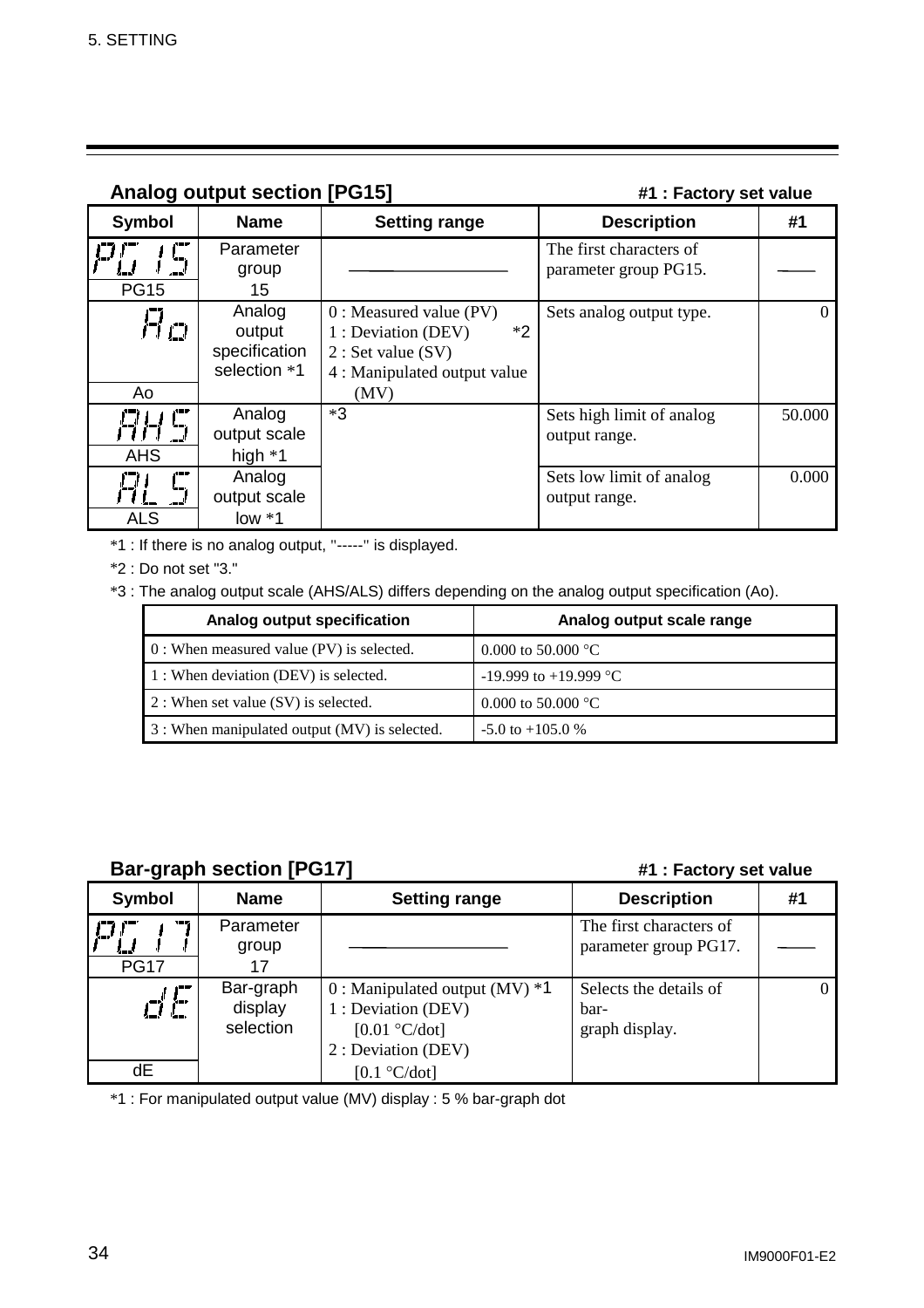|                                                                 | <b>Input section [PG20]</b>            |                                                                                                                                                           | #1 : Factory set value                                                                         |                |  |
|-----------------------------------------------------------------|----------------------------------------|-----------------------------------------------------------------------------------------------------------------------------------------------------------|------------------------------------------------------------------------------------------------|----------------|--|
| <b>Symbol</b>                                                   | <b>Name</b>                            | <b>Setting range</b>                                                                                                                                      | <b>Description</b>                                                                             | #1             |  |
| <b>PG20</b>                                                     | Parameter<br>group<br>20               |                                                                                                                                                           | The first characters of<br>parameter group PG20.                                               |                |  |
| Inp                                                             | Input type<br>selection                | $0:$ Pt100 $\Omega$ (3-wire system)<br>1 : Pt100 $\Omega$ (4-wire system)<br>$2:$ JPt100 $\Omega$ (3-wire system)<br>$3:$ JPt100 $\Omega$ (4-wire system) | Can change measured<br>value (PV) input type.                                                  | $\theta$       |  |
| PGdi<br><b>PGdP</b>                                             | Decimal point<br>position<br>selection | 0 : No digit below decimal-point<br>1 : 1 digit below decimal-point<br>$2:2$ digits below decimal-point<br>3 : 3 digits below decimal-point               | Set the position of the<br>decimal point for the<br>measured value to be<br>displayed.         | $\overline{3}$ |  |
| PFrq                                                            | Power<br>supply<br>frequency           | 0:50 Hz<br>$1:60$ Hz<br>$2:$ Auto setting                                                                                                                 | The power supply<br>frequency to reject normal<br>mode noise contained in<br>the input is set. | $\overline{0}$ |  |
| state.                                                          |                                        | The setting of parameter group 20 (PG20) can be changed only in the control stop                                                                          |                                                                                                |                |  |
| <b>Setting limiter section [PG21]</b><br>#1 : Factory set value |                                        |                                                                                                                                                           |                                                                                                |                |  |
| <b>Symbol</b>                                                   | <b>Name</b>                            | <b>Setting range</b>                                                                                                                                      | <b>Description</b>                                                                             | #1             |  |
|                                                                 | Parameter                              |                                                                                                                                                           | The first characters of                                                                        |                |  |

| <b>Setting limiter section [PG21]</b> |                                    |                                               | #1 : Factory set value                                |        |
|---------------------------------------|------------------------------------|-----------------------------------------------|-------------------------------------------------------|--------|
| <b>Symbol</b>                         | <b>Name</b>                        | <b>Setting range</b>                          | <b>Description</b>                                    | #1     |
| PG21                                  | Parameter<br>group<br>21           |                                               | The first characters of<br>parameter group PG21.      |        |
| <b>SLH</b>                            | Setting<br>limiter<br>(high limit) | Setting limiter (low limit) to<br>50.000 °C   | Sets high limit of setting<br>range<br>(input range). | 50.000 |
| <b>SLL</b>                            | Setting<br>limiter<br>(low limit)  | $0.000$ °C to<br>Setting limiter (high limit) | Sets low limit of setting<br>range<br>(input range).  | 0.000  |

The setting of parameter group 21 (PG21) can be changed only in the control stop state.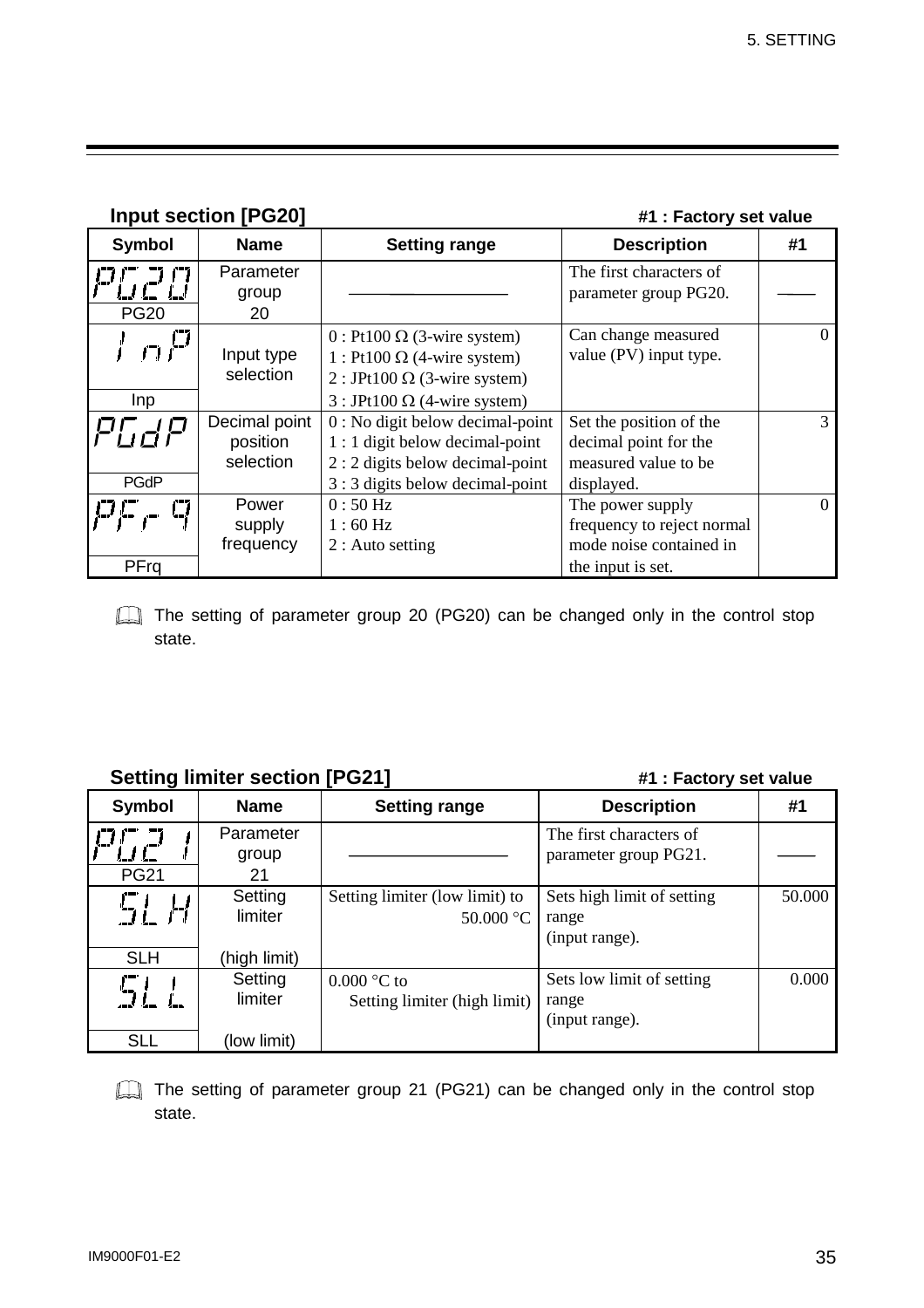| <b>Control section [PG22]</b> |                                       |                                          | #1 : Factory set value                           |     |
|-------------------------------|---------------------------------------|------------------------------------------|--------------------------------------------------|-----|
| <b>Symbol</b>                 | <b>Name</b>                           | <b>Setting range</b>                     | <b>Description</b>                               | #1  |
| <b>PG22</b>                   | Parameter<br>group<br>22              |                                          | The first characters of<br>parameter group PG22. |     |
| <b>CY</b>                     | Output<br>cycle time                  | $0.1$ to $100.0$ sec                     | Sets control output cycle.                       | 0.1 |
| oS1                           | Direct/reverse<br>action<br>selection | $0:$ Direct action<br>1 : Reverse action | Selects direct or reverse<br>control action.     |     |
| <b>PFF</b>                    | Power feed<br>forward                 | $0:$ OFF<br>1:ON                         | Selects power feed forward<br>function ON/OFF.   |     |

The setting of parameter group 22 (PG22) can be changed only in the control stop state.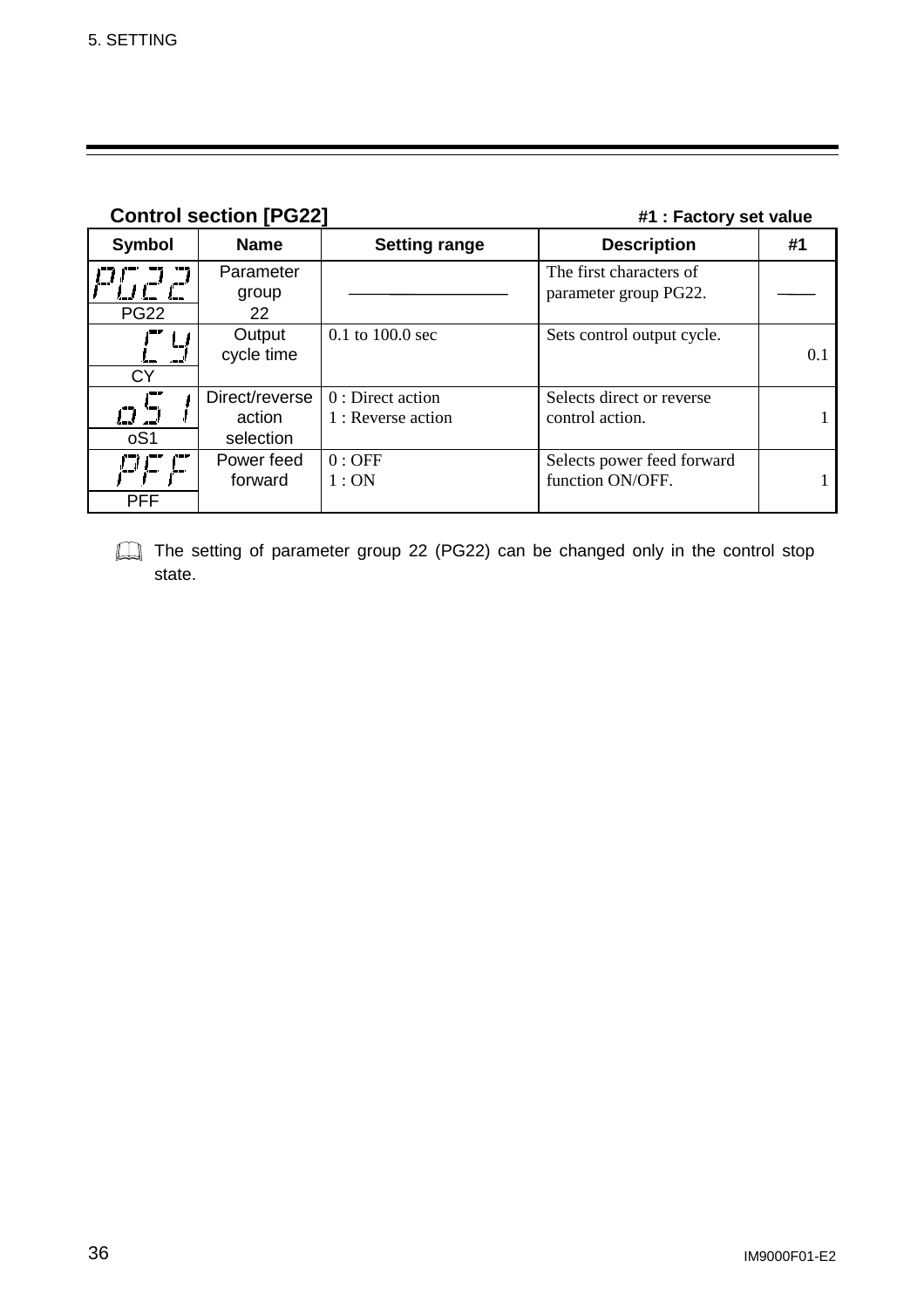| <b>Alarm section 2 [PG23]</b> |  |  |
|-------------------------------|--|--|
|-------------------------------|--|--|

**#1 : Factory set value** 

| <b>Symbol</b>                    | <b>Name</b>                                                 | <b>Setting range</b>                                    | <b>Description</b>                                                                            | #1             |
|----------------------------------|-------------------------------------------------------------|---------------------------------------------------------|-----------------------------------------------------------------------------------------------|----------------|
| <b>PG23</b>                      | Parameter<br>group<br>23                                    |                                                         | The first characters of<br>parameter group PG23.                                              |                |
| AS <sub>1</sub>                  | Alarm 1 type<br>selection                                   | $*1$                                                    | Selects alarm 1 action.                                                                       | $\overline{0}$ |
| Fu厂<br>EXC1                      | Alarm 1<br>energize/<br>de-energize<br>selection            | $0:$ Energize alarm<br>1 : De-energize alarm            | Selects whether alarm 1 is set<br>to energized alarm or de-<br>energized alarm.               | $\overline{0}$ |
| AEo1                             | Alarm 1<br>action<br>selection at<br>abnormality            | 0 : Normal action<br>1 : Forced alarm output ON<br>$*2$ | The alarm 1 action when an<br>input error caused by sensor<br>break, etc. occurs is selected. | $\overline{0}$ |
| .Hoʻ                             | Alarm 1<br>hold action<br>selection                         | $*3$                                                    | Selects the presence or<br>absence of alarm 1 hold<br>action.                                 | $\overline{0}$ |
| AS <sub>2</sub>                  | Alarm 2 type<br>selection                                   | $*1$                                                    | Selects alarm 2 action.                                                                       | $\overline{0}$ |
| EXC <sub>2</sub>                 | Alarm <sub>2</sub><br>energize/<br>de-energize<br>selection | $0:$ Energize alarm<br>1 : De-energize alarm            | Selects whether alarm 2 is set<br>to energized alarm or de-<br>energized alarm.               | $\overline{0}$ |
| <i>REoE</i><br>AE <sub>o</sub> 2 | Alarm <sub>2</sub><br>action<br>selection at<br>abnormality | 0 : Normal action<br>1 : Forced alarm output ON<br>$*2$ | The alarm 2 action when an<br>input error caused by sensor<br>break, etc. occurs is selected. | $\overline{0}$ |
| AH <sub>o</sub> 2                | Alarm <sub>2</sub><br>hold action<br>selection              | $*3$                                                    | Selects the presence or<br>absence of alarm 2 hold<br>action.                                 | $\overline{0}$ |

The setting of parameter group 23 (PG23) can be changed only in the control stop state.

Continued on the next page.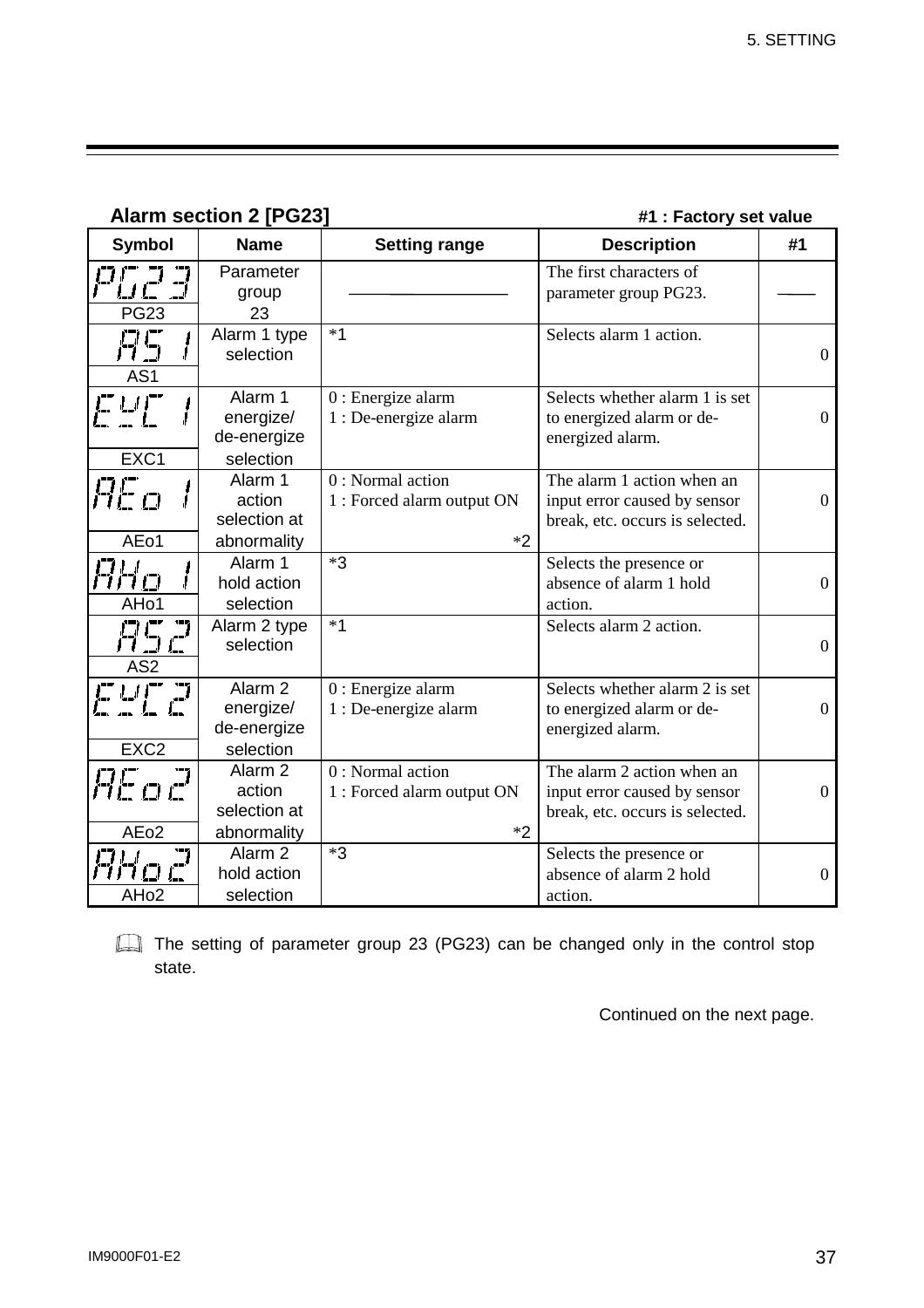\*1 : Alarm types

| Set value | <b>Type</b>                                       |
|-----------|---------------------------------------------------|
| 0         | No alarm **                                       |
|           | Set value high alarm                              |
| 2         | Set value low alarm                               |
| 3         | Process high alarm                                |
| 4         | Process low alarm                                 |
| 5         | Deviation high alarm                              |
| 6         | Deviation low alarm                               |
|           | Deviation high/low alarm (Absolute value setting) |
| 8         | Band alarm (Absolute value setting)               |

\*\*: Even if the instrument is set to "No alarm," the setting of "Energized/De-energized," or "Action at error occurrence" is effective.

- \*2 :"0 : Normal action" : If an error occurs, the alarm action is taken as selected by alarm 1 or alarm 2 type election.
	- "1 : Forced alarm output ON" : If an error occurs, the alarm output is forcibly turned on regard1ess of the alarm action selected by alarm 1 or alarm 2 type selection.

#### \*3 : Hold action types

| Set value | Type                                                                        |
|-----------|-----------------------------------------------------------------------------|
|           | No hold action                                                              |
|           | Hold action is taken when the power is turned on.                           |
|           | Hold action is taken when the power is turned on or the setting is changed. |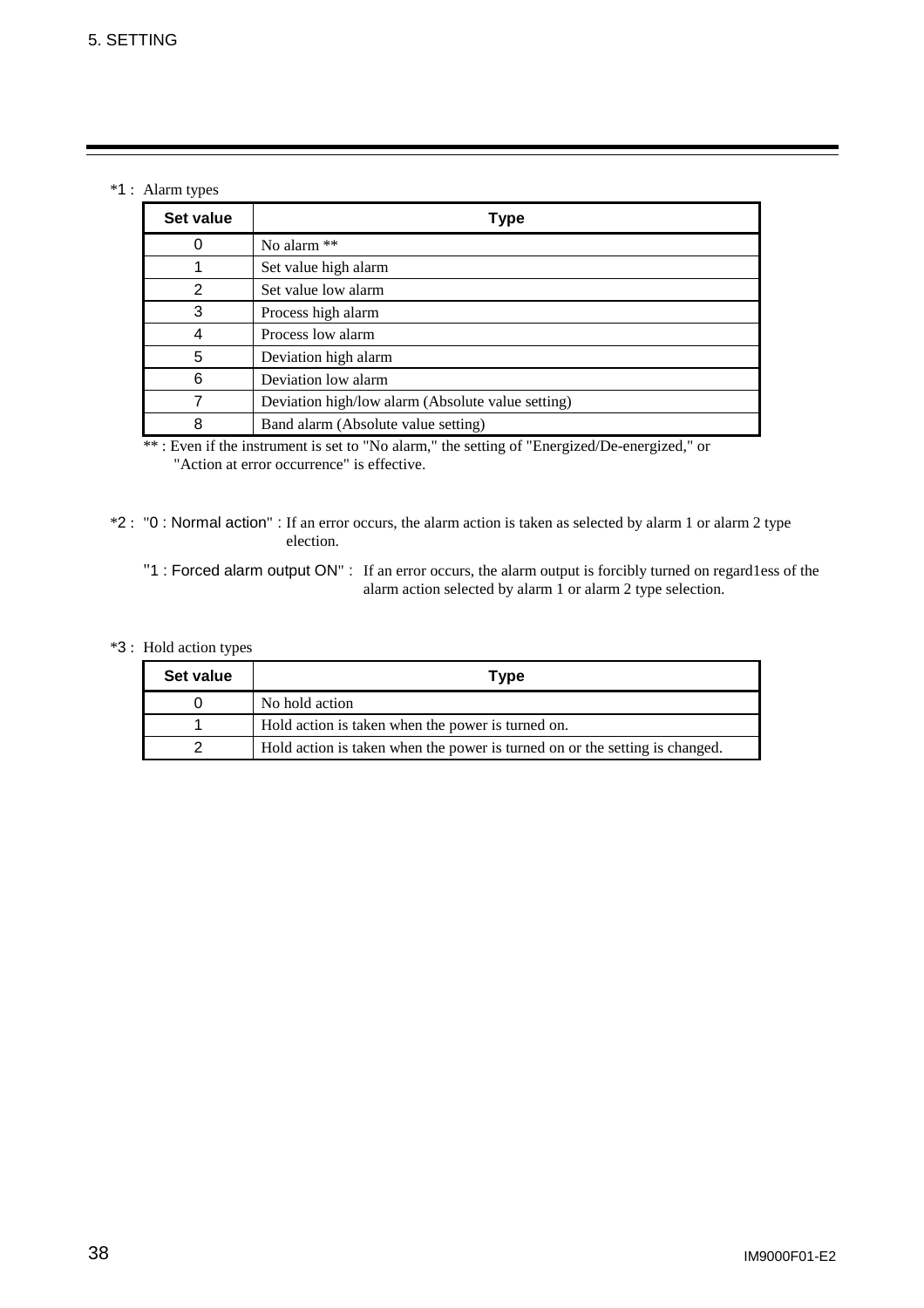#### **Communication section [PG24]** #1 : Factory set value

| Symbol             | <b>Name</b>                             | <b>Setting range</b>                                                          | <b>Description</b>                                                     | #1       |
|--------------------|-----------------------------------------|-------------------------------------------------------------------------------|------------------------------------------------------------------------|----------|
|                    | Parameter<br>group                      |                                                                               | The first characters of<br>parameter group PG24.                       |          |
| <b>PG24</b><br>Add | 24<br>Device<br>address                 | 00 to 99                                                                      | Sets device address of this<br>instrument.                             | 0        |
| bPS                | Communi-<br>cation speed                | $0:1200$ bps<br>$3:9600$ bps<br>$1:2400$ bps<br>$4:19200$ bps<br>$2:4800$ bps | Selects communication<br>speed.                                        | 3        |
|                    | Communi-<br>cation data<br>bit configu- | $*1$                                                                          | Selects data bit configuration<br>during communication.                | $\Omega$ |
| bIT<br>InT         | ration<br>Interval time                 | $0$ to 250 ms                                                                 | Sets interval time to match<br>timing during data send and<br>receive. | 250      |
| <b>CMPS</b>        | Protocol<br>selection                   | $0: RKC$ standard<br>communication<br>1 : Ladder communication                | Selects communication<br>protocol.                                     | 0        |

\*1 : Communication data bit configuration

| Set value      | <b>Parity bit</b> | Data bit | <b>Stop bit</b> |
|----------------|-------------------|----------|-----------------|
| 0              | None              | 8        |                 |
| 1              | None              | 8        | $\overline{2}$  |
| $\overline{2}$ | Even              | 8        |                 |
| 3              | Even              | 8        | $\overline{c}$  |
| 4              | Odd               | 8        |                 |
| 5              | Odd               | 8        | $\overline{2}$  |
| 6              | None              | 7        |                 |
| 7              | None              | 7        | $\overline{2}$  |
| 8              | Even              | 7        |                 |
| 9              | Even              | 7        | $\overline{2}$  |
| 10             | Odd               |          |                 |
| 11             | Odd               | 7        | $\overline{c}$  |

The setting of parameter group 24 (PG24) can be changed only in the control stop state.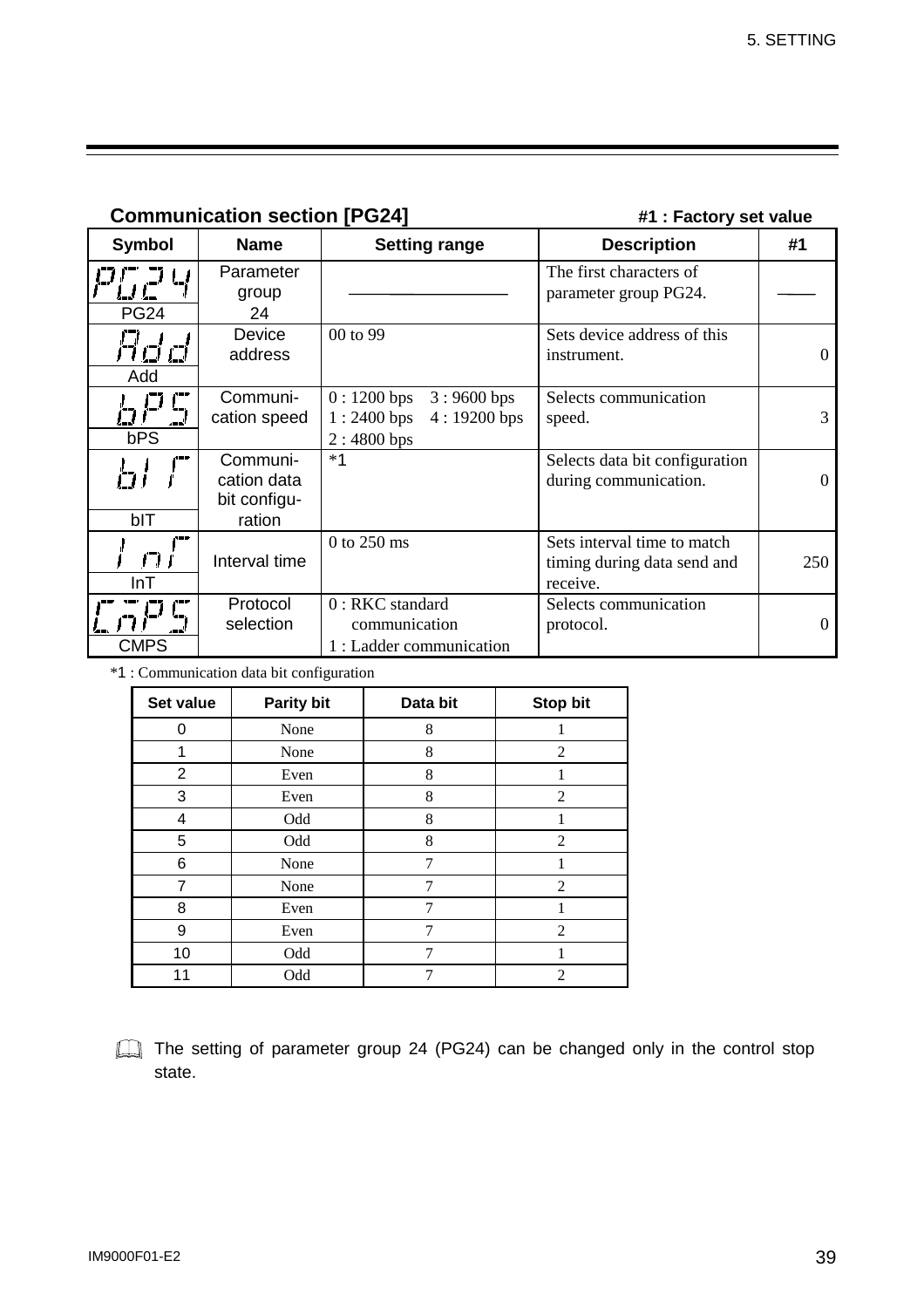| Set data lock section [PG40] |                                     |                      | #1 : Factory set value                           |    |
|------------------------------|-------------------------------------|----------------------|--------------------------------------------------|----|
| <b>Symbol</b>                | <b>Name</b>                         | <b>Setting range</b> | <b>Description</b>                               | #1 |
| <b>PG40</b>                  | Parameter<br>group<br>40            |                      | The first characters of<br>parameter group PG40. |    |
| <b>LCK</b>                   | Set data<br>lock level<br>selection | $*1$                 | Set level which enables set<br>data lock.        |    |
| <b>MLCK</b>                  | Mode<br>lock level<br>selection     | $*2$                 | Set level which enables mode<br>lock.            |    |

#### \*1 : Set data lock level

| Set value | Set data lock level                         |  |
|-----------|---------------------------------------------|--|
|           | Set value (SV) and parameter cannot be set. |  |
|           | Only set value (SV) can be set.             |  |
|           | Only parameter group (PG) cannot be set.    |  |

If order to make the set data lock effective, select "Unlock"

by using the set data lock function on the mode transfer.

#### \*2 : Mode lock level

| Set value | <b>PID/AT</b> | <b>AUTO/MANUAL</b> | <b>Control RUN/STOP</b> |
|-----------|---------------|--------------------|-------------------------|
|           | X             | X                  | X                       |
|           | X             |                    | X                       |
| っ         |               | X                  | X                       |
| っ         |               |                    | X                       |
|           | X             | X                  |                         |
| 5         | X             |                    |                         |
| 6         |               | X                  |                         |
|           |               |                    |                         |

- : Unsettable (Mode lock)

X : Settable (Mode unlock)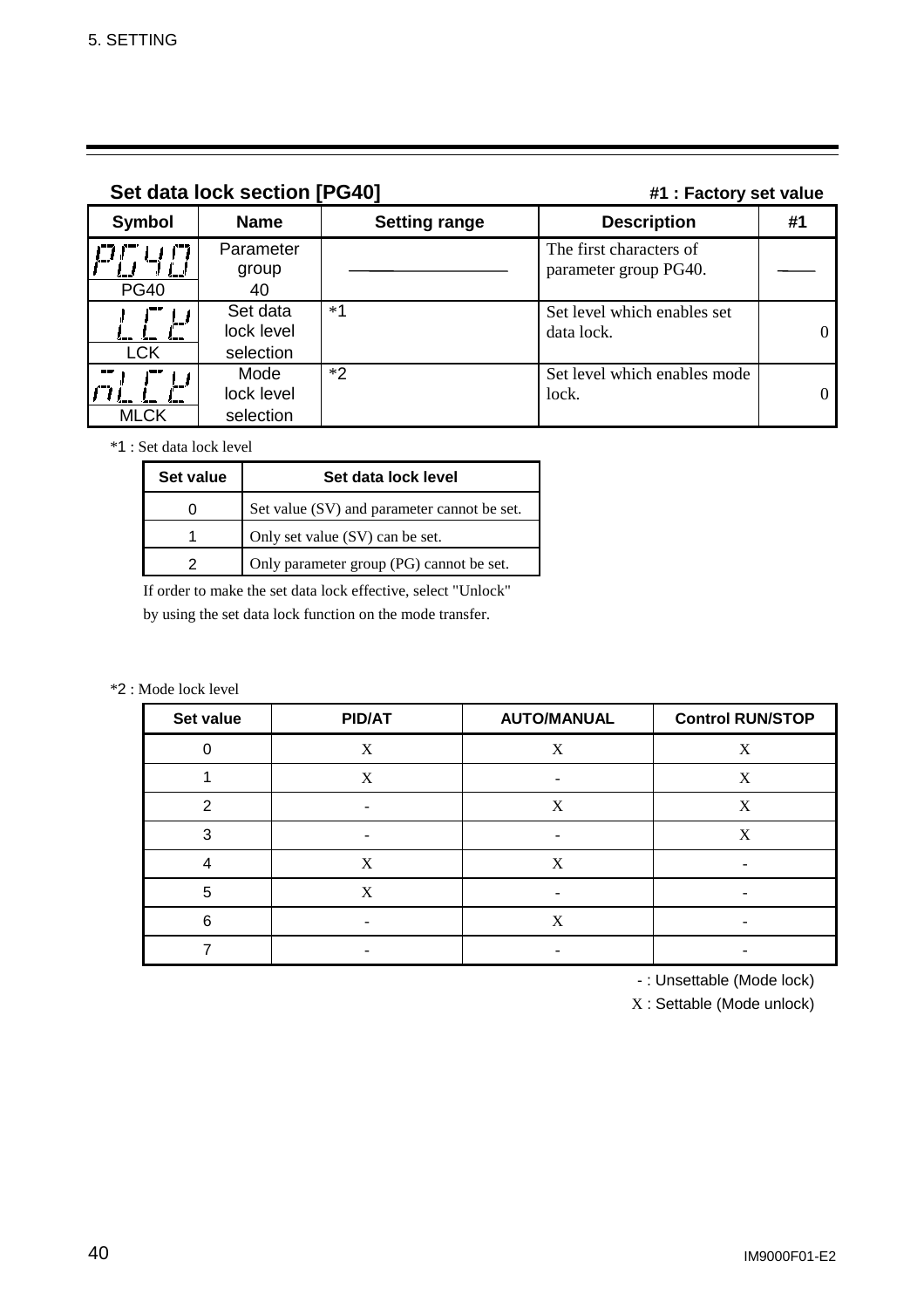| Data section [PG50] |                                          |                      | #1 : Factory set value                                                                           |    |  |
|---------------------|------------------------------------------|----------------------|--------------------------------------------------------------------------------------------------|----|--|
| <b>Symbol</b>       | <b>Name</b>                              | <b>Setting range</b> | <b>Description</b>                                                                               | #1 |  |
| <b>PG50</b>         | Parameter<br>group<br>50                 |                      | The first characters of<br>parameter group PG50.                                                 |    |  |
| VEr                 | <b>ROM</b> version                       | $E\Box \Box$         | The SV display unit shows<br>the ROM No. in 5 digit.                                             |    |  |
| UT                  | Operating<br>time                        | 0 to 99999 time      | Display the totalized<br>operation time of this<br>instrument.                                   |    |  |
| IFra                | Measured<br>power supply<br>frequency *1 | 0.00 to 100.00 Hz    | Displays the power supply<br>frequency measured by the<br>power feed input.                      |    |  |
| <b>HEAT</b>         | Measured<br>heater<br>voltage *1         | 0.0 to 160.0 %       | Heater voltage measured by<br>using power feed input is<br>displayed in % to the rated<br>value. |    |  |

\*1 : Displays "00000" if the power feed transformer is not connected.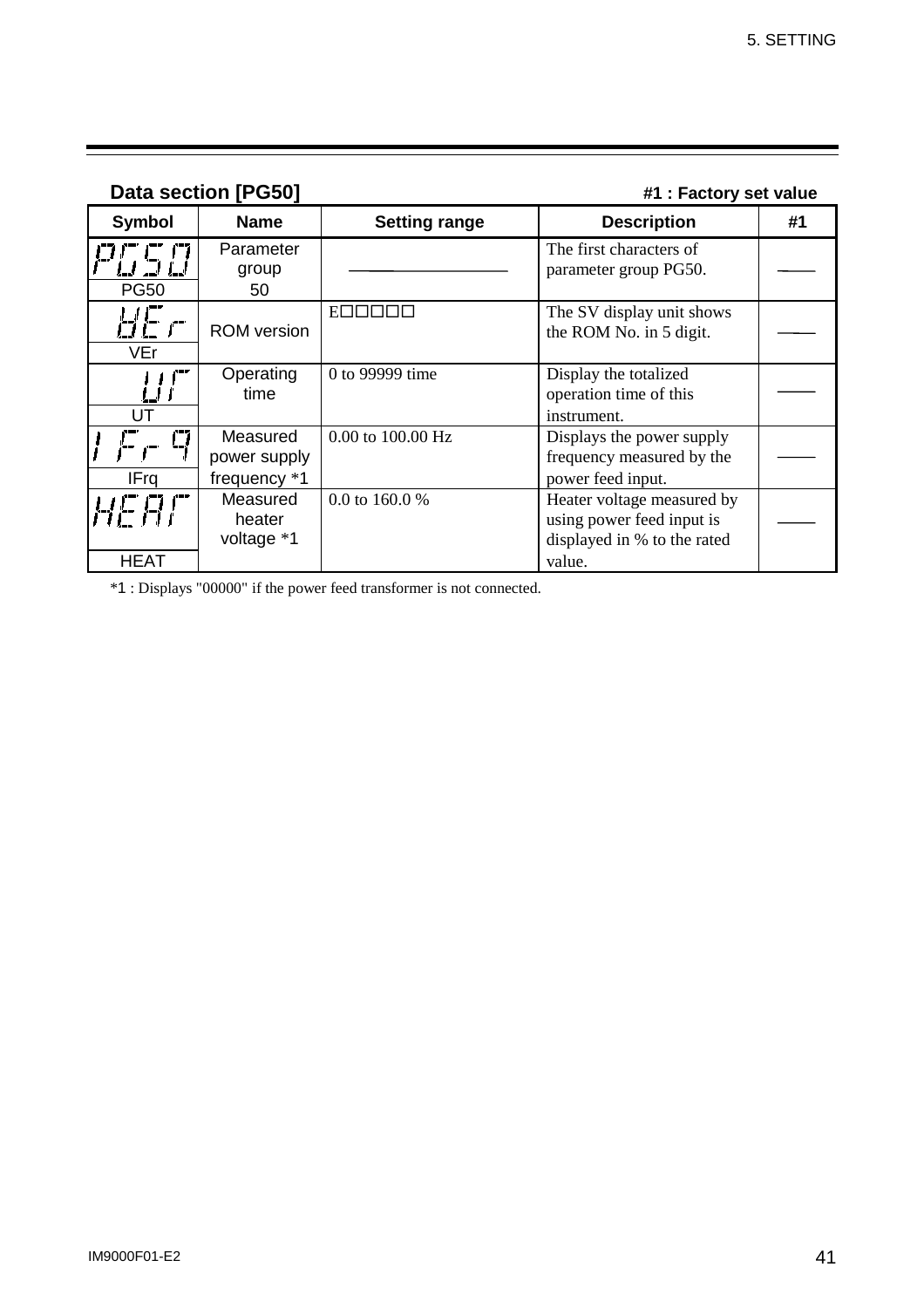#### **(3) Procedure for setting each parameter**

- For this instrument, the numeric value is not registered if it is only change by the SET key.
- If the set data is lock, all of the digits on the SV display unit are brightly lit and the set value cannot be changed.
- The setting of PG20, PG21, PG22, PG23, or PG24 can be changed only when control stops.

[Example] When the setting limiter (high limit) is changed to 30.000  $\degree$ C



c Press the SET key for more than 5 sec in operator set mode to set the instrument to setup mode. Setup mode is selected, "Parameter group 10 (PG10)" is displayed first.

\* For the details of setup mode selection, see "5.1 Procedure for selecting each mode and monitor".





d Press the UP key to set the instrument to the PG21 (Setting limiter section).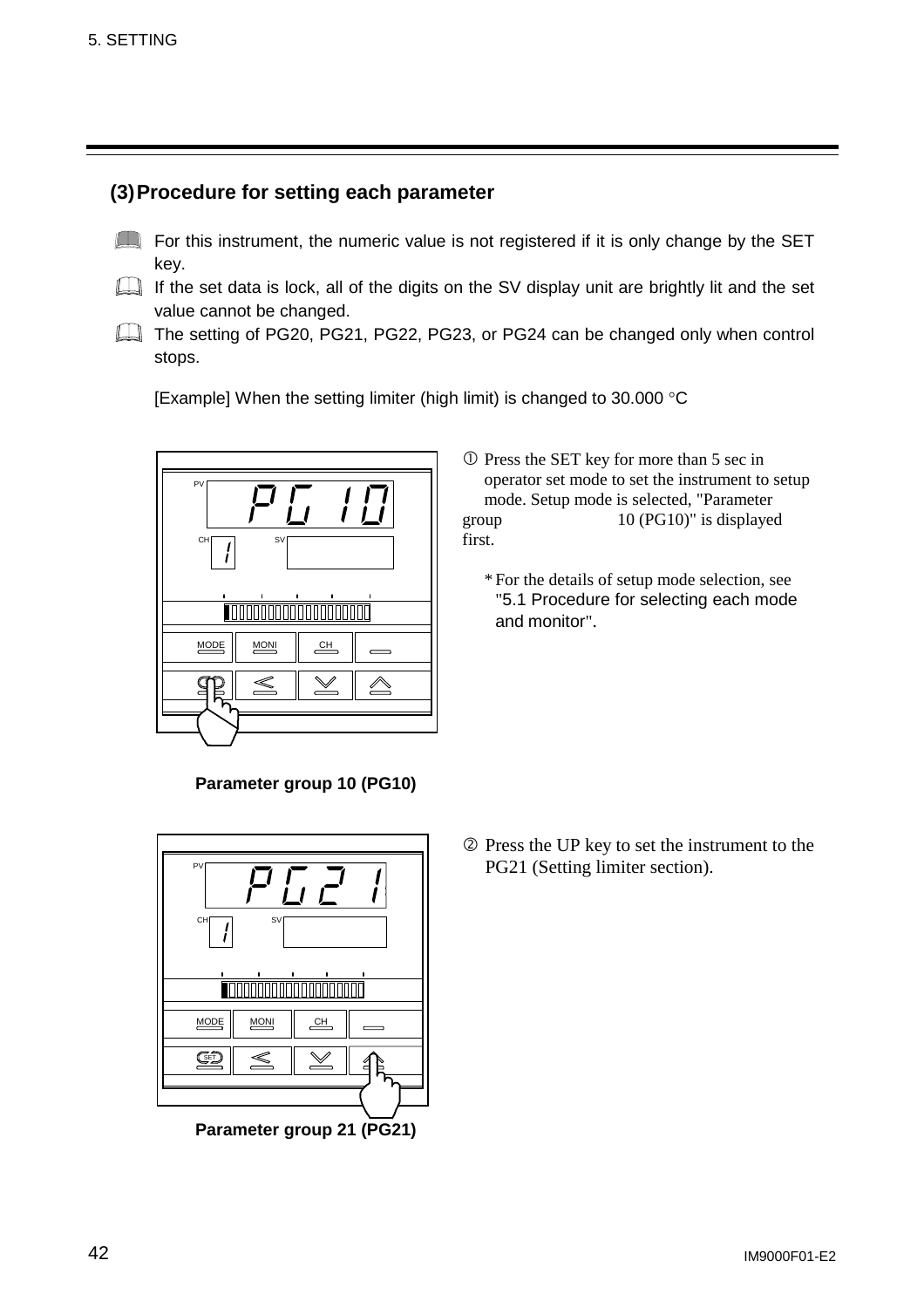

**Setting limiter (high limit)**





e Press the SET key to set the instrument to the "Setting limiter (high limit)".

f Press the SHIFT key to move the brightly lit digit up to the most significant digit. Every time the SHIFT key is pressed, each brightly lit digit moves as follows.



g Press the DOWN key to enter "3" in the most significant digit.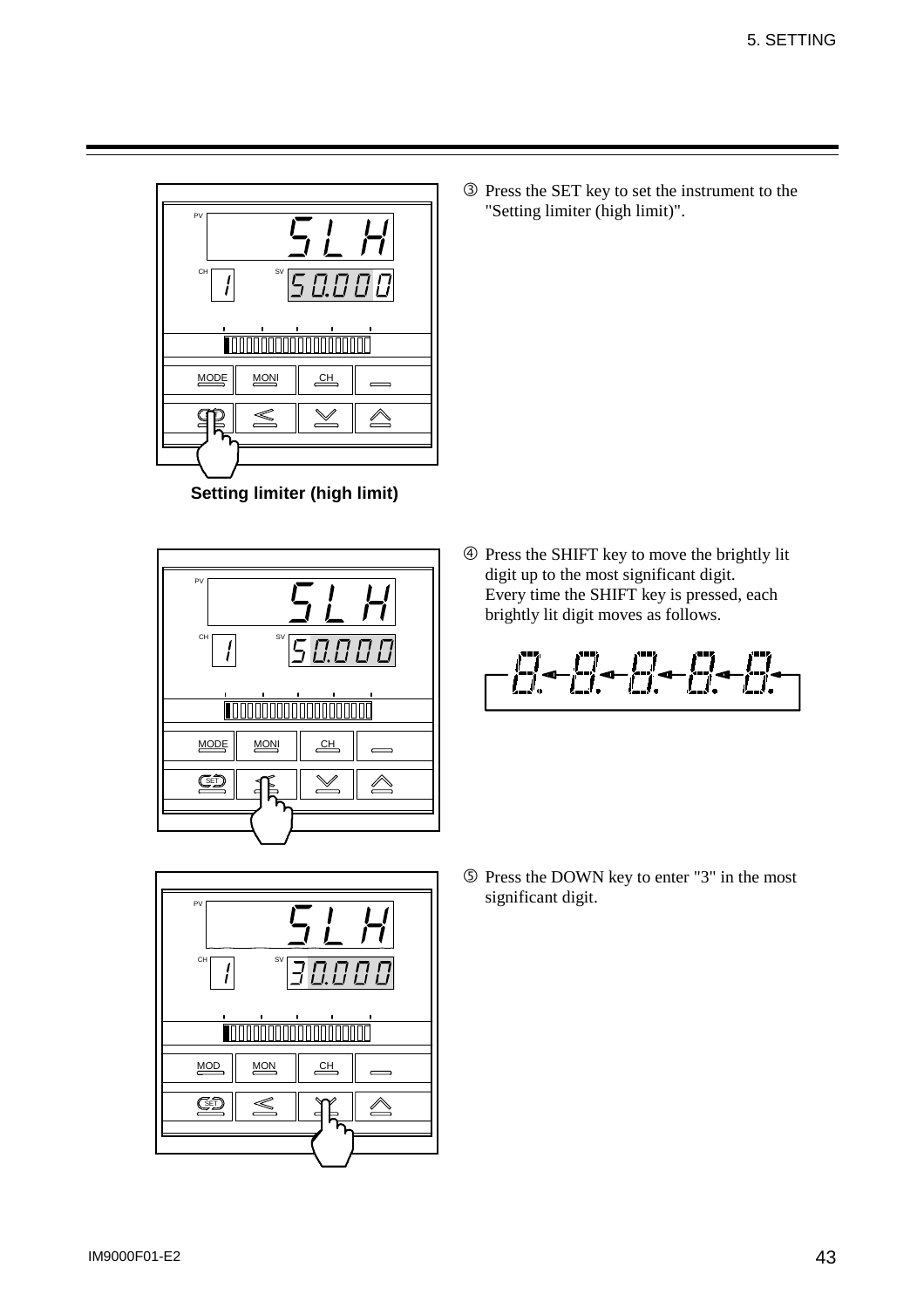

h Press the SET key to change to the next parameter. Thus, the set value is registered.

- The same setting procedure applies when other parameters are also set.
- For the instrument of 2-channel type, press the CH key to select CH2, then make the setting. The setting procedure is the same as the CH1 parameter setting.
- For the 1-channel type, if the key is not operated for more than 1 minute, the present display automatically returns to the PV/SV display.
- For the 2-channel type, if the key is not operated for more than 1 minute, the present display automatically returns to the CH1PV/CH2PV display.

#### **5.7 Procedure for selecting CH2 (For 2-channel type)**

In order to set the CH2 monitor, set value (SV) or each parameter, press the CH key to change CH1

to CH2. The setting procedure is the same as the CH1 setting.



**PV/SV display (CH2)**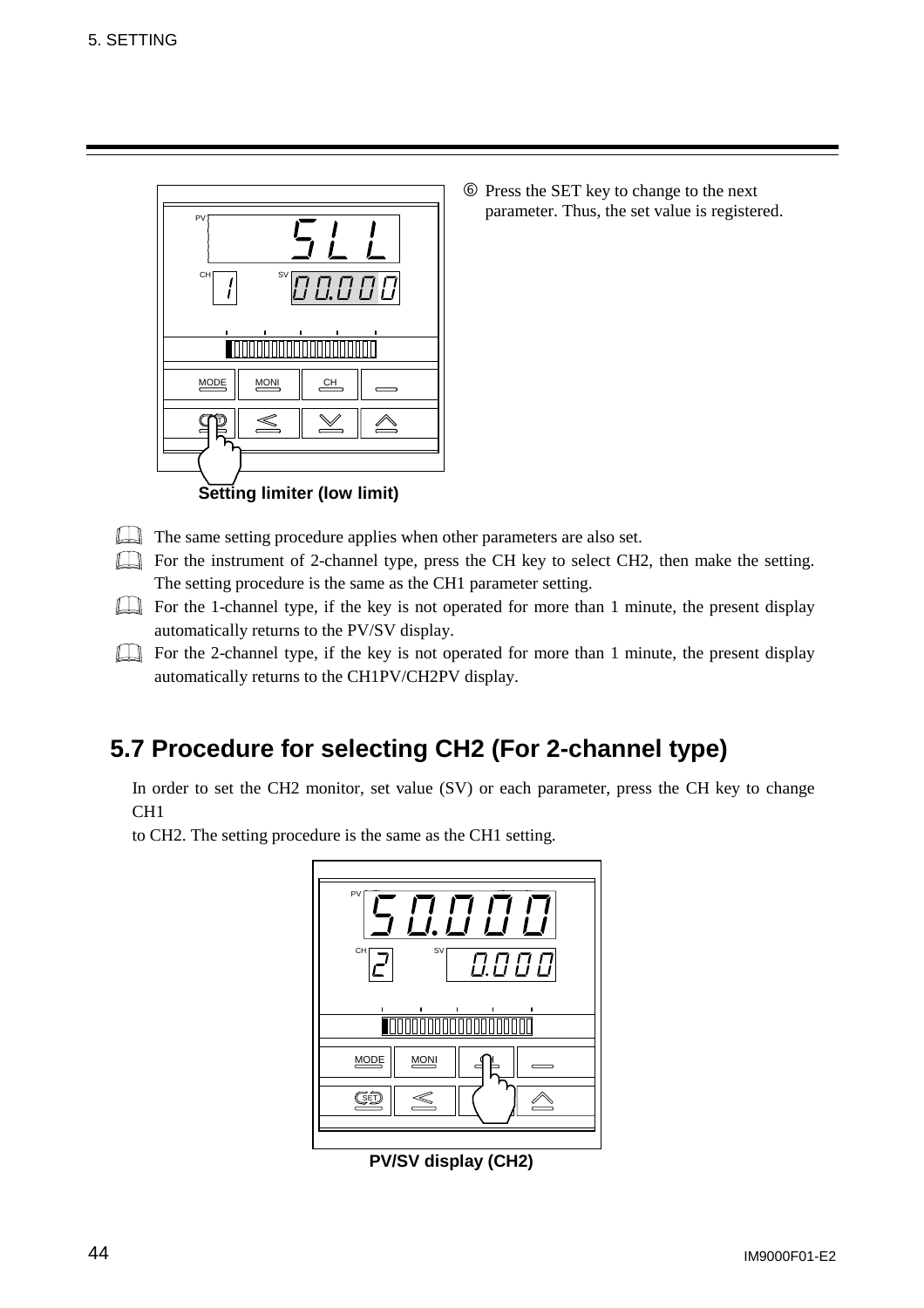## **6. OPERATIONS**

#### **CAUTIONS**

- Connect the input signal wiring, and then turn ON the power. If the input signal wiring opens, the instrument judges the input is disconnected.
	- Action at input break : Up-scale
	- Action at input short circuit : Downscale
- No influence is exerted upon the instrument for power failure of 20 ms or less. For power failure of 20 ms more than, the instrument performs the same operation as that at the time of power-ON after power recovery.

#### **(1) Procedure for operation**

c Before turning on the power, check that all of the mounting and wiring are correctly made.

d Turn on the power of this instrument .

If the power is turned on for the first time, as the instrument is set to the control RUN state, set the instrument to the control STOP state by "Control RUN/STOP transfer" (see P.19).

For details on "Control RUN/STOP", See "(3) Control RUN/STOP transfer by contact input"

(P.22).

- e Check that the set value (SV) and each parameter are correctly set.
- $\circledA$  Control starts if control STOP is changed to control RUN.

#### **(2) Operation under operation execution (RUN)**

- z For needing a change in the details of display in the monitoring status, see "**5.2 Monitor**" (P.17).
- When needing a change in the set value (SV), see "**5.4 SV setting mode**" (P.23).
- When needing a change in the alarm set value and PID, see "**5.5 Operator set mode**" (P.25).
- For needing a change in the each parameter, see "**5.6 Setup mode**" (P.29). However, as parameters which cannot be changed during control RUN are included in parameters in setup mode, set the instrument to the control STOP state once to change the parameter.
- When needing activation of the autotuning (AT) function, see "(4) Requirements for **autotuning (AT)**" (P.46).

### **(3) Cautions at operation stop (STOP)**

In the monitoring status, the measured value (PV) display unit shows measured value (PV). Also the set value  $(SV)$  display unit, "  $(STop)$ ".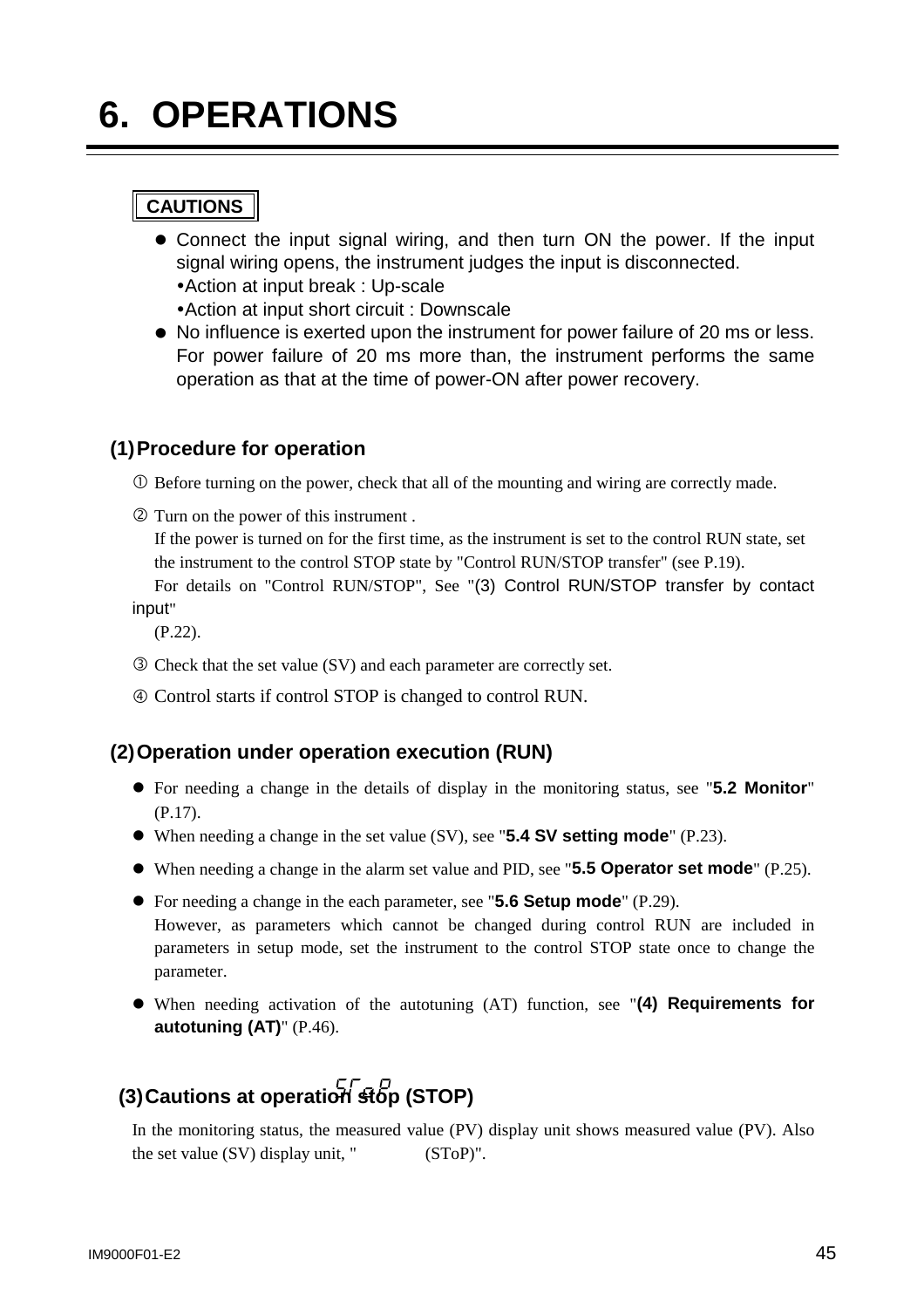#### **(4) Requirements for autotuning (AT)**

Autotuning (AT) is the function of automatically measuring, computing and setting the optimum PID constants. The requirements for autotuning (AT) start and suspension are described in the following. Autotuning (AT) is started/stopped by "PID/AT transfer" in the mode transfer (See P.19).

#### ■ Requirements for autotuning (AT) start

Start autotuning (AT) when all the following conditions are satisfied :

- c In the mode transfer
	- $\bullet$  PID/AT transfer  $\rightarrow$  PID
	- $\bullet$  Control RUN/STOP transfer  $\rightarrow$  RUN
	- $\bullet$  AUTO/MANUAL transfer  $\rightarrow$  AUTO mode
- d Input value should not be abnormal.
- $\circled{3}$  The output limiter (high) value should be 0.1 % or more and the output limiter (low) value, 99.9 % or less.

#### ■ Requirements for autotuning (AT) suspension

- $\bullet$  When set value (SV) is changed
- $\bullet$  When output limiter (high) or output limiter (low) value is changed
- When PV bias and/or digital filter are changed
- $\bullet$  When AT bias is changed
- When the instrument is transferred to the manual mode by "AUTO/MANUAL transfer"
- When control is stopped by "Control RUN/STOP transfer"
- When the instrument is transferred to PID control by "PID/AT transfer"
- When input value becomes abnormal.
- When power failure occurs
- $\bullet$  When the instrument is in the FAIL status

When autotuning (AT) suspension requirements are established, the instrument immediately suspends autotuning (AT) function to transfer the above function to PID control. PID constants at that time are left as they were before autotuning (AT) start.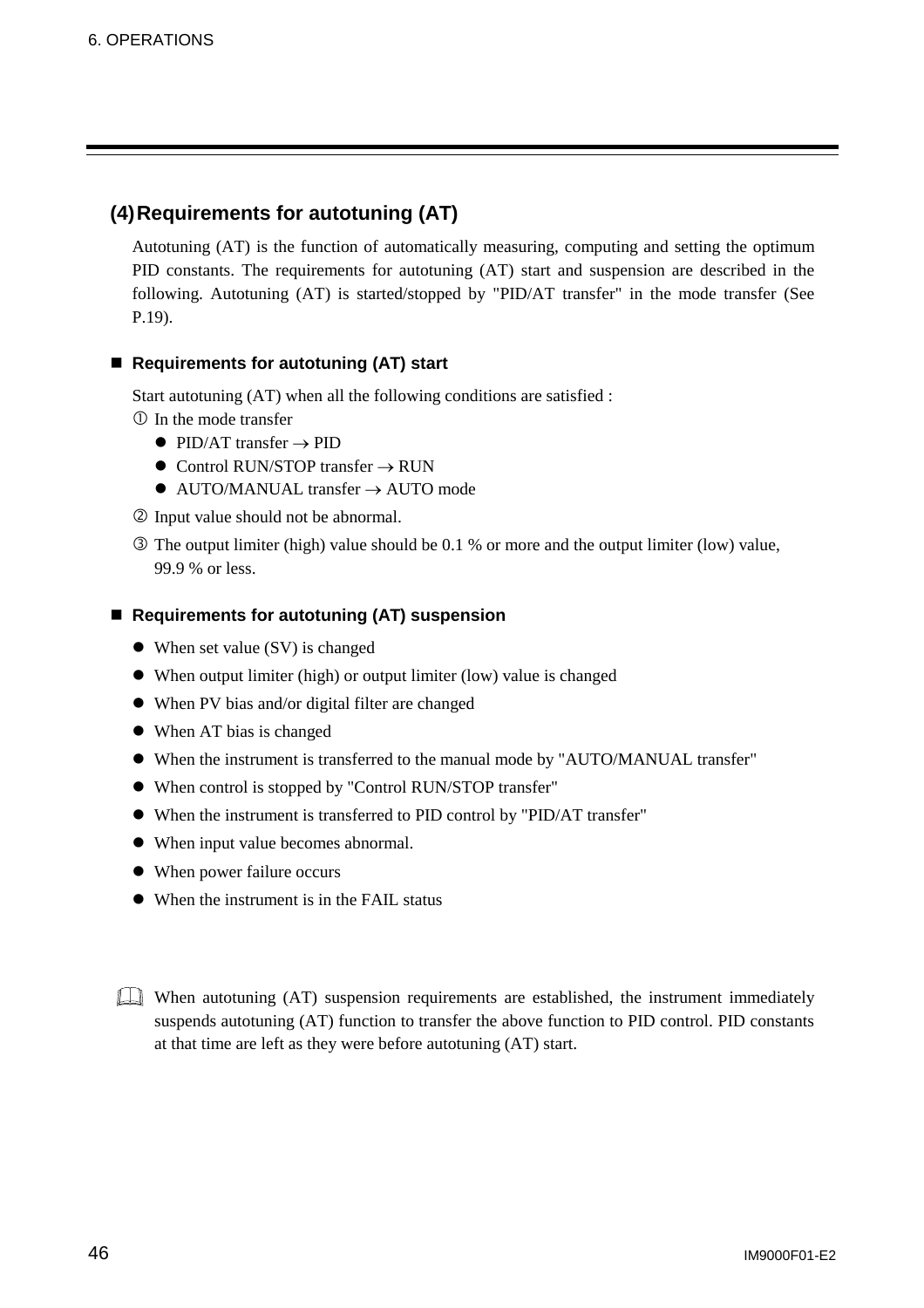## **7. DISPLAY AT ABNORMALITY**

#### **For input abnormality**

| <b>Display</b>         | <b>Details</b>                                                                                     | <b>Action (output)</b>                                                                      | <b>Measures</b>                                                                |
|------------------------|----------------------------------------------------------------------------------------------------|---------------------------------------------------------------------------------------------|--------------------------------------------------------------------------------|
| Measured value<br>(PV) | Input abnormality<br>Measured value (PV)<br>exceeds the setting limiter<br>(high limit) or setting | The controller takes<br>alarm action which is<br>selecting of parameter<br>group 23 (PG23). | <b>WARNING</b><br>In order to prevent electric<br>shock, prior to replacing    |
| Flashing               | limiter (low limit).                                                                               |                                                                                             | the sensor, always turn                                                        |
| 口 口<br>Flashing        | Overscale<br>Measured value (PV) is<br>beyond the effective input<br>range.                        |                                                                                             | OFF the power.<br>Check input type, range,<br>sensor and sensor<br>connection. |
| Flashing               | Underscale<br>Measured value (PV) is<br>below the effective input<br>range.                        |                                                                                             |                                                                                |

Each status at input abnormality is shown in the following :



The setting limiter (high limit or low limit) is set by parameter setting group 21 [PG21] (see P.35) in setup mode.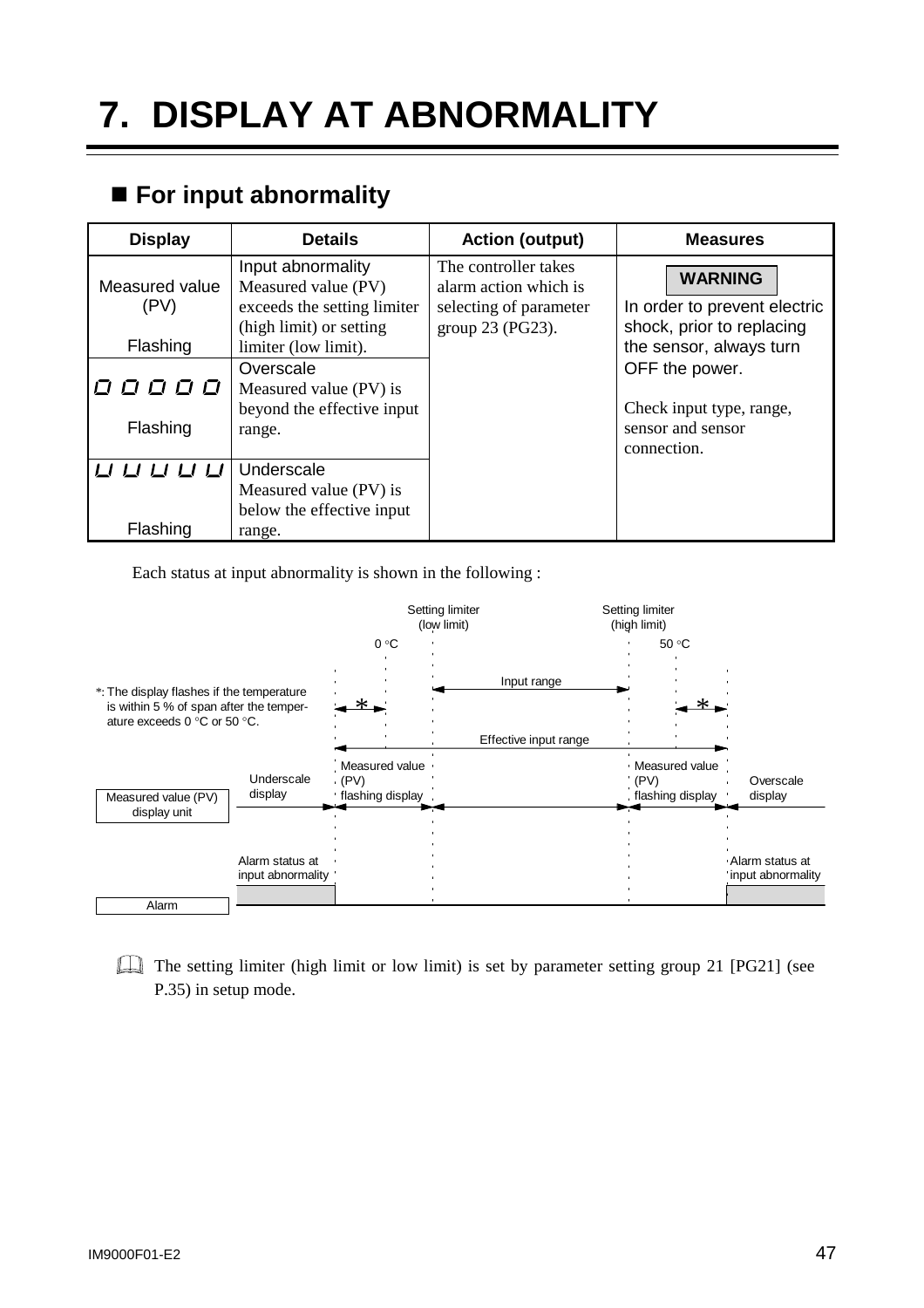#### **By self-diagnostic function**

In an error is detected by the self-diagnostic function, the PV display unit flashes "Err", and the SV display unit shows the error code. Error is displayed on the "PV/SV" display. In addition, the FAIL lamp light if an error occurs.

If two or more errors occurs simultaneously, the total summation of these error codes is displayed.

| <b>Error</b><br>code | <b>Details</b>      | <b>FAIL</b> | <b>Control</b><br>output | <b>Alarm</b><br>output | Analog<br>output | <b>Measures</b>              |
|----------------------|---------------------|-------------|--------------------------|------------------------|------------------|------------------------------|
|                      | <b>MCU</b>          |             |                          |                        |                  | Turn off the power once.     |
|                      | abnormality         |             |                          |                        |                  | If an error occurs after the |
|                      | MCU power           |             |                          |                        |                  | power is turned on again,    |
|                      | supply voltage      |             |                          | <b>OFF</b>             | <b>OFF</b>       | contact your nearest RKC     |
|                      | abnormality         |             |                          |                        |                  | sales office or agent from   |
|                      | Software            |             |                          |                        |                  | which you bought the         |
|                      | abnormality         |             |                          |                        |                  | instrument.                  |
| 16                   | Input circuit       | <b>OPEN</b> | <b>OFF</b>               | $*2$                   |                  |                              |
|                      | abnormality         |             |                          |                        |                  |                              |
| 8                    | <b>EEPROM</b> error | $*1$        |                          | N <sub>o</sub>         |                  |                              |
|                      |                     |             |                          | affected               | N <sub>0</sub>   |                              |
| 4                    | Adjusted data       |             |                          | $*2$                   | affected         |                              |
|                      | destruction         |             |                          |                        |                  |                              |
| 2                    | Sensor break        |             |                          |                        |                  |                              |
|                      | Other               |             |                          | N <sub>o</sub>         |                  |                              |
|                      | abnormality         |             |                          | affected               |                  |                              |

\*1 : FAIL output : The relay contact is closed under normal operation.

\*2 : The REX-F9000 takes any alarm action selected in the parameter group "23" (PG23).

**Example** : When EEPROM error and adjusted data destruction occurs simultaneously



The PV display unit shows "Err", and the SV display unit shows the number 12 obtained by adding 8 (EEPROM error) to 4 (adjusted data destruction).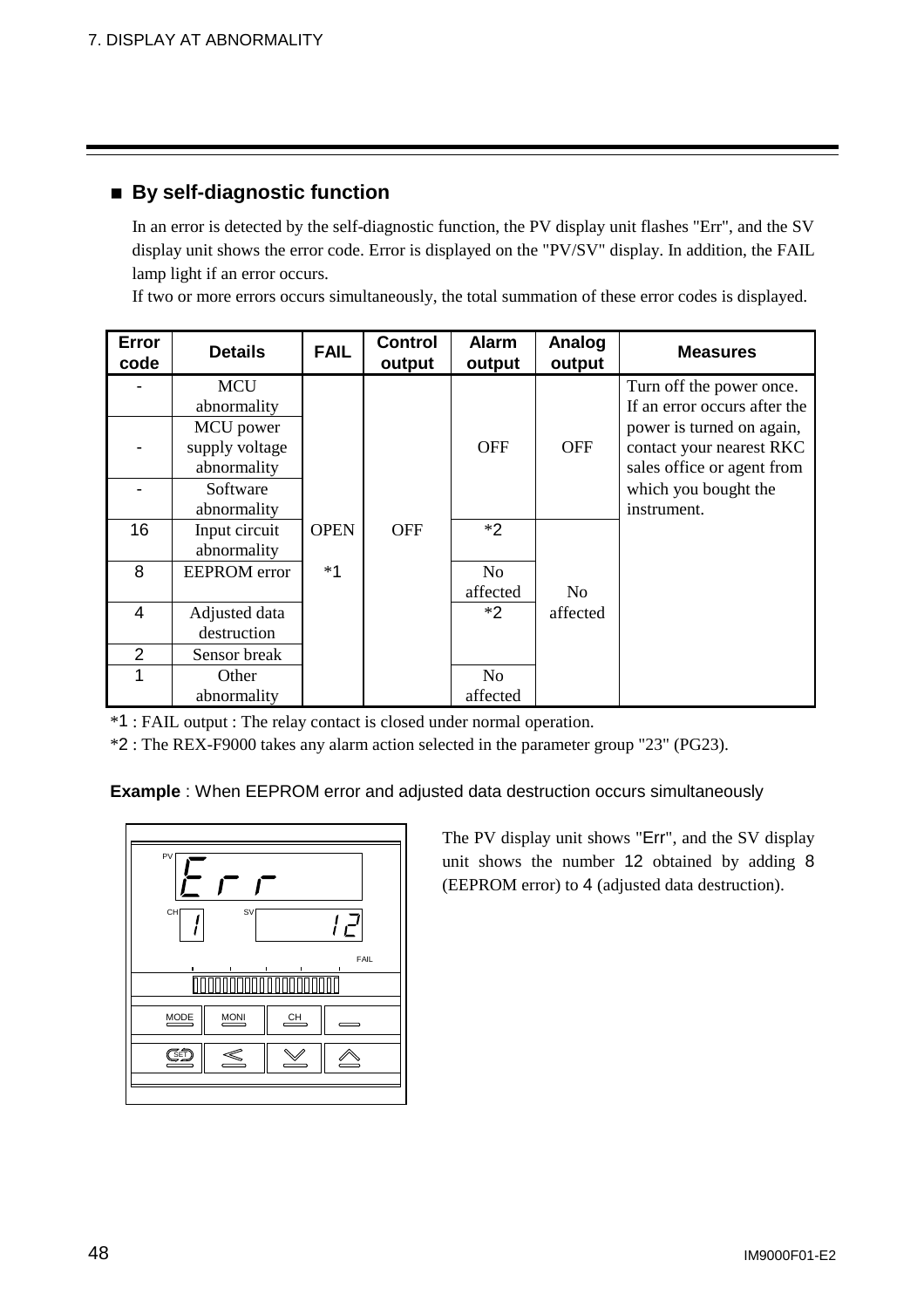## **8. REPLACING THE RUBBER PACKING**

### **! WARNING**

- $\bullet$  In order to prevent electric shock and instrument failure, always turn off the power supply before replacing the rubber packing.
- $\bullet$  In order to prevent electric shock and instrument failure, always turn off the power supply before pulling out the internal chassis.
- $\bullet$  In order to prevent injury or instrument failure, do not touch the internal printed circuit board.

If the waterproof and dustproof rubber packing deteriorates, contact your nearest RKC sales office or agent from which you bought the instrument.

| Parts code | <b>Remarks</b> |
|------------|----------------|
| KF900N-32  | For the board  |
| KD900-35   | For the case   |

#### **CAUTION**

**Prior to replacing the rubber packing, first confirm that no water remains, then turn on the power supply. If the water remains, shorting may result.**

#### **Replacement of rubber packing**

#### **(1) For the board**

c Pull the internal assembly out of the case, then remove the old rubber packing.

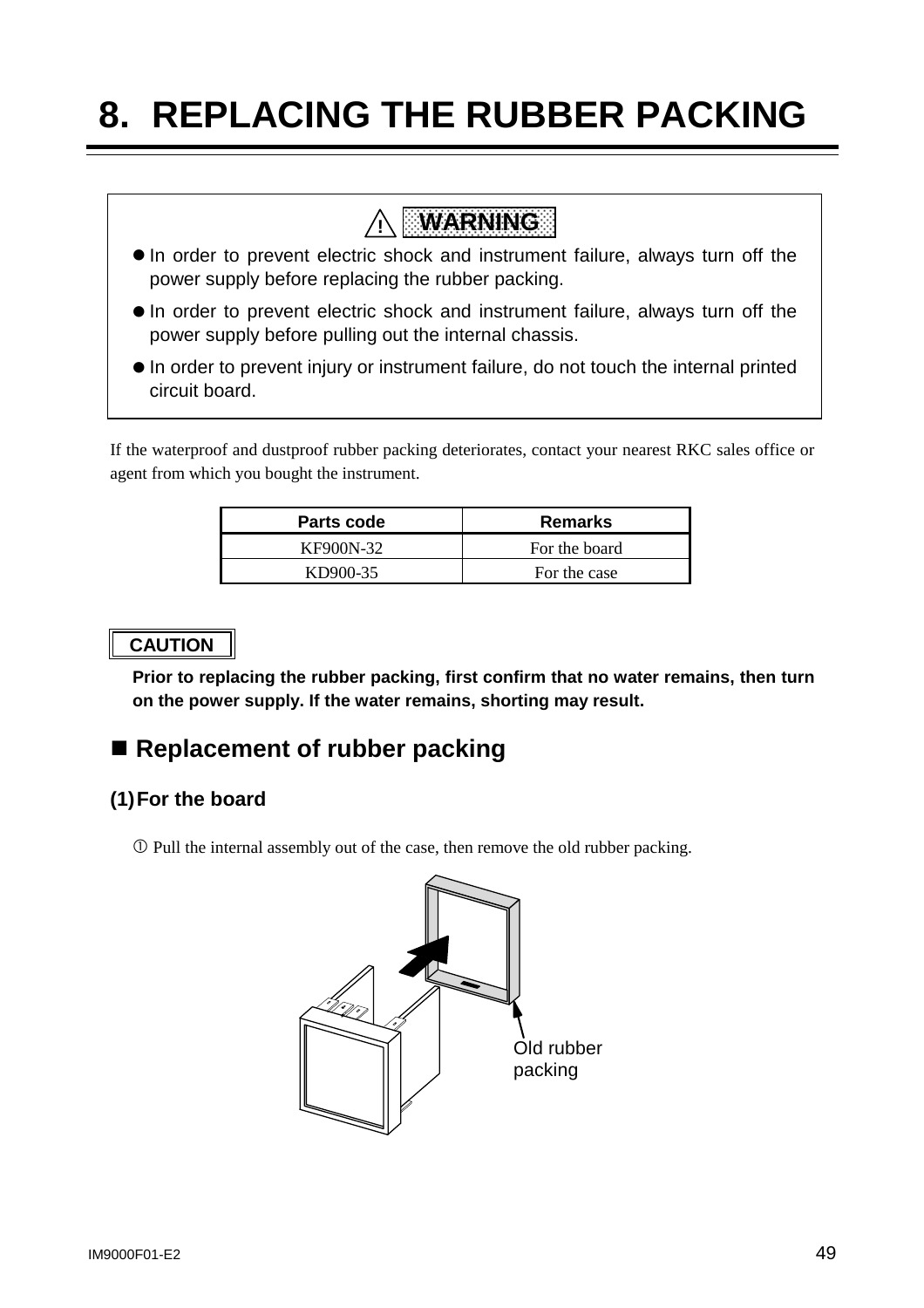- New rubber packing Central longittidinal direction Insertion direction  $R$ -side  $\vert$  Plane Firmly push the rubber packing in the board until it also contacts the lever.
- d Replace the old rubber packing with a new one, then put the internal chassis in the case.

#### **(2) For the case**

c Remove the mounting bracket and disconnect all of the lead wires from the rear terminal board of this instrument, then remove the instrument from the control panel. Next, remove the deteriorated rubber packing from this instrument.



d Firmly push the new rubber packing into the instrument, then re-mount the instrument in the control panel.

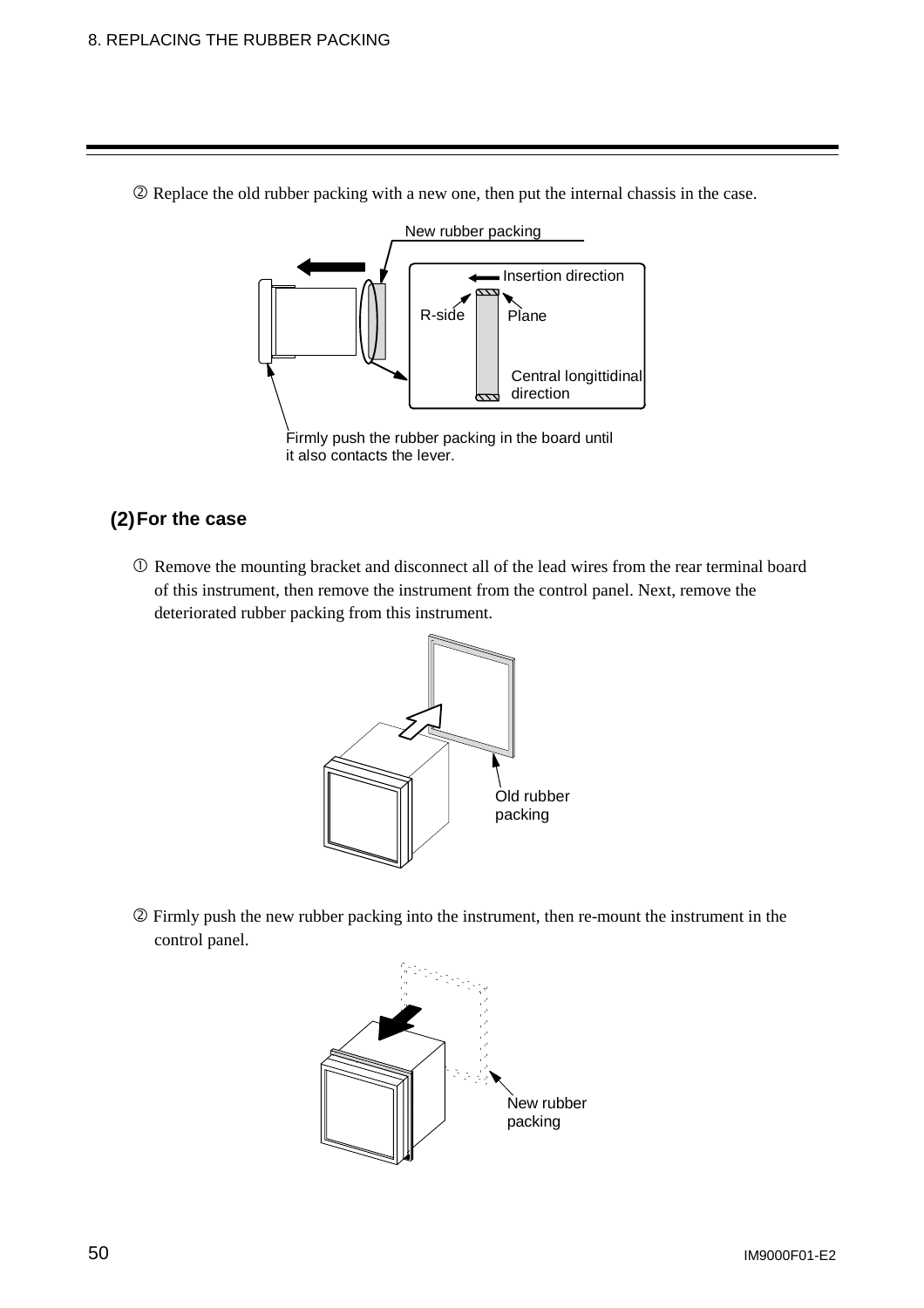## **9. FUNCTION DESCRIPTION**

#### **9.1 PV bias**

The value set in the PV bias is added to the actual input value to correct the input value. The PV bias is used to correct the individual variations in the sensors or when there is difference between the measured value (PV) of other instruments.

#### **9.2 Digital filter**

This is a 1st-order lay filter by software prepared in order to reduce fluctuations of measured value (PV) by noise. Thus, control eliminating input noise influence becomes possible by setting appropriately this filter time constant according to measured object characteristics and noise level. However, if the time constant is too small, the filter may yield no benefit, but and it the time constant is to large, control response will be adversely effected.

#### **9.3 Control response parameter**

The control response parameter function is used to determine how to response to temperature set value (SV) changes in PID control. One control response parameter can be selected from among three steps (Slow, Medium, Fast). In order to achieve faster controlled object response to set value (SV) change, select Fast. However, slight overshoot is unavoidable when selecting Fast. Depending on the controlled object, specify Slow if overshoot should be avoided.

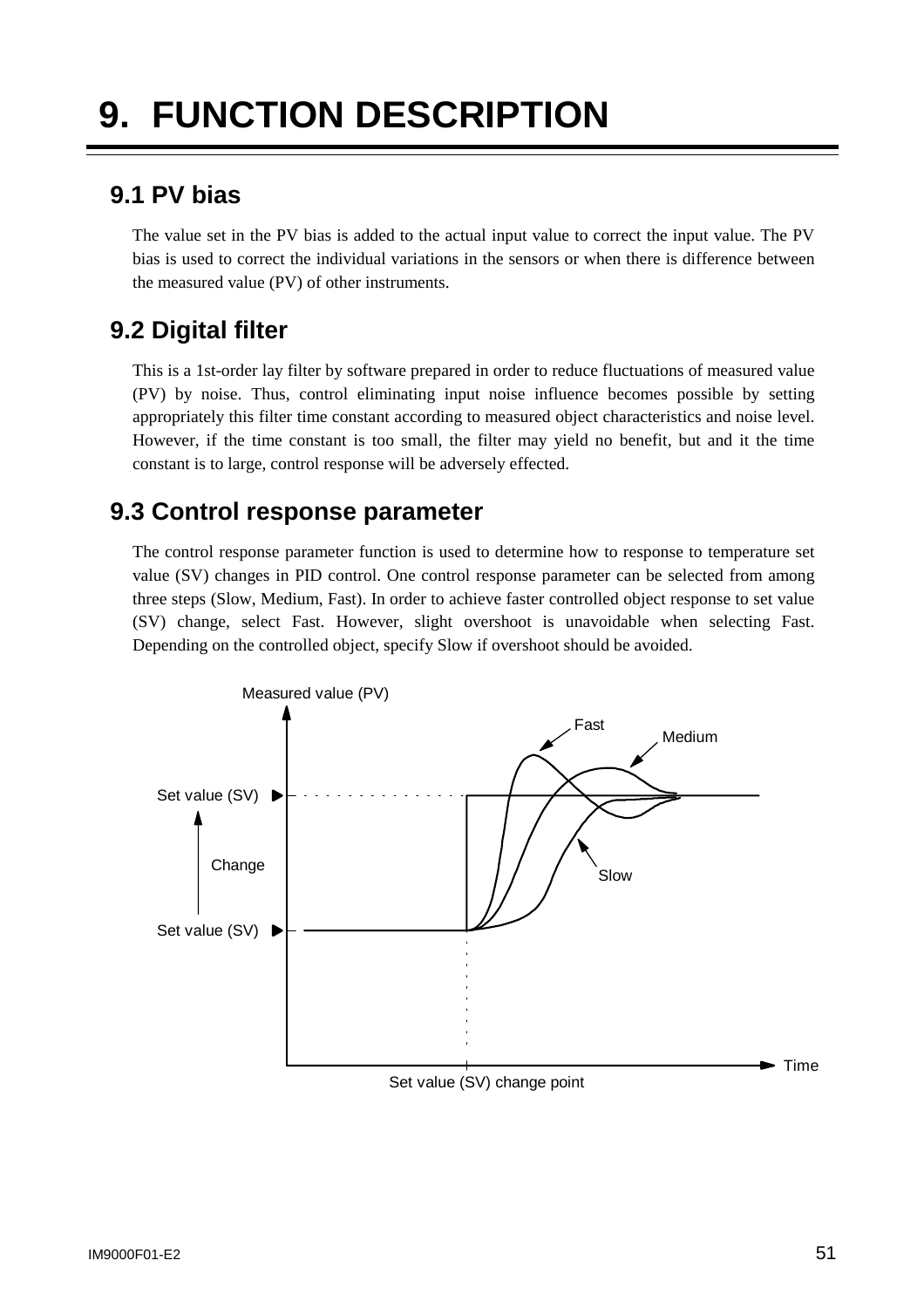#### **9.4 AT bias**

The AT bias is set when the autotuning function in which the measured value (PV) does not exceed the set value (SV) is activated. Our autotuning method performs ON/OFF control centering around the set value (SV), then calculates and sets each of the PID constants by hunting the measured value (PV). However, overshooting caused by this hunting may not be preferable depending on the controlled object. In such a case, the desired AT bias is set. If it is set, another set value (SV) to activate the autotuning function [AT point] can be set.

[Example] When AT bias is set to the minus (-) side



#### **9.5 Sensor bias function**

The sensor bias function is used to correct the input value by using sensor calibration data provided from the sensor manufacture.

This correction is made so that sensor calibration data is subtracted from the sensor true value and the result thus obtained is input to this instrument.

Example : For RTD of Pt 100  $\Omega$ , 23 °C

Sensor calibration data : 23 °C = 108.9721  $\Omega$ Sensor true value at 23 °C : 108.9585  $\Omega$ 108.9585 (Sensor true value) - 108.9721 (Calibration data) = -0.0136  $\Omega$  From the above, Input correction value : -0.0136  $\Omega$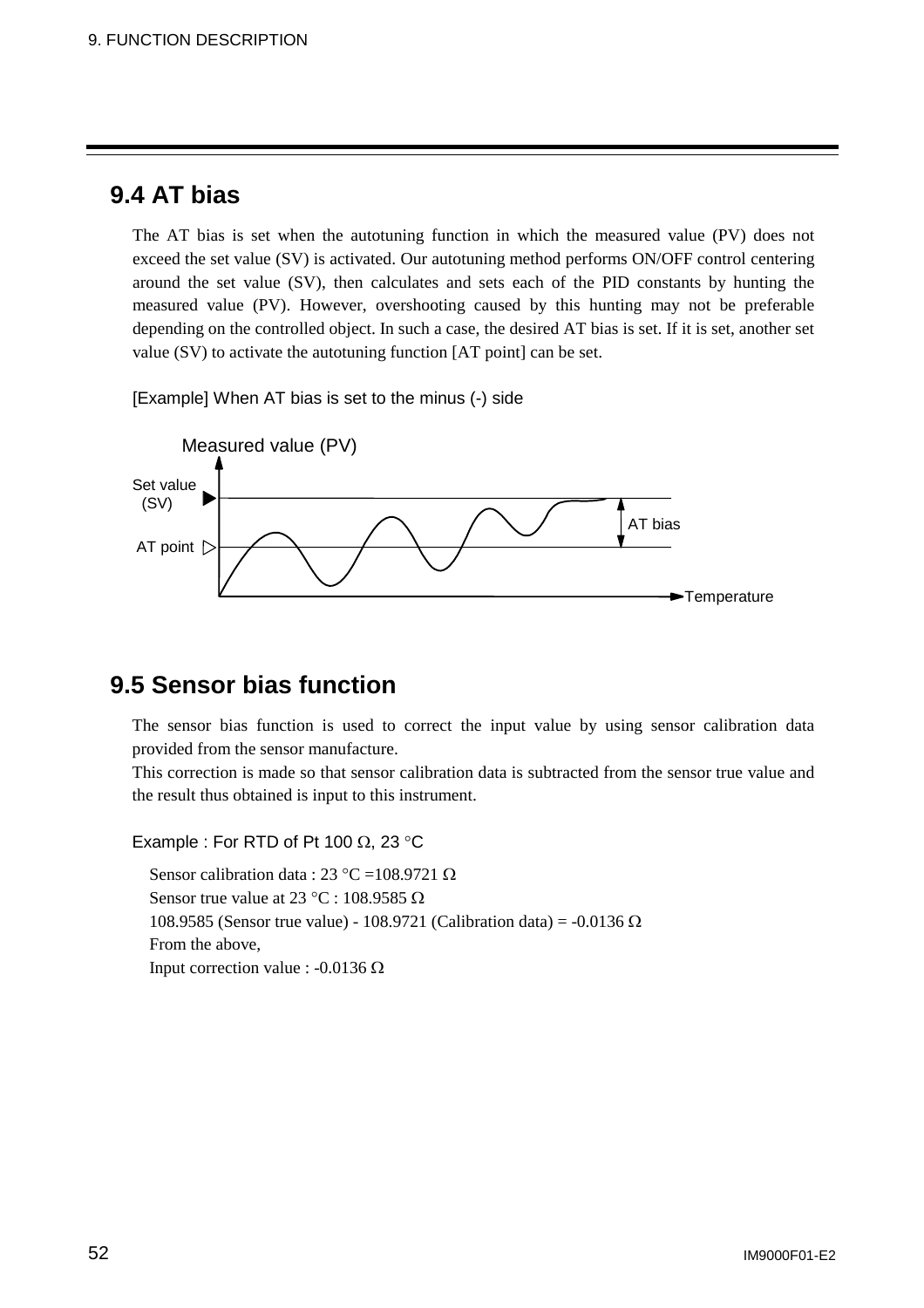#### **9.6 Alarms (ALM)**

Alarm (ALM) function sets up the alarm status when the measured value (PV) or the deviation reaches the alarm set values. In the alarm status, the alarm output is output from the digital output terminals, and the alarms are used to drive the equipment danger signals or the safety equipment.

#### **(1) Deviation alarm**

The alarm lamp lights if the deviation [Measured value (PV) - Set value (SV) ] reaches the alarm set value. Therefore, the alarm set value moves with set value (SV) change.

#### **• Deviation high alarm**

The alarm lamp lights if the deviation [Measured value (PV) - Set value (SV) ] exceeds the alarm set value to produce the alarm status.



[When the deviation is on the positive side] [When the deviation is on the negative side]

#### **• Deviation low alarm**

The alarm lamp lights if the deviation [Measured value (PV) - Set value (SV)] falls below the alarm set value to produce the alarm statuse.

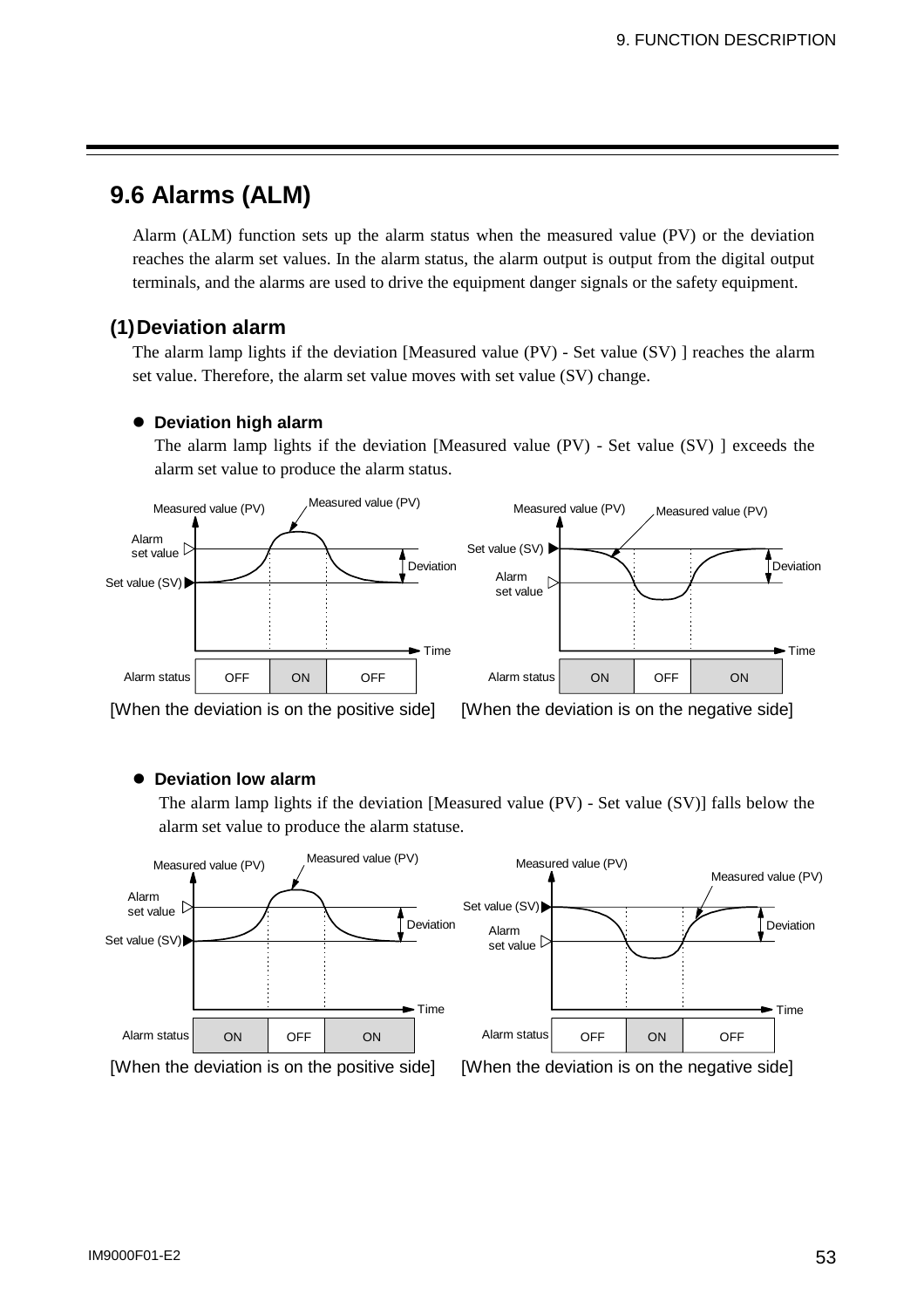#### **• Deviation high/low alarm**

The alarm lamp lights if the deviation absolute value [Measured value (PV) - Set value (SV)] is less than or greater than the alarm set value to produce the alarm status.



#### $\bullet$  Band alarm

The alarm lamp lights if the deviation absolute value [Measured value (PV) - Set value (SV)] is within the alarm set value to produce the alarm status.

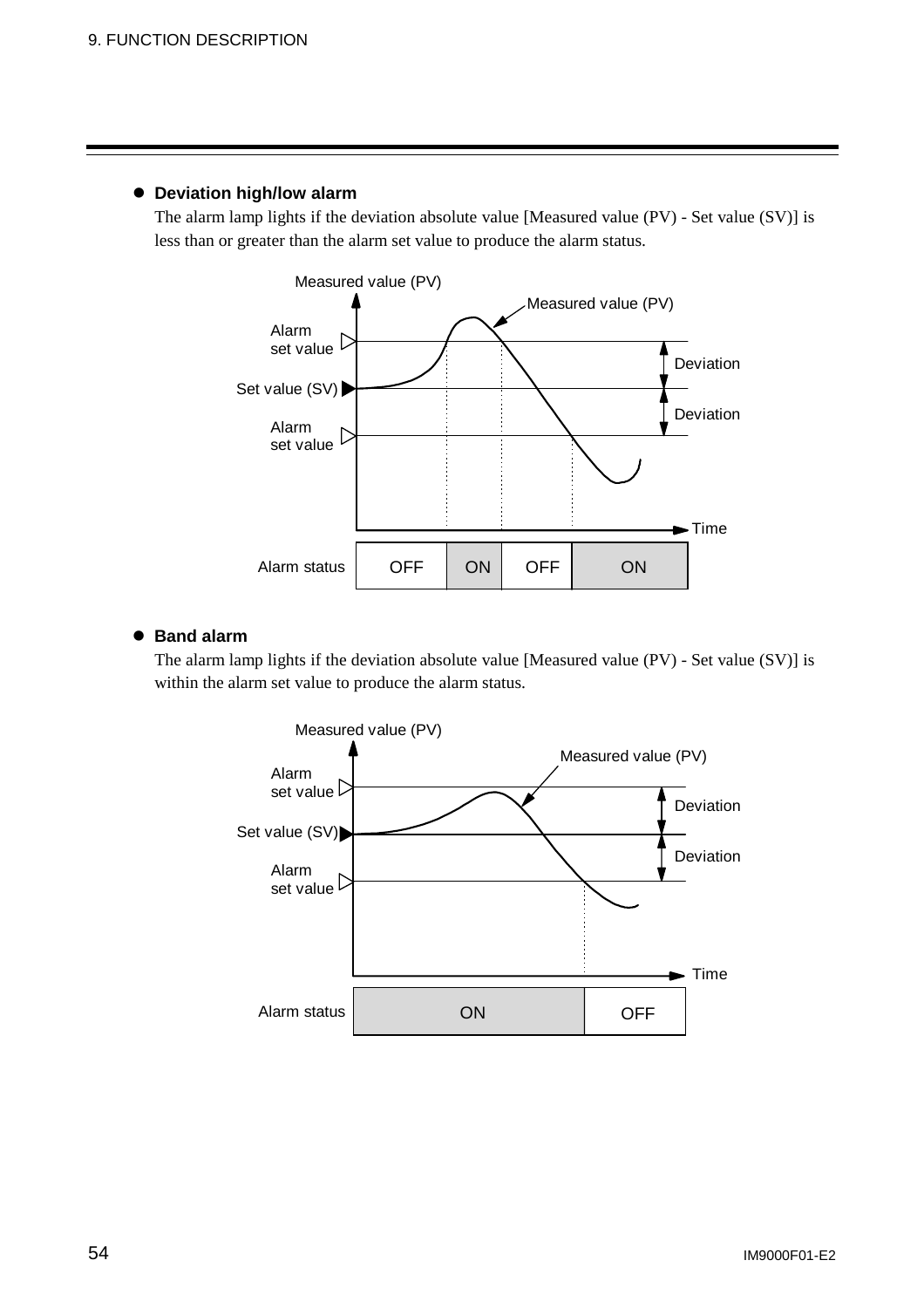#### **(2) Process alarm**

This alarm function if measured value (PV) reaches the alarm set value.

#### **• Process high alarm** *Process low alarm*



#### **(3) Alarm differential gap**

Alarm relay contact may repeat its turning ON and OFF due to input fluctuation if measured value (PV) is near the alarm set value. An alarm differential gap setting can prevent the relay contact from ON or OFF repetition.



#### ● High alarm (deviation/process) ● Low alarm (deviation/process)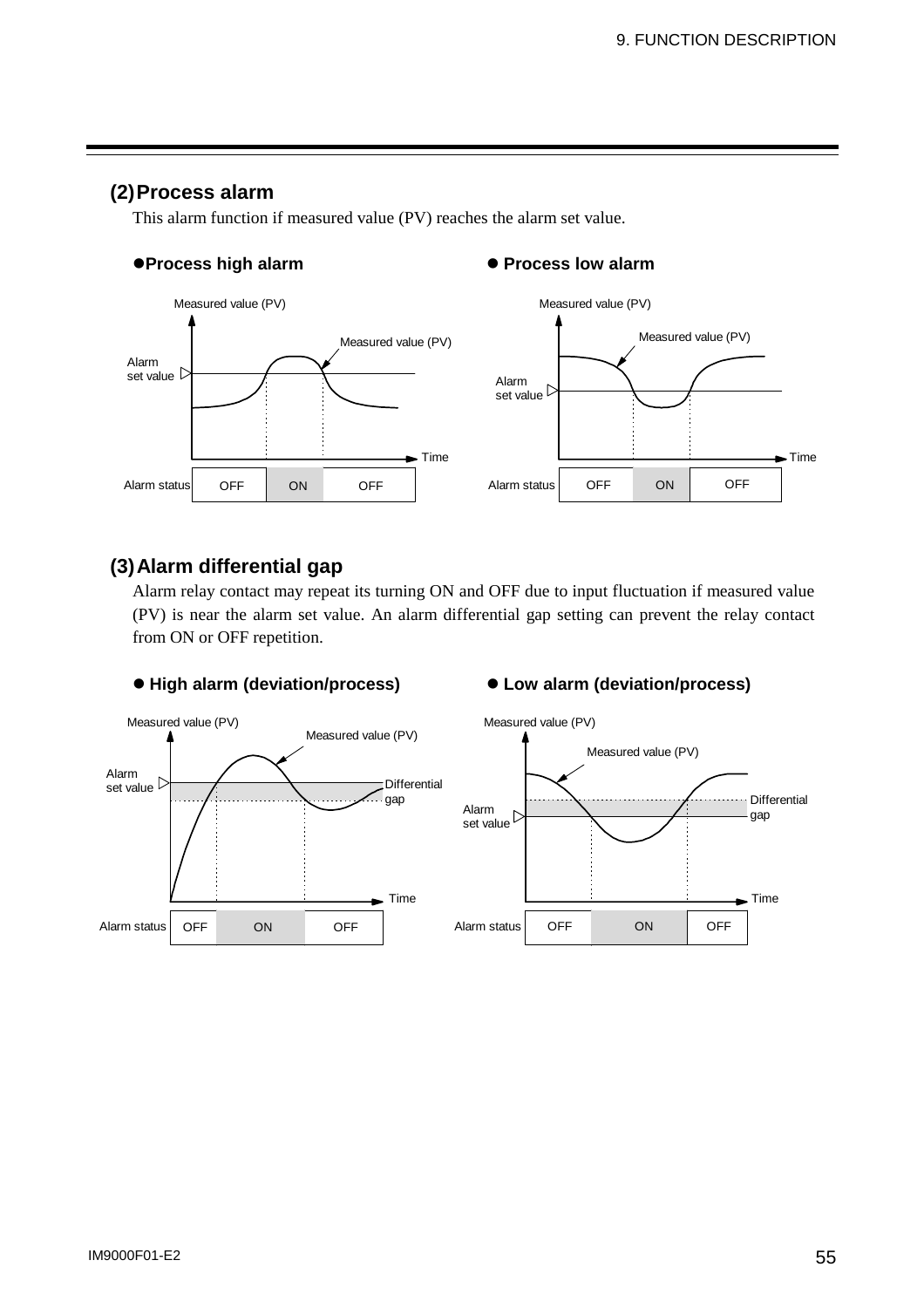

#### z **High/Low alarm (deviation/process)**

#### z **Band alarm**

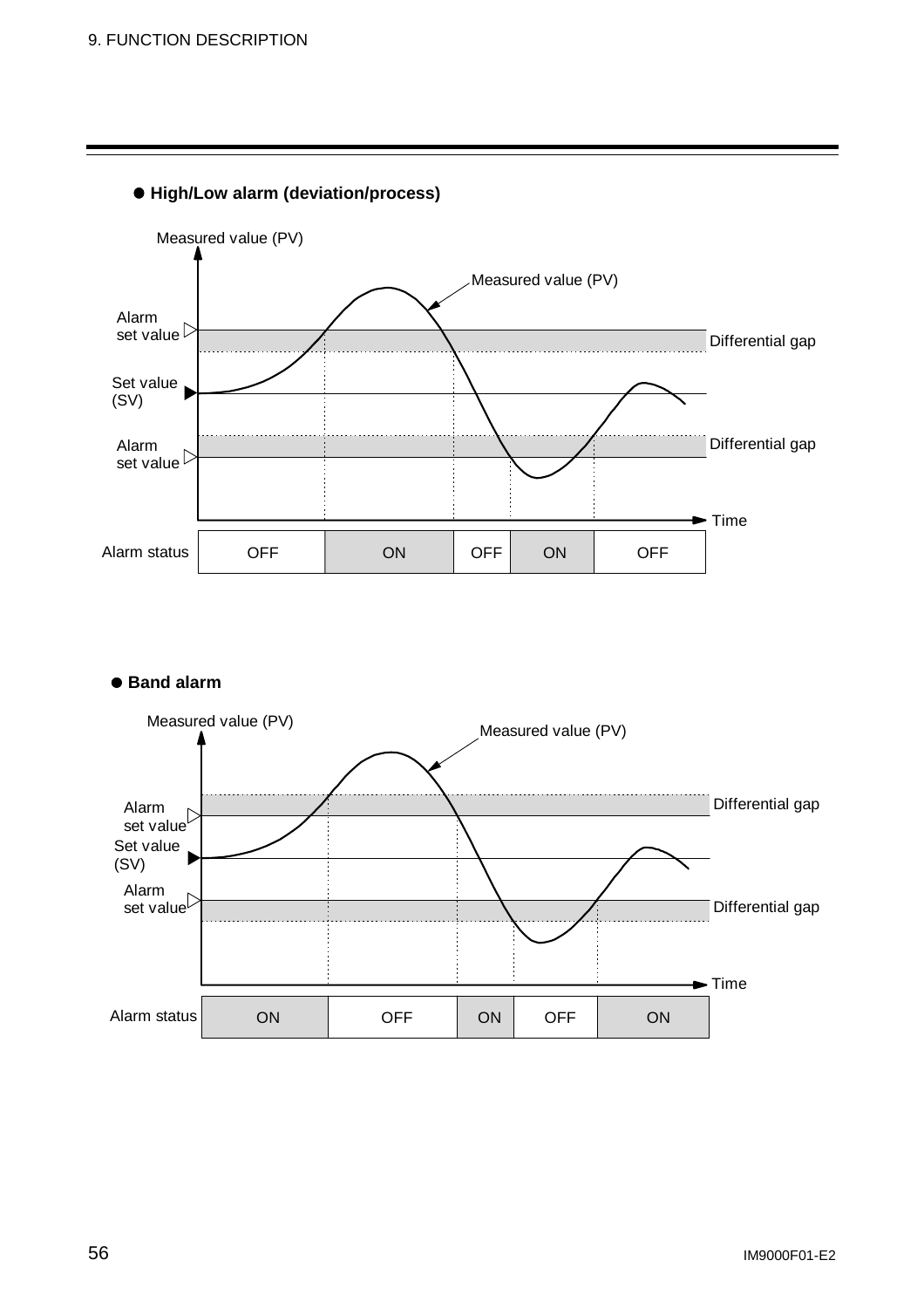#### **(4) Alarm hold action**

Hold action is an action which makes the alarm function invalid even if measured value (PV) is in the alarm status at the time of power-ON, transferring operation mode from STOP to execution (RUN) or changing the set value (SV). This state continues until the above measured value (PV) once exits from the alarm status.

[Example] The difference between alarms with "Hold action" and without "Hold action" are described by referring to the low limit deviation alarm as an example.



 $\bullet$  With alarm hold action

z **Without alarm hold action**

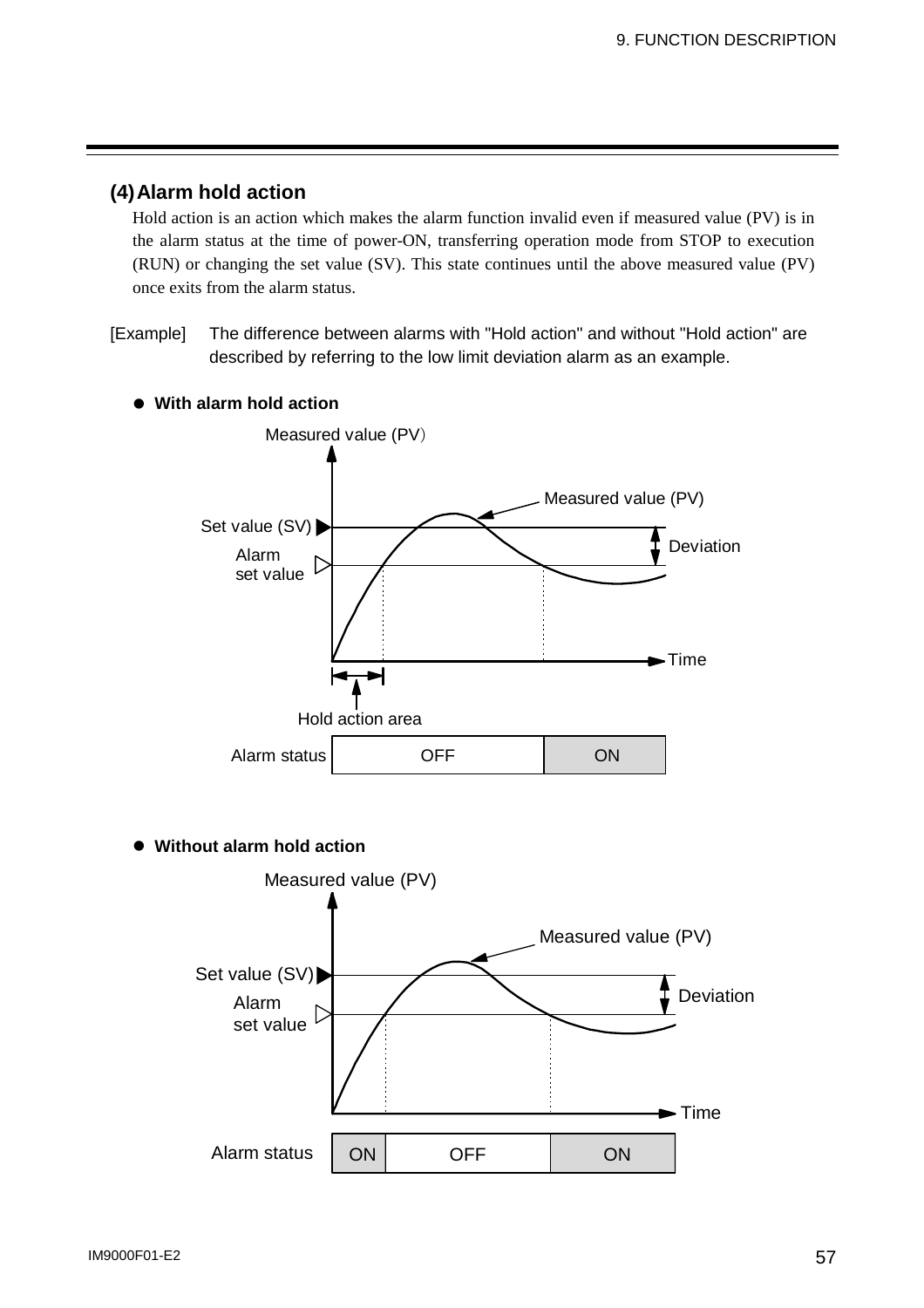#### **(5) Alarm timer**

This is the function of setting the timer to the non-alarm status as far as it is within the alarm timer set time and to the alarm status if it exceeds the alarm timer set time after measured value (PV) or the deviation exceeds the alarm set value.

[Example] When alarm timer is set to 100 sec.



#### **(6) Alarm energized/de-energized**

Energized : Relay contact is closed under the alarm status. De-energized : Relay contact opens under the alarm status.

#### **Diagram for explaining operation (At power-ON)**

| .ט           | ฃ.<br>- 12<br>-г<br>Non-alarm status | <b>Alarm status</b> |
|--------------|--------------------------------------|---------------------|
| Energized    |                                      |                     |
| De-energized |                                      |                     |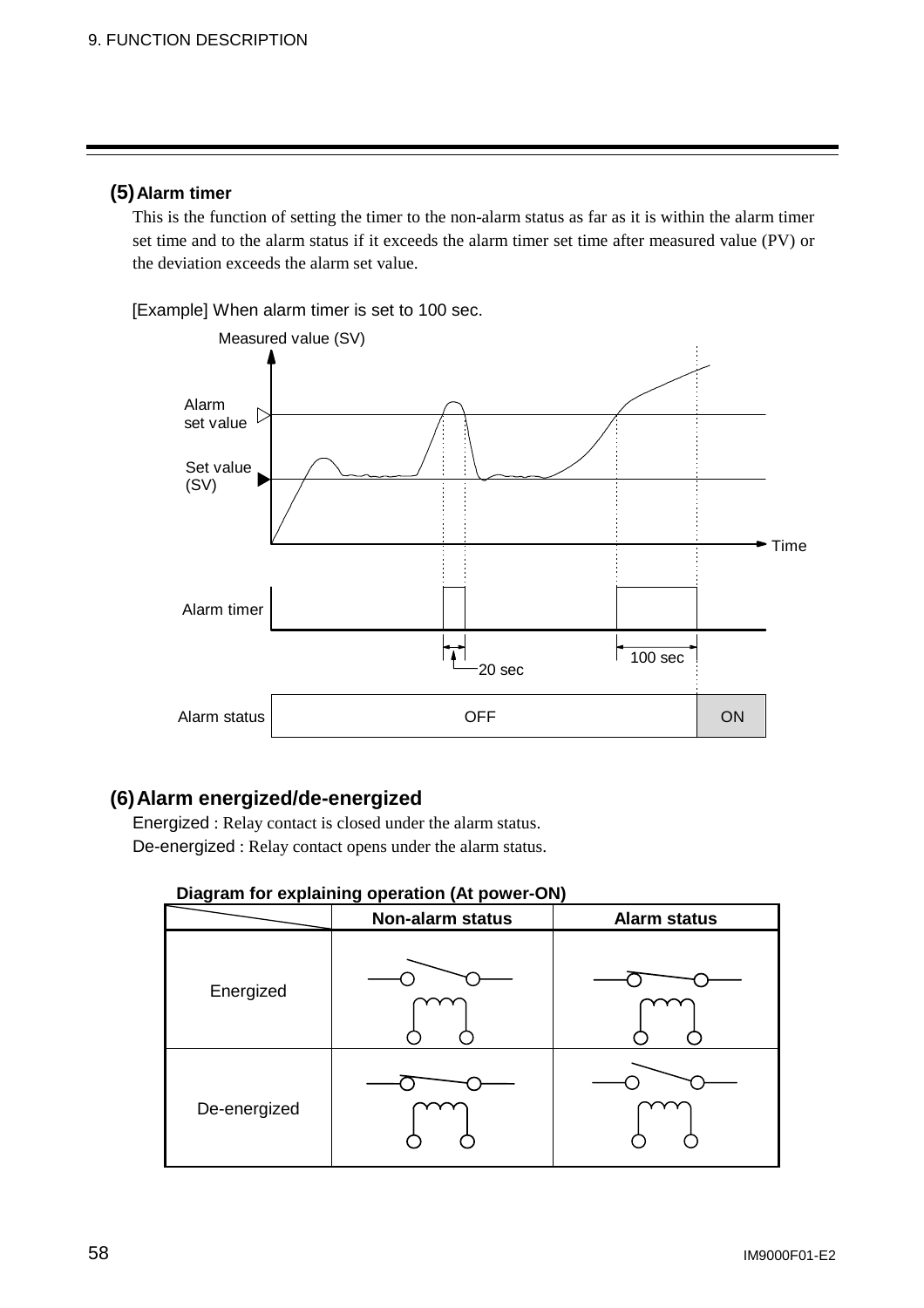#### **9.7 Bar-graph display**

This is a function of displaying manipulated output value (MV), or deviation on 20-dot LEDs.

#### **(1) Manipulated output value (MV) display**

Manipulated output value (MV) is displayed in a span of from 0 to 100 %. One dot is 5 % fixed.

[Example] For 40 % manipulated output value (MV)



When manipulated output value (MV) becomes 0 % or less, the dot at the left end of the bargraph only flashes and when it exceeds 100 %, all dots on the bar-graph light and only the dot at the right end flashes.

#### **(2) Deviation display**

The deviation between measured value (PV) and set value (SV) displayed. The dots at both ends of bar-graph light to indicate deviation display. One dot is variable in a range of from 1 to 100 digit. Either 0.01  $\degree$ C or 0.1  $\degree$ C corresponding one dot can be selected.

[Example] For a range of -0.1  $\degree$ C to +0.1  $\degree$ C and a deviation of -0.05  $\degree$ C

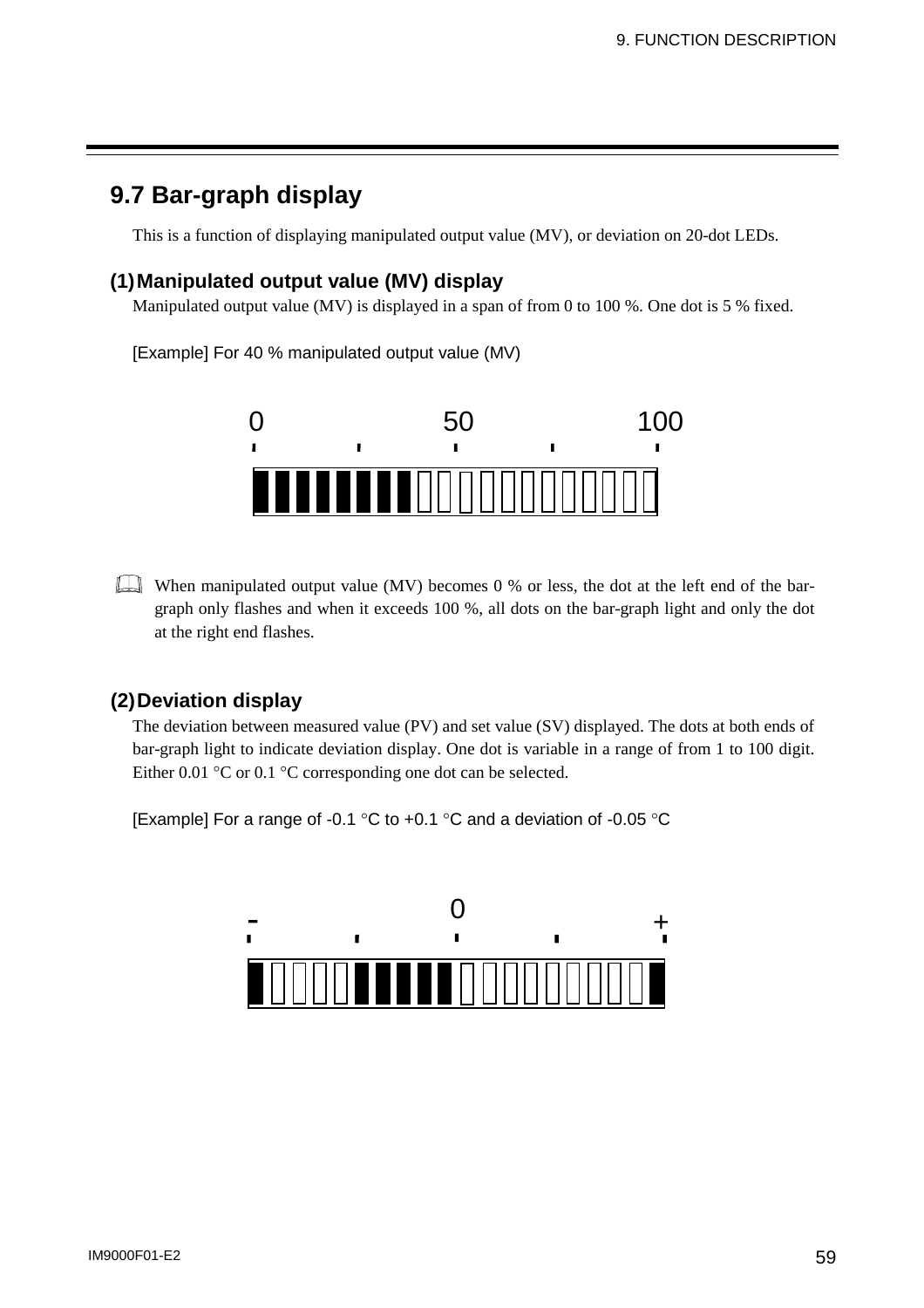#### **9.8 Power feed forward function**

The power feed forward function is used to stabilize the control point by monitoring the load voltage by the power feed transformer. If the power feed input voltage becomes less than approx. - 30 % of the rated value, control automatically stops.



#### **9.9 Power supply frequency setting**

The power frequency is set to reject normal mode noise contained in the input. If the power frequency of this instrument is set to "Automatic setting (see P.35)", it is automatically measured and set by the power feed input. If the power feed input voltage becomes less than approx. -30 % of the rated value, control automatically stops.

#### **9.10 Setting limiter**

This is the function of limiting the set value (SV) setting range.

[Example] When the setting range is between 0.000 and 50.000  $\degree$ C and the high and low setting limits are set to 40.000  $\mathrm{°C}$  and 10.000  $\mathrm{°C}$ , respectively.

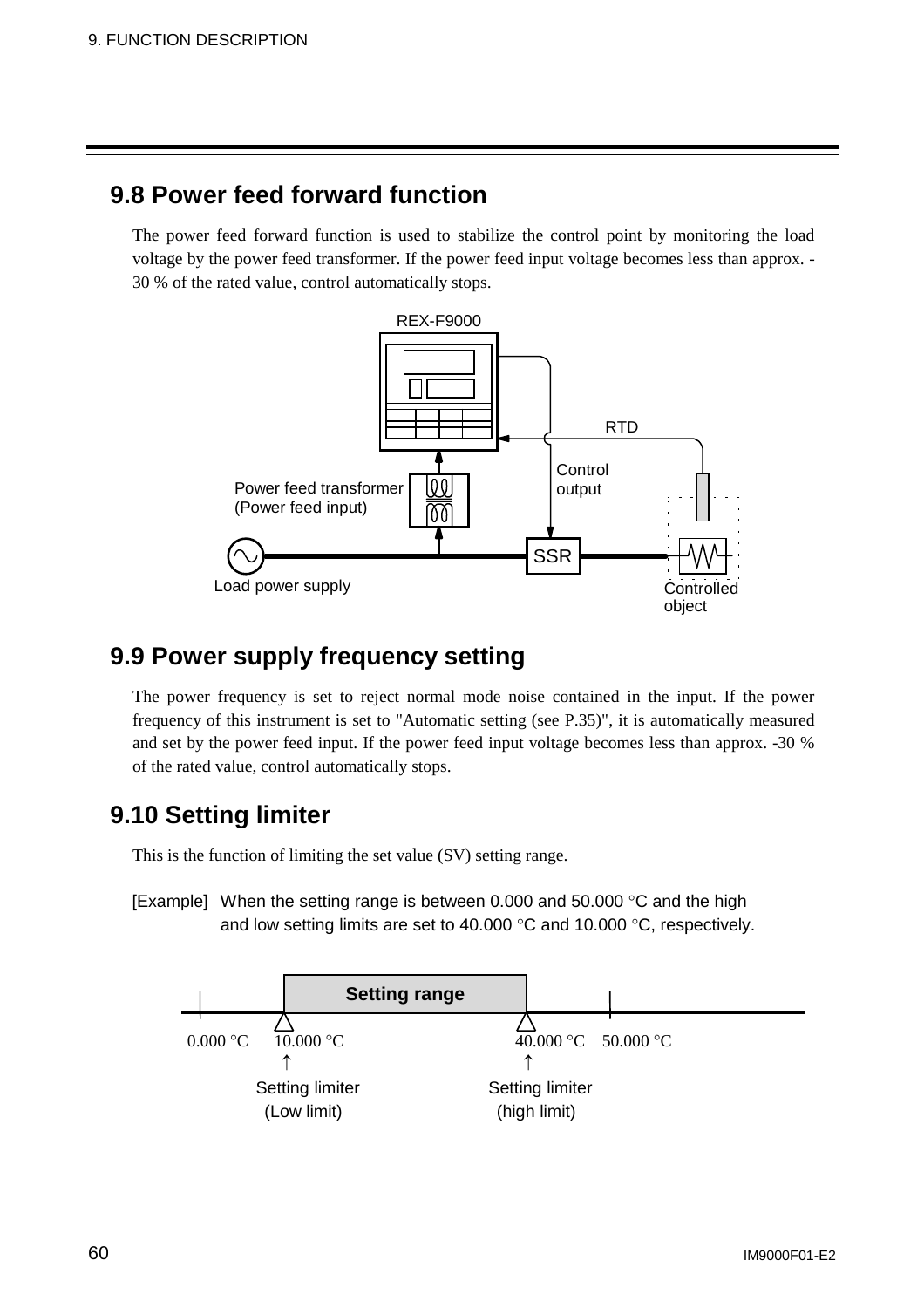## **10.SPECIFICATIONS**

#### **10.1 Input**

(1) Input type :

| RTD input Pt100 $\Omega$ (JIS/IEC), JPt100 $\Omega$ (JIS) |  |
|-----------------------------------------------------------|--|
|-----------------------------------------------------------|--|

\*Corresponding to the 3- and 4-wire systems

- (2) Number of input points : 1 point or 2 points
- (3) Input range : 0.000 to 50.000  $\degree$ C
- (4) Action at input break : Up-scale
- (5) Action at input short circuit : Downscale

#### **10.2 Display function**

- (1) Measured value (PV) display unit :5 digit, 7-segment LED (Green)
- (2) Set value (SV) display unit : 5 digit, 7-segment LED (Orange)
- (3) Channel (CH) display unit : 1 digit, 7-segment LED (Orange)
- (4) Bar-graph display unit : 20 dot LED (Green)

#### **10.3 Control action**

(1) Control method : Brilliant PID control (With autotuning function)

| $(2)$ Output limiter : | Both of the output limiters (high limit and low limit) can be set. |             |
|------------------------|--------------------------------------------------------------------|-------------|
| (3) Control output :   | Voltage pulse output : Output voltage :                            | $0/12$ V DC |

|  |                  | Allowable load resistance : 600 $\Omega$ or more |                    |
|--|------------------|--------------------------------------------------|--------------------|
|  |                  | Output cycle time :                              | 0.1 to $100.0$ sec |
|  | Current output : | Output current :                                 | 4 to 20 mA DC      |
|  |                  | Resolution :                                     | 13 bits or more    |
|  |                  | Allowable load resistance : $600 \Omega$ or less |                    |

#### **10.4 Performance**

| (1) Setting accuracy :       | Temperature setting : $\pm 0.05$ °C                                             |
|------------------------------|---------------------------------------------------------------------------------|
|                              | Other setting: Within $\pm 0.1$ % of setting range                              |
| (2) Input display accuracy : | $\pm 0.05$ °C                                                                   |
| (3) Insulation resistance :  | Between measuring and grounding terminals: 20 $\text{M}\Omega$ or more at 500 V |
| DC                           |                                                                                 |
|                              | Between power and grounding terminals: $20 \text{ M}\Omega$ or more at 500 V DC |
| (4) Withstand voltage :      | Between measuring and grounding terminals: 1 minute at 1000 V AC                |
|                              | Between power and grounding terminals: 1 minute at 1500 V AC                    |
|                              | Between power and measuring terminals: 1 minute at 2300 V AC                    |
| (5) Power failure effect :   | No influence is exerted upon the instrument for power failure of less than      |
|                              | 20 ms.                                                                          |
| (6) Memory backup:           | Backed up by non-volatile RAM                                                   |
|                              | Number of write times : Approx. 100, 000 times                                  |
|                              | Data storage period : Approx. 10 years                                          |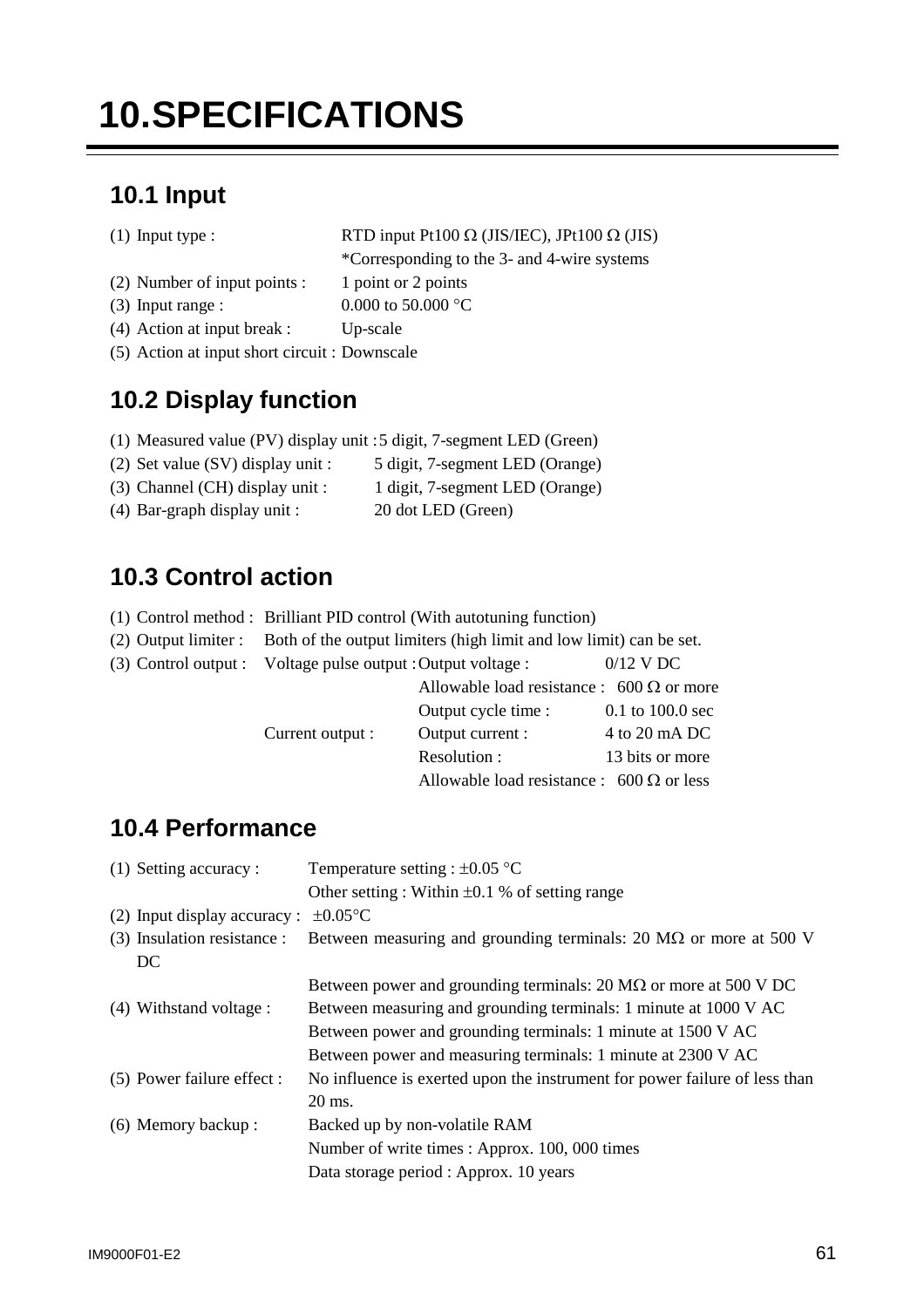#### **10.5 Alarm function**

- (1) Number of alarm point : 2 points, each
- (2) Alarm type : Deviation high alarm

Deviation low alarm Deviation high/low alarm Band alarm Process high alarm Process low alarm \*Hold action can be added.

- (3) Differential gap : 0.000 to 5.000  $^{\circ}$ C
- (4) Alarm timer :  $0$  to 600 sec
- (5) Output method : Energized output or De-energized output
- (6) Output type : Relay contact output 250 V AC, 1A (Resistive load) 1a contact Electrical life : 50,000 times or more

#### **10.6 Contact input function**

- (1) Number of input point : 1 point
- (2) Function : Control RUN/STOP transfer

(3) Input type : Dry contact input

At open :  $500 \text{ k}\Omega$  or more

At close :  $10 \Omega$  or less

#### **10.7 Communications**

| $(1)$ Interface :                      | Based on EIA standard RS-485                        |                                                                    |  |
|----------------------------------------|-----------------------------------------------------|--------------------------------------------------------------------|--|
| (2) Connection method :                | 2-wire system, half-duplex multidrop connection     |                                                                    |  |
| (3) Communication distance : 1 km      |                                                     |                                                                    |  |
|                                        |                                                     | * However, the maximum communication distance varies slightly with |  |
|                                        | the surroundings such as cable etc.                 |                                                                    |  |
| (4) Synchronous method :               | Start/stop synchronous type                         |                                                                    |  |
| (5) Communication speed :              | 1200 bps, 2400 bps, 4800 bps, 9600 bps or 19200 bps |                                                                    |  |
| (6) Communication data configuration : |                                                     |                                                                    |  |
|                                        | RKC standard communication : Start bit : 1          |                                                                    |  |
|                                        |                                                     | Data bit: $7 \text{ or } 8$                                        |  |
|                                        |                                                     | Parity bit: Unused or Used                                         |  |
|                                        |                                                     | (Odd number or even                                                |  |
| number)                                |                                                     |                                                                    |  |
|                                        |                                                     | Stop bit: $1$ or $2$                                               |  |
|                                        | Ladder communication:                               | Start bit: $1$                                                     |  |
|                                        |                                                     | Data bit: 8 (Fixed)                                                |  |
|                                        |                                                     | Parity bit: None                                                   |  |
|                                        |                                                     | Stop bit: $1$                                                      |  |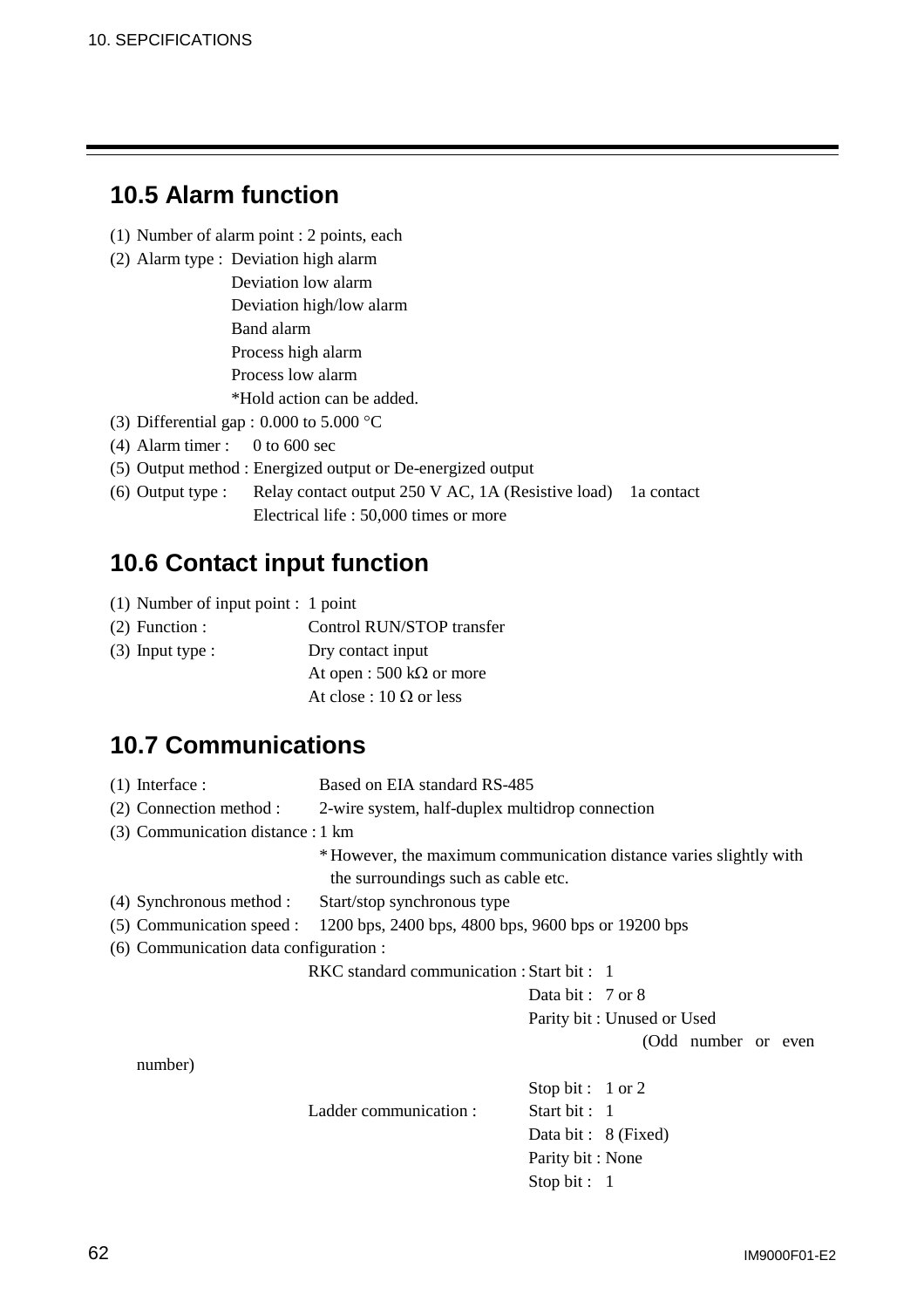| (7) Protocol: RKC standard communication:                                                       | ANSI X3.28 subcategory 2.5, A4<br>(Polling/selecting type) |  |
|-------------------------------------------------------------------------------------------------|------------------------------------------------------------|--|
| Ladder communication :                                                                          | Non-protocol type                                          |  |
| (8) Error control: RKC standard communication: Vertical parity check (With parity bit selected) |                                                            |  |
|                                                                                                 | Horizontal parity check (BCC check)                        |  |
| (9) Maximum connection : RKC standard communication : 32 sets including a host computer.        |                                                            |  |
| Ladder communication :                                                                          | 32 sets including a PLC                                    |  |
| (10) Communication code : RKC standard communication : ASCII 7-bit code                         |                                                            |  |
| Ladder communication :                                                                          | BCD code and Control code                                  |  |
|                                                                                                 | $[STX, CR \text{ and } LF]$                                |  |
| (11) Terminal resister : 100 $\Omega$ or more (Externally connected)                            |                                                            |  |
| $(12)$ Xon/Xoff control:                                                                        | None                                                       |  |

### **10.8 Self-diagnostic function**

| $(1)$ Check item :                              | MCU, MCU power supply voltage, Input circuit, Adjustment data,  |
|-------------------------------------------------|-----------------------------------------------------------------|
|                                                 | Software (watchdog timer), EEPROM, and Sensor break check, etc. |
| (2) Display at abnormality: Failure lamp lights |                                                                 |
| $(3)$ FAIL output :                             | If an error occurs, the relay contact is opened.                |
|                                                 | Relay contact output 250 V AC, 1A (Resistive load), 1a contact  |
|                                                 | *Electrical life : 50.000 times or more (Rated load)            |

### **10.9 Analog output function (Option)**

|  |                        | (1) Number of output point : 1 point (1-channel type)                 |
|--|------------------------|-----------------------------------------------------------------------|
|  |                        | 2 points (2-channel type)                                             |
|  | $(2)$ Output signal :  | Voltage output : 0 to 5 V DC, 1 to 5 V DC                             |
|  |                        | Current output : 0 to 20 mA DC, 4 to 20 mA DC                         |
|  |                        | *Specify when ordering                                                |
|  |                        | (3) Allowable load resistance : Voltage output : 1 k $\Omega$ or more |
|  |                        | Current output : 600 $\Omega$ or less                                 |
|  | $(4)$ Output scaling : | High and low limit can be set.                                        |
|  | $(5)$ Output type :    | Measured value (PV), Deviation (DEV), Set value (SV), Manipulated     |
|  |                        | output(MV)                                                            |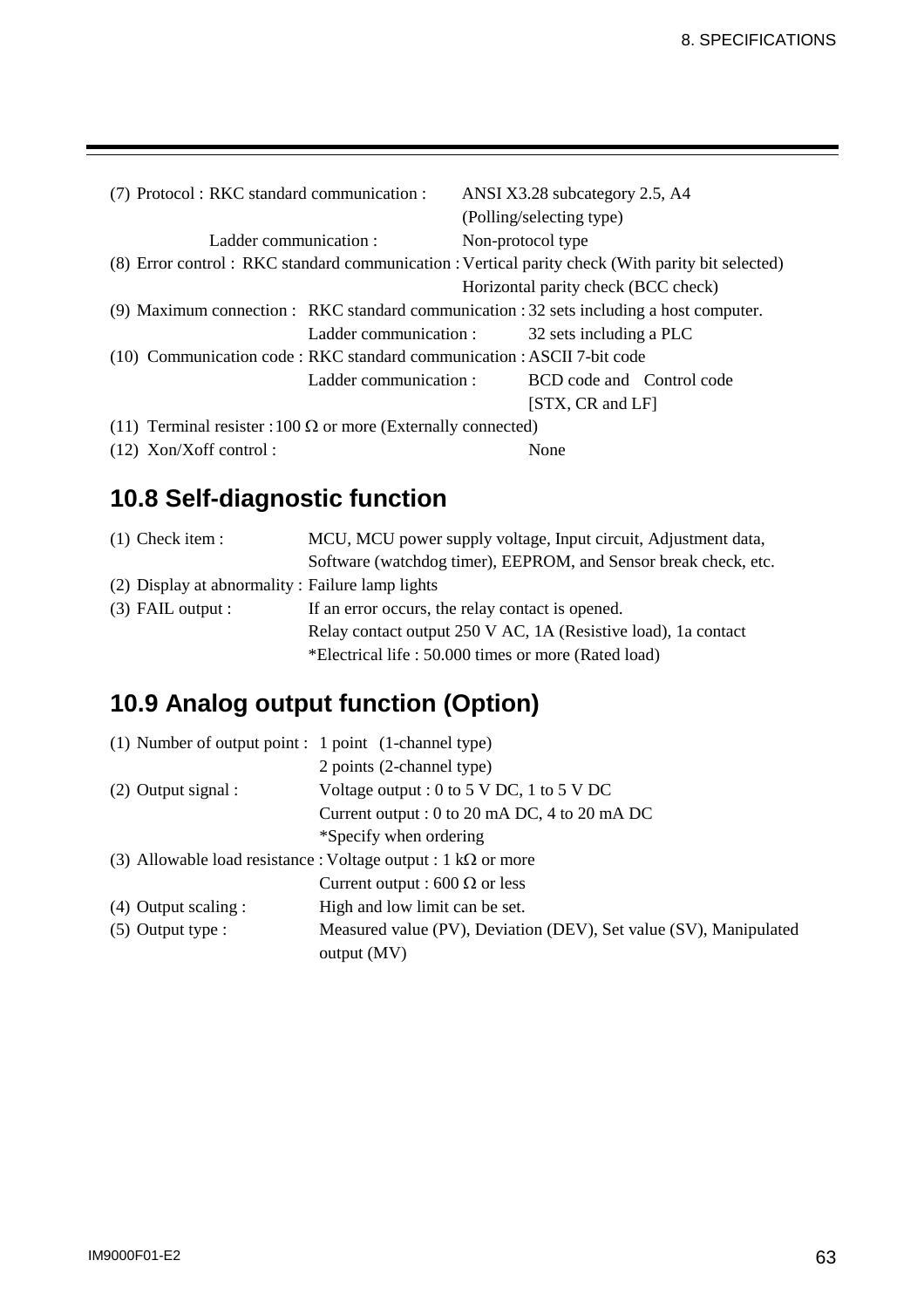### **10.10 General specifications**

|                                             | (1) Power supply voltage : $85$ to 264 V AC (50/60 Hz)                           |
|---------------------------------------------|----------------------------------------------------------------------------------|
|                                             | [Including power supply voltage variation] (Rating : 100 to 240 V AC)            |
|                                             | 21.6 to 26.4 V AC (50/60 Hz)                                                     |
|                                             | [Including power supply voltage variation] (Rating : 24 V AC)                    |
|                                             | 21.6 to 26.4 V DC                                                                |
|                                             | [Including power supply voltage variation] (Rating : 24 V DC)                    |
| (2) Power consumption :                     | 13 VA max. (at 100 V AC)                                                         |
|                                             | 19 VA max. (at 240 V AC)                                                         |
|                                             | 11 VA max. (at 24 V AC)                                                          |
|                                             | 8.16W [340 mA] max. (at 24 V DC)                                                 |
| (3) Ambient temperature :                   | 0 to 50 $\degree$ C                                                              |
|                                             | (4) Ambient humidity: $45$ to 85 % RH (No condensation)                          |
|                                             | (5) Operating environment : There should be neither corrosive gas nor much dust. |
| (6) Method of attachment : Panel attachment |                                                                                  |
| $(7)$ Weight :                              | Approx. $530g$                                                                   |
| $(8)$ Dimensions :                          | $96$ (W) $\times$ 96 (H) $\times$ 100 (D) mm                                     |
|                                             |                                                                                  |